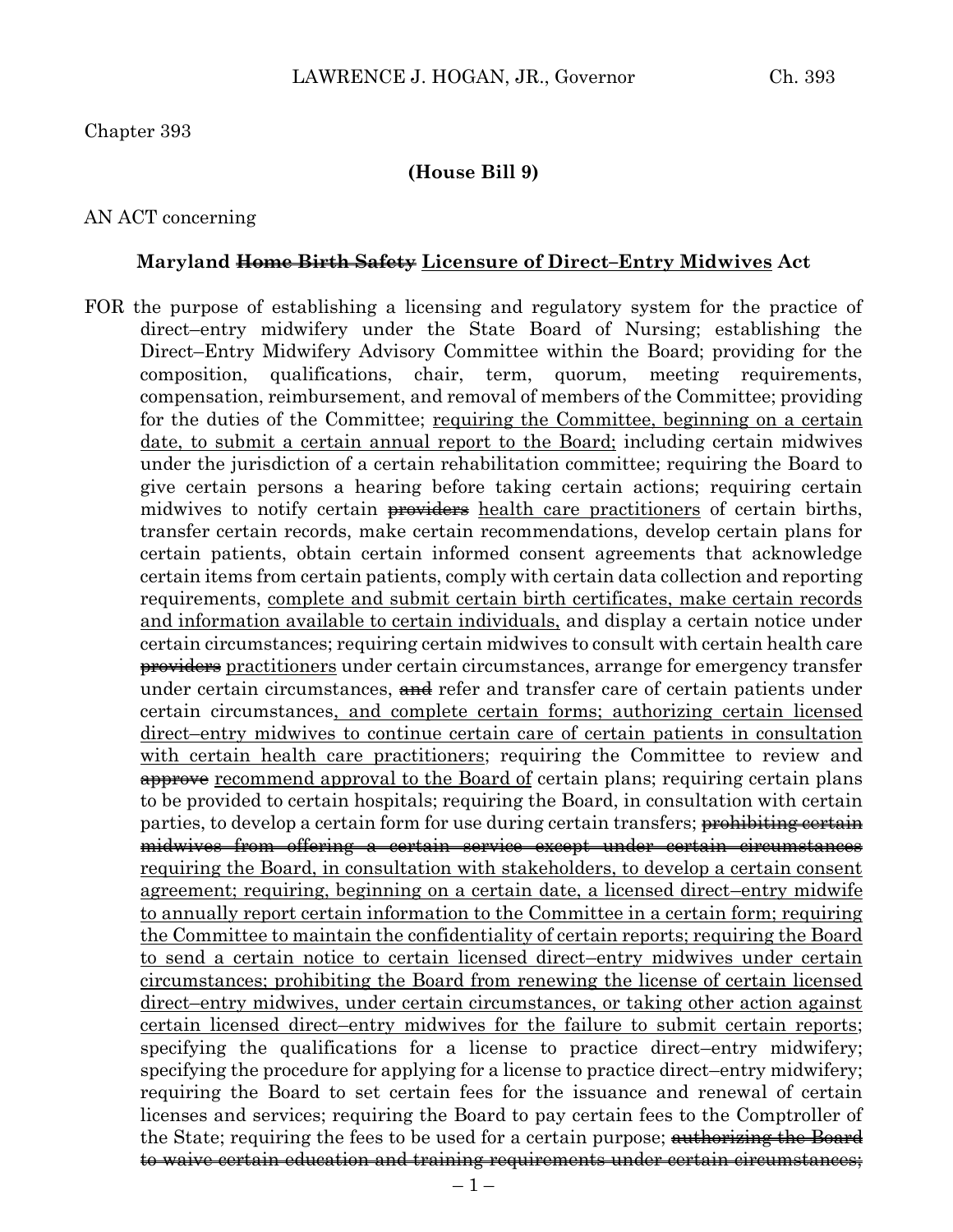requiring the Board to issue certain licenses and to include a certain designation on each license; requiring the Board to consider certain factors on receipt of certain criminal history record information in making certain determinations; specifying the scope of a license issued under this Act; providing for the expiration and renewal of a license to practice direct–entry midwifery; requiring the Board to send to the licensee a certain renewal notice at a certain time and in a certain manner; requiring certain continuing education, peer review, and data submission as a condition of license renewal; requiring the Board to place certain licensees on inactive status and to reactivate and reinstate certain licenses under certain circumstances; prohibiting the Board from reinstating certain licenses under certain circumstances; requiring certain licensees to submit to additional criminal history records checks at specified intervals; prohibiting certain midwives from surrendering certain licenses except under certain circumstances; prohibiting certain licenses from lapsing by operation of law under certain circumstances; authorizing the Board to set certain conditions to accept the surrender of certain licenses; authorizing the Board to deny certain licenses, reprimand or place on probation certain licensees, or suspend or revoke certain licenses under certain circumstances, subject to certain hearing provisions; authorizing the Board to impose a certain penalty; prohibiting certain individuals from making certain representations or using certain abbreviations or designations unless authorized to practice direct–entry midwifery in the State; prohibiting certain licensees from advertising in a certain manner; providing for the scope of this Act; providing certain health care providers persons with certain immunity from civil liability under certain circumstances; providing certain penalties for the violation of certain provisions of this Act; providing a short title for certain provisions of this Act; subjecting certain provisions of this Act to the Maryland Program Evaluation Act and a certain full evaluation under certain circumstances; specifying the terms of the initial members of the Committee; requiring the Board, beginning on a certain date and every year thereafter, to submit a certain report to certain committees of the General Assembly <del>on or before a certain date regarding the practice of</del> direct–entry midwifery in the State; defining certain terms; altering a certain definition definitions; requiring the Committee, with the approval of the Board, to convene a certain workgroup to develop a certain form, a certain consent agreement, and a certain formulary; providing for the composition and duties of the workgroup; requiring the workgroup to report its findings and recommendations to the Board on or before a certain date; requiring the Department of Legislative Services, on or before a certain date, to compile and analyze certain data, report on the data to certain committees of the General Assembly, and provide the data to the Board; requiring the Board to adopt certain regulations on or before a certain date; providing for the termination of certain provisions of this Act under certain eireumstances; and generally relating to the licensure and regulation of direct–entry midwives by the State Board of Nursing.

BY repealing and reenacting, without amendments,

Article – Health – General Section 19–301(f) Annotated Code of Maryland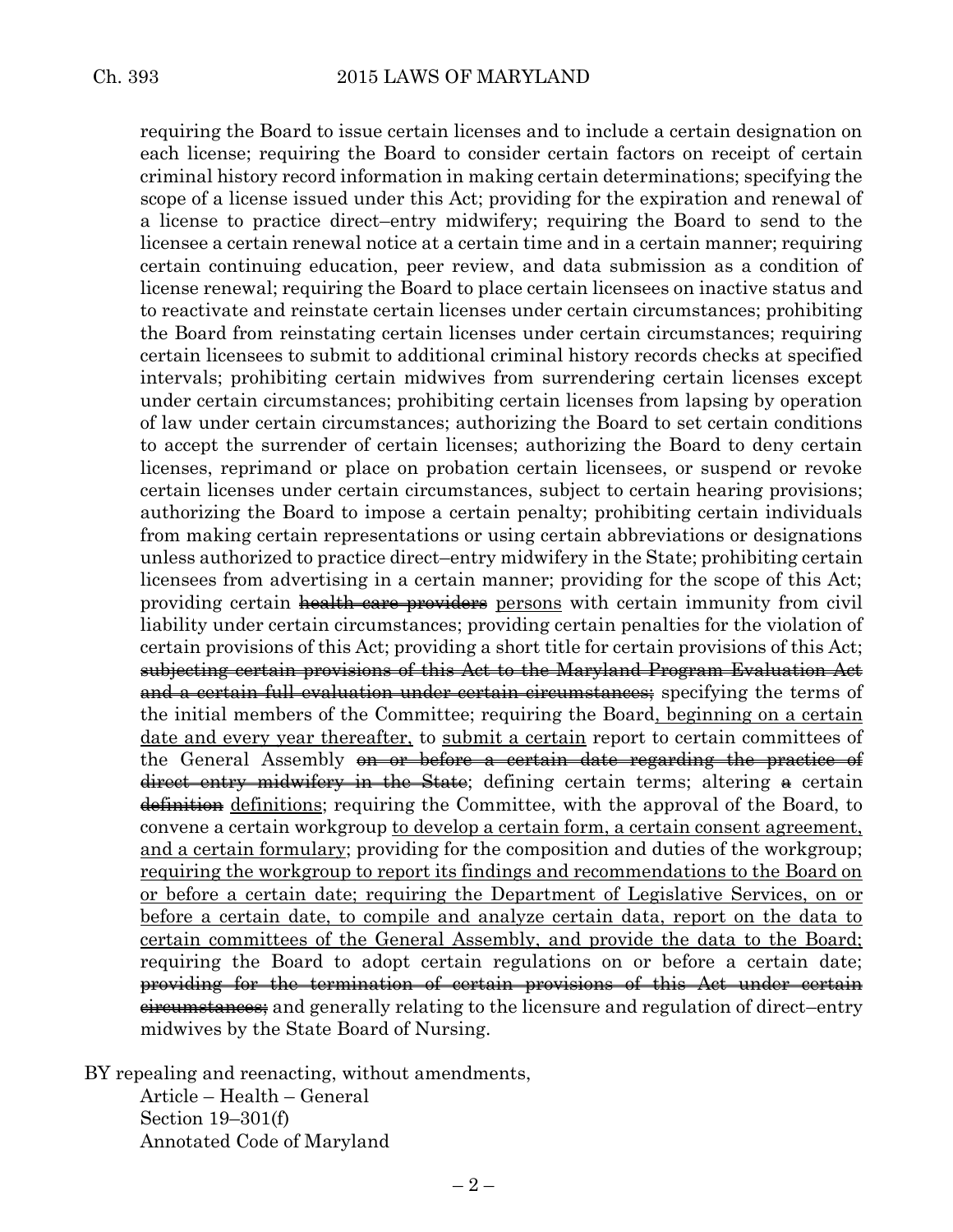### (2009 Replacement Volume and 2014 Supplement)

BY repealing and reenacting, with amendments,

Article – Health Occupations Section 8–208 and 8–317(a) Annotated Code of Maryland (2014 Replacement Volume)

BY adding to

Article – Health Occupations

Section 8–6C–01,  $\frac{8}{6}$ –6C–02,  $\frac{8}{6}$ –6C–02.1,  $\frac{8}{6}$ –6C–02.2, and  $\frac{8}{6}$ –6C–03 through 8–6C–26 to be under the new subtitle "Subtitle 6C. Direct–Entry Midwives"; and  $8 - 701(e-1)$ Annotated Code of Maryland (2014 Replacement Volume)

BY repealing and reenacting, with amendments, Article – State Government Section 8–405(b)(3) Annotated Code of Maryland (2014 Replacement Volume)

#### Preamble

WHEREAS, A parent has the responsibility and right to give birth where and with whom the parent chooses; and

WHEREAS, For personal and economic reasons, some Maryland residents will choose to have home births; and

WHEREAS, Reproductive health care decisions are best made by individuals and via informed consent processes; and

WHEREAS, It is understood that childbirth is a culmination of pregnancy and is a natural process rather than an illness; and

WHEREAS, There is a public interest in preserving the rights of women to deliver children at home, to remove obstacles to safe out–of–hospital deliveries, and to assure quality health care during the birthing of a child at home; and

WHEREAS, The practice of midwifery has been a part of the culture and tradition of Maryland since the colonial days, and it is in the public interest to remove impediments to the practice of midwifery; and

WHEREAS, The services of a direct–entry midwife are a reasonable alternative for healthy pregnant women; now, therefore,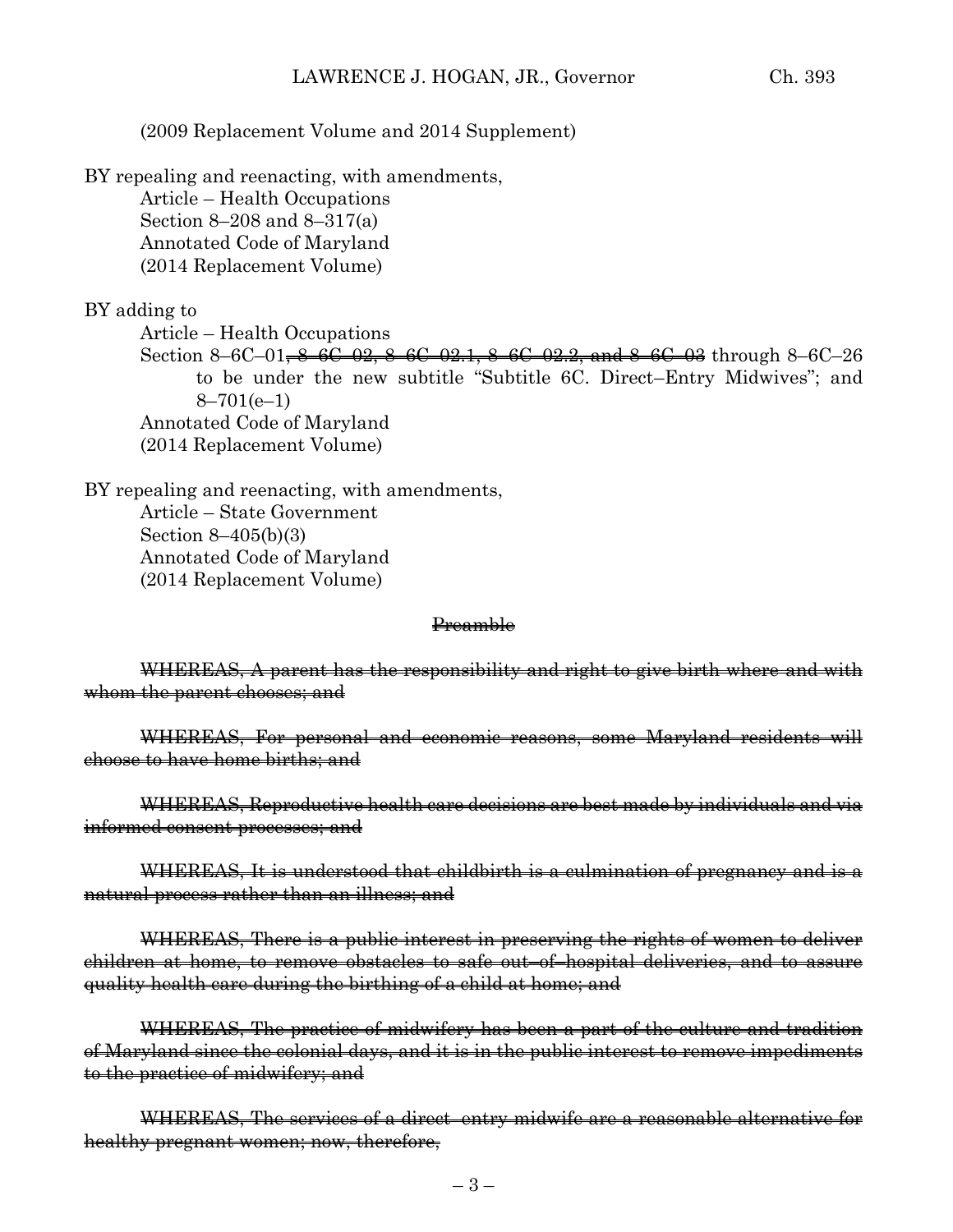SECTION 1. BE IT ENACTED BY THE GENERAL ASSEMBLY OF MARYLAND, That the Laws of Maryland read as follows:

# **Article – Health – General**

19–301.

(f) "Hospital" means an institution that:

(1) Has a group of at least 5 physicians who are organized as a medical staff for the institution;

(2) Maintains facilities to provide, under the supervision of the medical staff, diagnostic and treatment services for 2 or more unrelated individuals; and

(3) Admits or retains the individuals for overnight care.

## **Article – Health Occupations**

8–208.

(a) (1) In this section the following words have the meanings indicated.

(2) "Applicant" means an individual who has submitted an application to the Board to be licensed as a registered nurse, licensed practical nurse, **[**or**]** electrologist**, OR CERTIFIED LICENSED DIRECT–ENTRY MIDWIFE** or to be certified as a nursing assistant or medication technician in this State.

- (3) "Program" means the rehabilitation program.
- (b) (1) There is a Rehabilitation Committee in the Board.
	- (2) The Board may create 1 or more rehabilitation committees.
- (c) (1) The Committee shall consist of 6 members.
	- (2) Of the 6 Committee members:

(i) 3 shall be licensed registered nurses, who have demonstrated expertise in the field of chemical dependency or psychiatric nursing;

(ii) 1 shall be a registered nurse, who has demonstrated expertise in the area of pain management;

(iii) 1 shall be a licensed practical nurse; and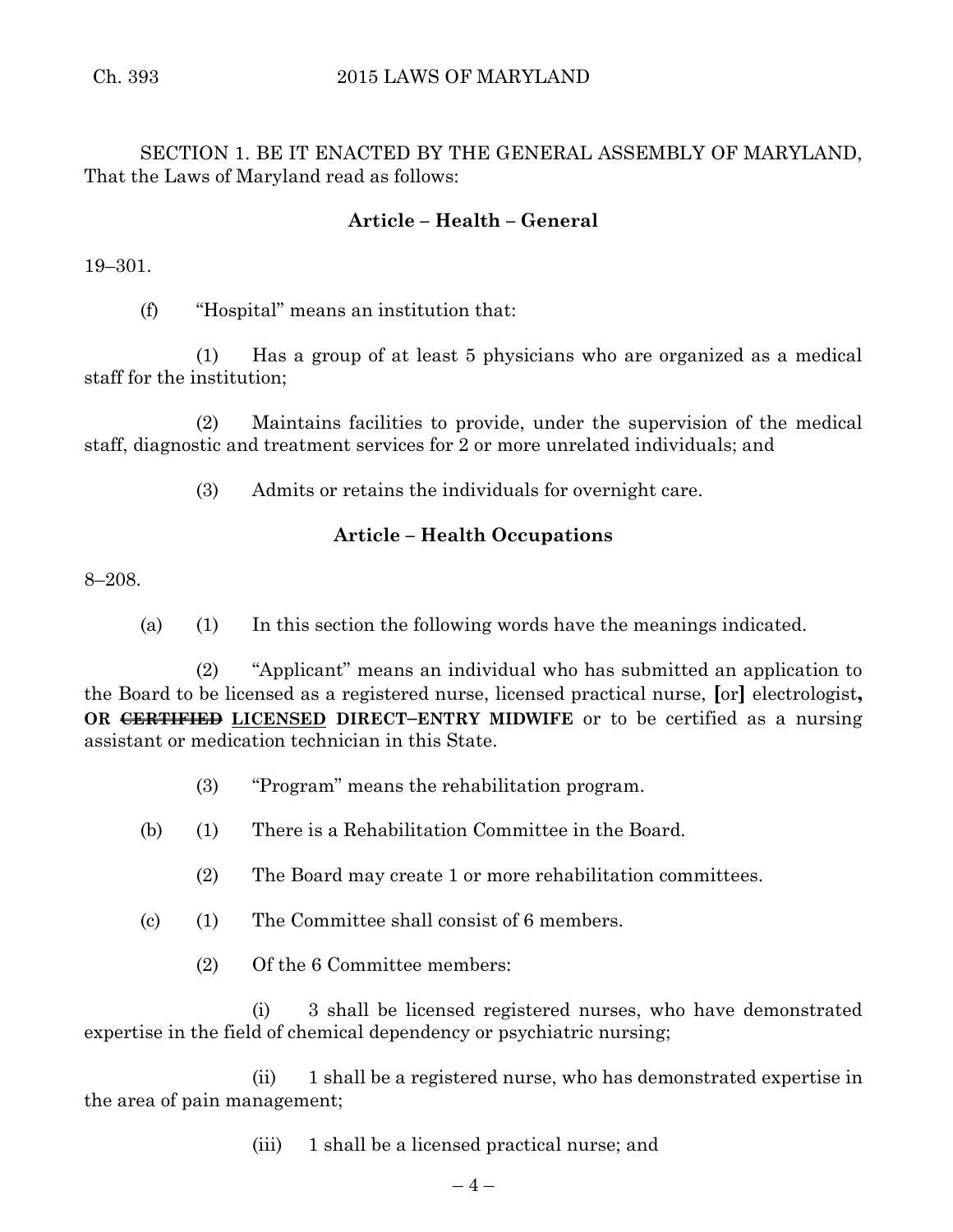(iv) 1 shall be a consumer member, who is knowledgeable in the field of chemical dependency.

(d) (1) The Board shall determine the term of a member of the Committee.

(2) At the end of a term, a member continues to serve until a successor is appointed and qualifies.

(3) A Committee member who is appointed after a term has begun serves only for the rest of the term and until a successor is appointed and qualifies.

(4) The Board may remove a Committee member for incompetence or misconduct.

(e) (1) The Committee shall elect a chairperson and a vice–chairperson.

(2) The manner of election of officers shall be as the Committee determines.

(f) A majority of the members then serving on the Committee Board is a quorum.

(g) The Committee shall determine the times and places of its meetings.

(h) Each member of the Committee is entitled to:

(1) Compensation in accordance with the State budget; and

(2) Reimbursement for expenses under the Standard State Travel Regulations, as provided in the State budget.

(i) The Board may employ a staff to carry out the activities of the Committee in accordance with the State budget.

(j) In addition to the powers set forth elsewhere in this subtitle, the Committee may:

(1) Evaluate those nurses, nursing assistants, medication technicians, electrologists, **LICENSED DIRECT–ENTRY MIDWIVES,** or applicants who request participation in the program according to the guidelines prescribed by the Board and consider the recommendations for admission into the program;

(2) Review and designate those treatment facilities and services to which nurses, nursing assistants, medication technicians, electrologists, **LICENSED DIRECT–ENTRY MIDWIVES,** or applicants in the program may be referred;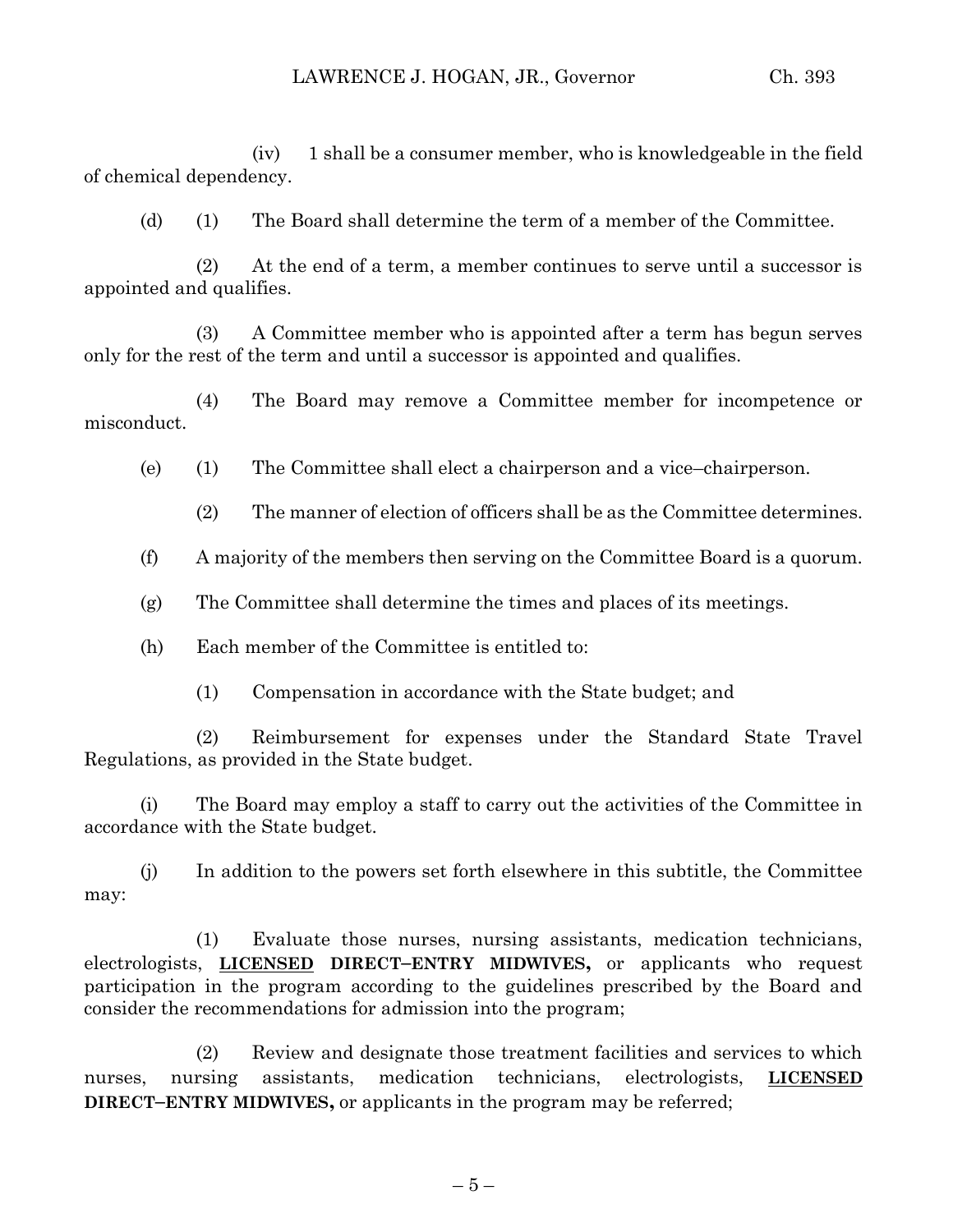(3) Receive and review information concerning a nurse, nursing assistant, medication technician, electrologist, **LICENSED DIRECT–ENTRY MIDWIFE,** or applicant participating in the program;

(4) Consider in the case of each nurse, nursing assistant, medication technician, electrologist, **LICENSED DIRECT–ENTRY MIDWIFE,** or applicant participating in a program whether the nurse, nursing assistant, medication technician, electrologist, **LICENSED DIRECT–ENTRY MIDWIFE,** or applicant may with safety continue or resume the practice of nursing or delegated nursing functions **[**or**],** electrology**, OR LICENSED DIRECT–ENTRY MIDWIFERY**; and

(5) Have meetings as necessary to consider the requests of nurses, nursing assistants, medication technicians, electrologists, **LICENSED DIRECT–ENTRY MIDWIVES,** or applicants to participate in the program, and consider reports regarding nurses, nursing assistants, medication technicians, electrologists, **LICENSED DIRECT–ENTRY MIDWIVES,** or applicants participating in the program.

(k) In addition to the duties set forth elsewhere in this subtitle, the Committee shall:

(1) Prepare reports to be submitted to the Board; and

(2) Set forth in writing for each nurse, nursing assistant, medication technician, electrologist, **LICENSED DIRECT–ENTRY MIDWIFE,** or applicant participating in the program a rehabilitation program established for that nurse, nursing assistant, medication technician, electrologist, **LICENSED DIRECT–ENTRY MIDWIFE,** or applicant, including the requirements for supervision and surveillance.

(l) The Committee shall inform each nurse, nursing assistant, medication technician, electrologist, **LICENSED DIRECT–ENTRY MIDWIFE,** or applicant who requests participation in the program of:

(1) The procedures followed in the program;

(2) The rights and responsibilities of the nurse, nursing assistant, medication technician, electrologist, **LICENSED DIRECT–ENTRY MIDWIFE,** or applicant in the program; and

(3) The possible results of noncompliance with the program.

(m) (1) Each nurse, nursing assistant, medication technician, electrologist, **LICENSED DIRECT–ENTRY MIDWIFE,** or applicant who requests to participate in the program shall agree to cooperate with the individual rehabilitation program designed by the Committee.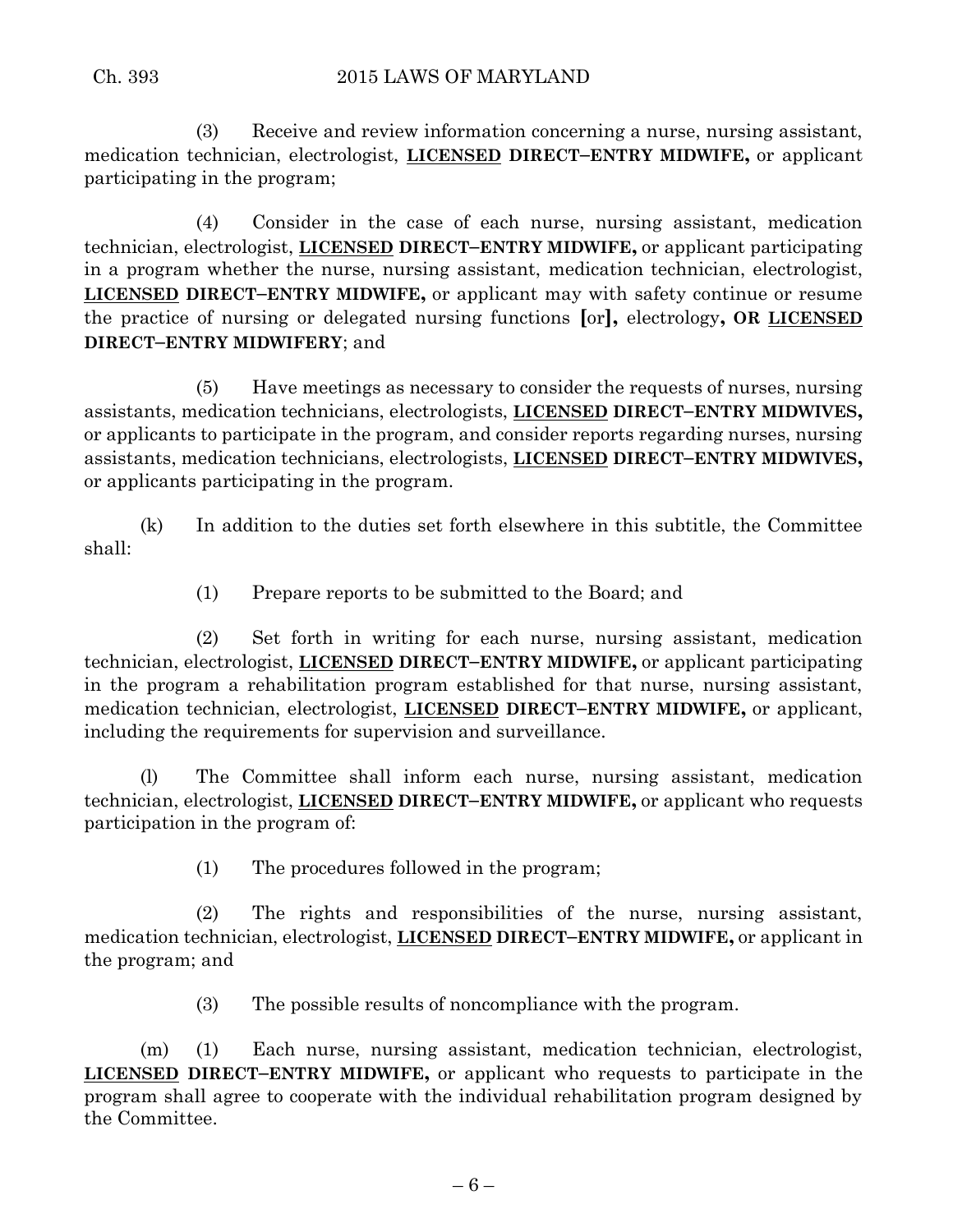(2) Any failure to comply with the provisions of a rehabilitation program may result in termination of the nurse's, nursing assistant's, medication technician's, electrologist's, **LICENSED DIRECT–ENTRY MIDWIFE'S,** or applicant's participation in the program.

(3) The Committee shall report the name and license number of a nurse **[**or**],** electrologist, **OR LICENSED DIRECT–ENTRY MIDWIFE,** the name and certificate number of a nursing assistant or medication technician, or the name of an applicant who is expelled from the program for failure to comply with the conditions of the program.

(4) (i) The program shall transfer to the Board all the records of any nurse, nursing assistant, medication technician, electrologist, **LICENSED DIRECT–ENTRY MIDWIFE,** or applicant expelled from the program.

(ii) The Board may initiate disciplinary action based on the failure of the nurse, nursing assistant, medication technician, electrologist, **LICENSED DIRECT–ENTRY MIDWIFE,** or applicant to comply with the conditions of the program in accordance with the provisions of §§ 8–316 and 8–317 **[**or**],** §§ 8–6B–18 and 8–6B–19**, OR 8–6C–20** of this title.

(n) After the Committee has determined that a nurse, nursing assistant, medication technician, electrologist, **LICENSED DIRECT–ENTRY MIDWIFE,** or applicant has been rehabilitated, the Committee shall purge and destroy all records concerning a nurse's, nursing assistant's, medication technician's, electrologist's, **LICENSED DIRECT–ENTRY MIDWIFE'S,** or applicant's participation in the program.

(o) All Board and Committee records of a proceeding concerning the rehabilitation of a nurse, nursing assistant, medication technician, electrologist, **LICENSED DIRECT–ENTRY MIDWIFE,** or applicant in the program are confidential and are not subject to discovery or subpoena in any civil or criminal action.

(p) The Board shall provide for the representation of any person making reports to the Committee or the Board under this section in any action for defamation directly resulting from reports or information given to the Committee or the Board regarding a nurse's, nursing assistant's, medication technician's, electrologist's, **LICENSED DIRECT–ENTRY MIDWIFE'S,** or applicant's participation in the program.

(q) Beginning July 1, 1990, and on a regular basis thereafter, the Board shall require reports from the Committee. The reports shall include:

(1) Information concerning the number of cases accepted, denied, or terminated with compliance or noncompliance; and

(2) A cost analysis of the program.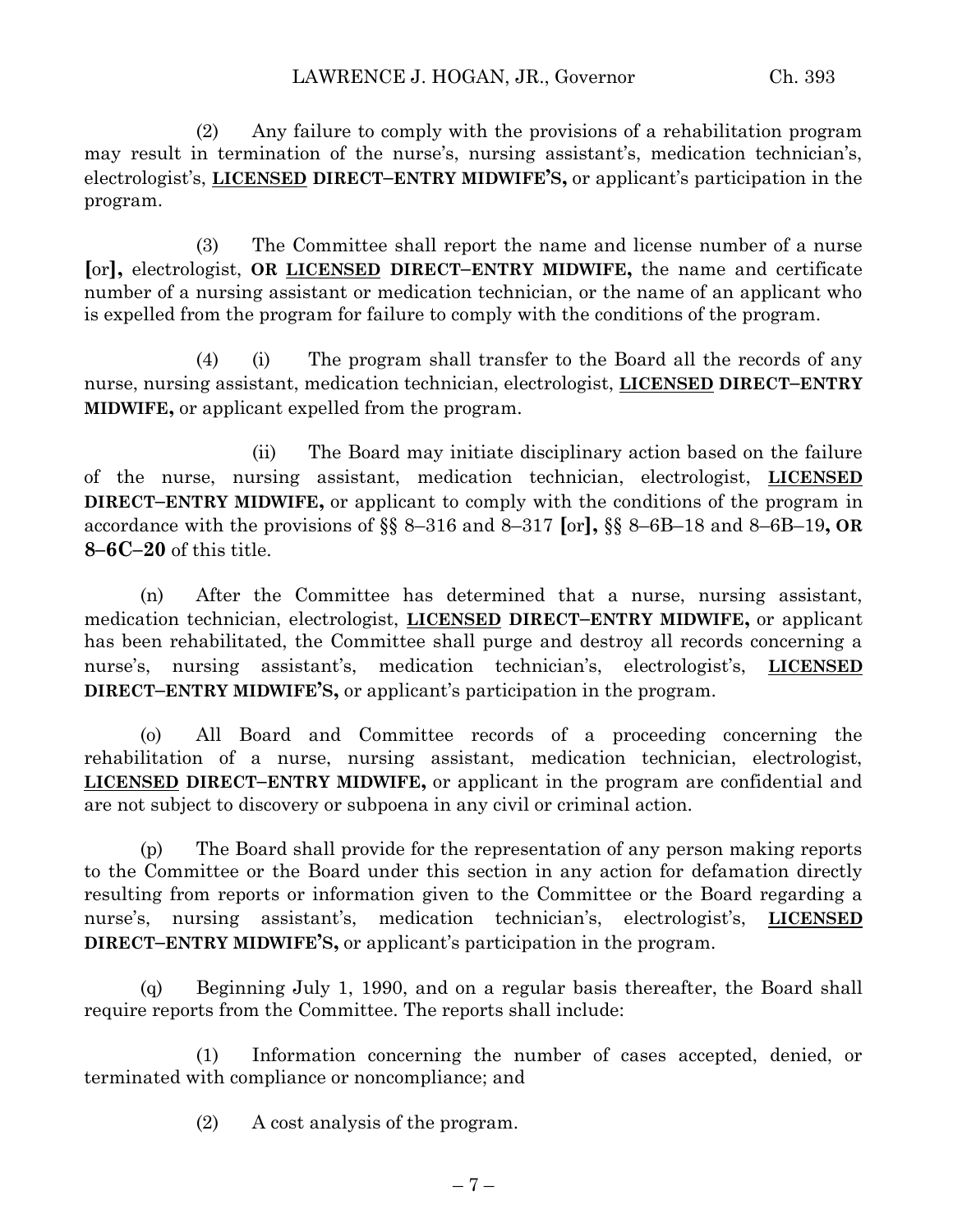8–317.

(a) Except as otherwise provided in the Administrative Procedure Act and in subsection (g) of this section, before the Board takes any action under § 8–312 or § 8–316 of this subtitle or § 8–404 **OR § 8–6C–20** of this title, it shall give the person against whom the action is contemplated an opportunity for a hearing before the Board.

## **SUBTITLE 6C. LICENSED DIRECT–ENTRY MIDWIVES.**

**8–6C–01.**

**(A) IN THIS SUBTITLE THE FOLLOWING WORDS HAVE THE MEANINGS INDICATED.**

**(B) "ACME" MEANS THE ACCREDITATION COMMISSION FOR MIDWIFERY EDUCATION, OR A SUCCESSOR ORGANIZATION THAT IS AN ACCREDITING AGENCY FOR NURSE–MIDWIFERY AND DIRECT–ENTRY MIDWIFERY EDUCATION PROGRAMS AND IS APPROVED BY THE UNITED STATES DEPARTMENT OF EDUCATION.**

**(C) "AIMM" MEANS THE ASSOCIATION OF INDEPENDENT MIDWIVES OF MARYLAND OR A SUCCESSOR ORGANIZATION THAT IS A PROFESSIONAL ORGANIZATION REPRESENTING INDEPENDENT MIDWIVES IN THE STATE.**

**(D) "BOARD" MEANS THE STATE BOARD OF NURSING.**

**(E) (1) "CERTIFIED DIRECT–ENTRY MIDWIFE" MEANS AN INDIVIDUAL WHO HAS BEEN GRANTED A LICENSE UNDER THIS SUBTITLE TO PRACTICE DIRECT–ENTRY MIDWIFERY.**

**(2) "CERTIFIED DIRECT–ENTRY MIDWIFE" DOES NOT INCLUDE A LICENSED NURSE CERTIFIED AS A NURSE–MIDWIFE UNDER THIS TITLE.**

**(F) (E) "COMMITTEE" MEANS THE DIRECT–ENTRY MIDWIFERY ADVISORY COMMITTEE ESTABLISHED UNDER § 8–6C–10 § 8–6C–11 OF THIS SUBTITLE.**

**(G) (F) "HEALTH CARE PRACTITIONER" MEANS:**

**(1) AN INDIVIDUAL CERTIFIED AS A NURSE–MIDWIFE OR A NURSE PRACTITIONER UNDER THIS TITLE; OR**

**(2) A PHYSICIAN LICENSED UNDER TITLE 14 OF THIS ARTICLE; OR**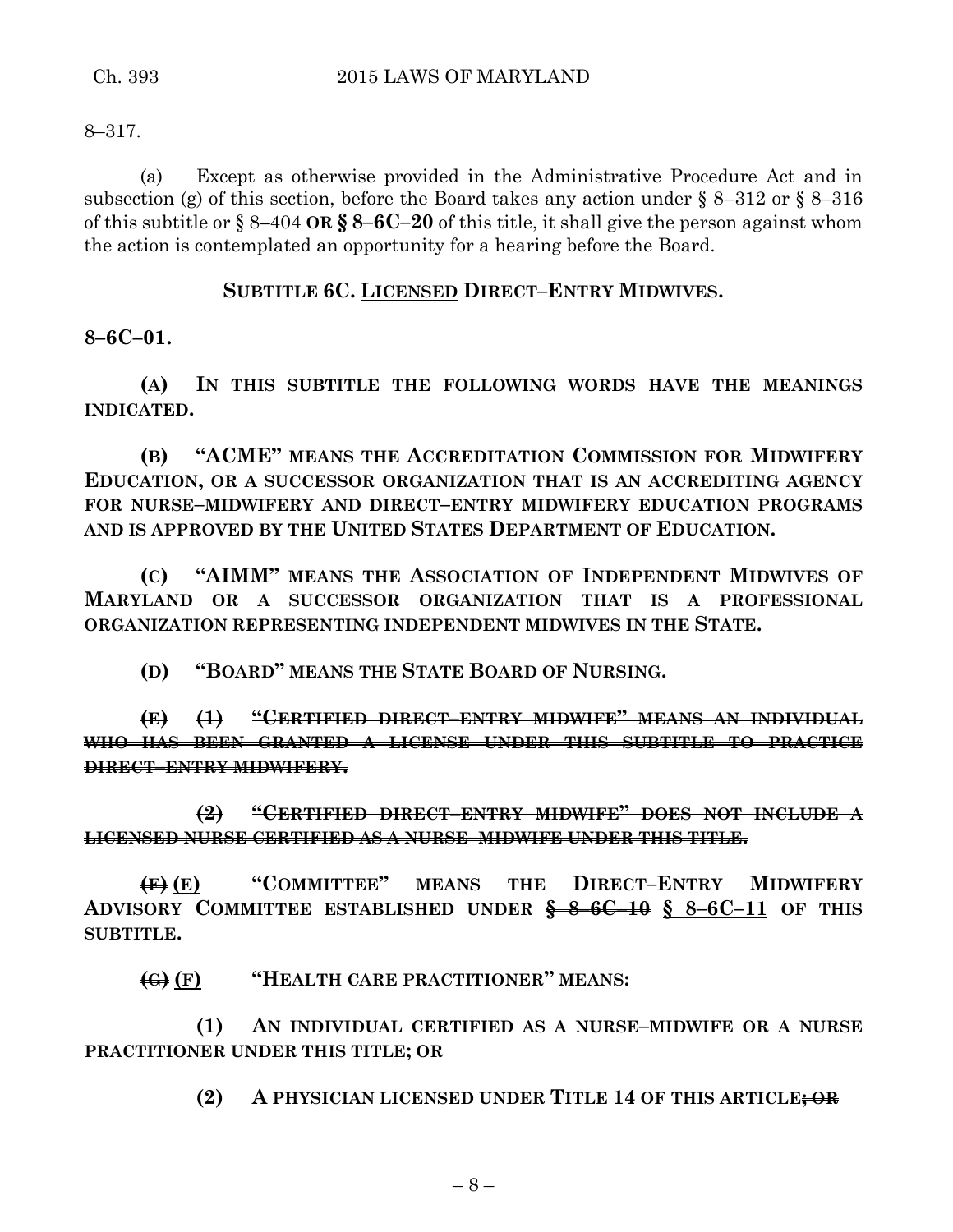LAWRENCE J. HOGAN, JR., Governor Ch. 393

**(3) A PHYSICIAN ASSISTANT LICENSED UNDER TITLE 15 OF THIS ARTICLE.**

**(H) (G) (1) "HEALTH CARE PROVIDER" MEANS A HEALTH CARE PRACTITIONER OR A HOSPITAL.**

**(2) "HEALTH CARE PROVIDER" INCLUDES AGENTS OR EMPLOYEES OF A HEALTH CARE PRACTITIONER OR A HOSPITAL.**

**(I) (H) "HOSPITAL" HAS THE MEANING STATED IN § 19–301 OF THE HEALTH – GENERAL ARTICLE.**

**(J) (I)"LICENSE" MEANS, UNLESS THE CONTEXT REQUIRES OTHERWISE, A LICENSE ISSUED BY THE BOARD TO PRACTICE DIRECT–ENTRY MIDWIFERY.**

**(J) (1) "LICENSED DIRECT–ENTRY MIDWIFE" MEANS AN INDIVIDUAL WHO HAS BEEN GRANTED A LICENSE UNDER THIS SUBTITLE TO PRACTICE DIRECT–ENTRY MIDWIFERY.**

**(2) "LICENSED DIRECT–ENTRY MIDWIFE" DOES NOT INCLUDE A LICENSED NURSE CERTIFIED AS A NURSE–MIDWIFE UNDER THIS TITLE.**

**(K) "LOW–RISK PREGNANCY" MEANS A PREGNANCY, LABOR, AND DELIVERY AND POSTPARTUM, NEWBORN, AND INTERCONCEPTUAL INTERCONCEPTIONAL CARE THAT DOES NOT INCLUDE A CONDITION THAT REQUIRES A MANDATORY TRANSFER UNDER REGULATIONS ADOPTED BY THE BOARD UNDER § 8–6C–03.**

**(L) "MANA" MEANS THE MIDWIVES ALLIANCE OF NORTH AMERICA, OR A SUCCESSOR ORGANIZATION THAT IS A PROFESSIONAL MEMBERSHIP ORGANIZATION THAT PROMOTES EXCELLENCE IN MIDWIFERY PRACTICE.**

**(M) "MANA STATS" MEANS THE WEB–BASED PROSPECTIVE STATISTICS REPORTING SYSTEM HOUSED BY MANA, OR A SUCCESSOR NATIONAL, HIGH–QUALITY STATISTICS REPORTING SYSTEM SPECIFIED BY THE BOARD.**

**(N) (L) "MEAC" MEANS THE MIDWIFERY EDUCATION AND ACCREDITATION COUNCIL, OR A SUCCESSOR ORGANIZATION THAT IS A NATIONAL ACCREDITATION AGENCY FOR MIDWIFERY EDUCATION APPROVED BY THE UNITED STATES DEPARTMENT OF EDUCATION.**

**(O) (M) "NARM" MEANS THE NORTH AMERICAN REGISTRY OF MIDWIVES, OR A SUCCESSOR ORGANIZATION THAT IS AN INTERNATIONAL CERTIFICATION AGENCY THAT ESTABLISHES AND ADMINISTERS CERTIFICATION FOR THE CERTIFIED PROFESSIONAL MIDWIFE CREDENTIAL.**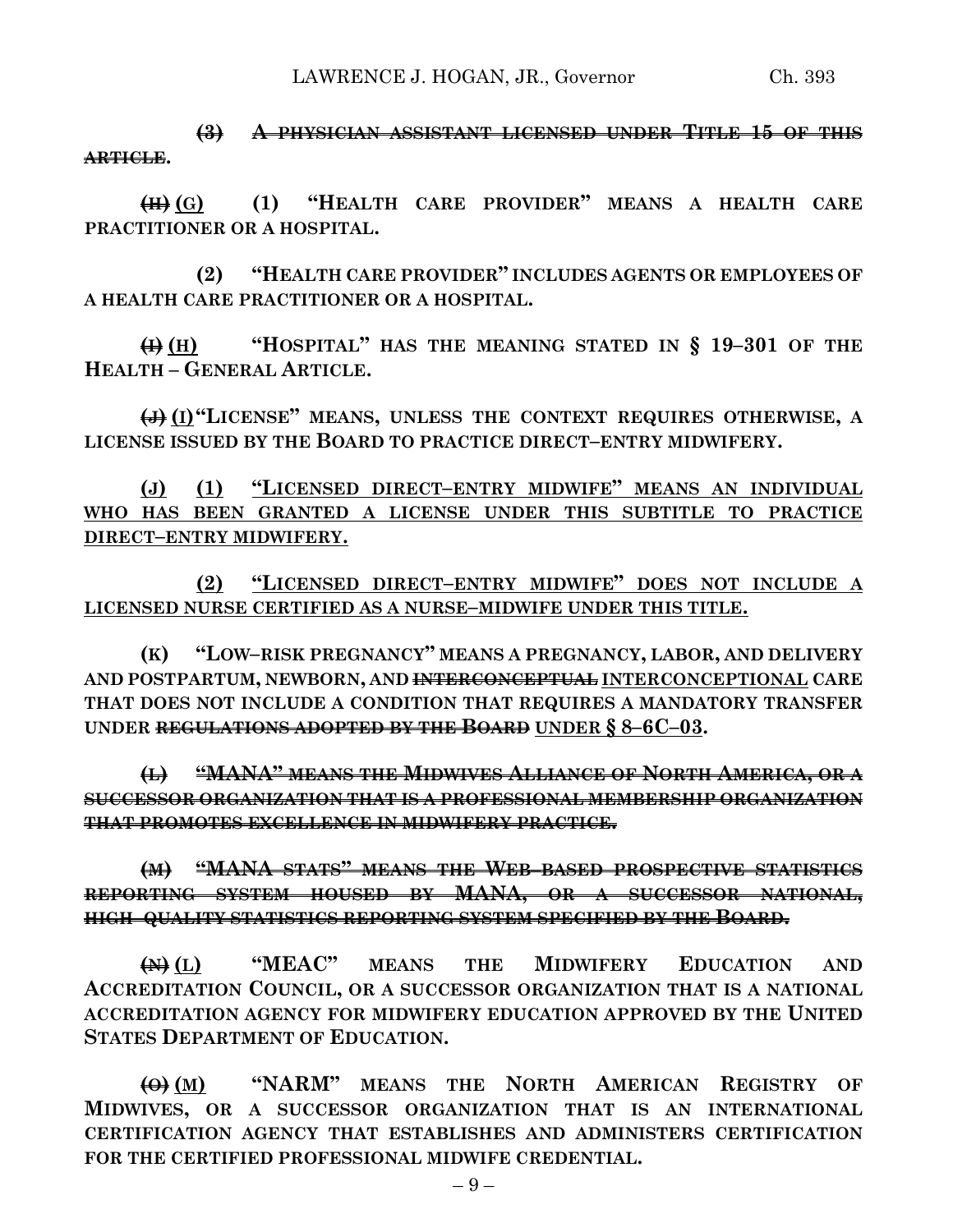**(P) (N) (1) "PATIENT" MEANS A WOMAN FOR WHOM A CERTIFIED LICENSED DIRECT–ENTRY MIDWIFE PERFORMS SERVICES.**

**(2) "PATIENT" INCLUDES A WOMAN'S NEWBORN FOR THE PURPOSE OF PERINATAL OR POSTPARTUM CARE.**

**(Q) (O) "POSTPARTUM PERIOD" MEANS THE FIRST 6 WEEKS AFTER DELIVERY.**

**(R) (P) (1) "PRACTICE DIRECT–ENTRY MIDWIFERY" MEANS:**

**(I) PROVIDING PRIMARY MATERNITY CARE THAT IS CONSISTENT WITH A MIDWIFE'S TRAINING, EDUCATION, AND EXPERIENCE TO PATIENTS THROUGHOUT THE CHILDBEARING CYCLE; AND** 

**(II) IDENTIFYING AND REFERRING PATIENTS WHO REQUIRE MEDICAL CARE TO AN APPROPRIATE HEALTH CARE PROVIDER.**

**(2) "PRACTICE DIRECT–ENTRY MIDWIFERY" INCLUDES THE ACTIVITIES DESCRIBED IN § 8–6C–02 OF THIS SUBTITLE.**

**8–6C–02.**

**(A) THE PRACTICE OF DIRECT–ENTRY MIDWIFERY INCLUDES:**

**(1) PROVIDING THE NECESSARY SUPERVISION, CARE, AND ADVICE TO A PATIENT DURING A LOW–RISK PREGNANCY, LABOR, DELIVERY, AND POSTPARTUM PERIOD; AND**

**(2) NEWBORN CARE DESCRIBED UNDER § 8–6C–06 OF AUTHORIZED UNDER THIS SUBTITLE, THAT IS PROVIDED IN A MANNER THAT IS:**

**(I) CONSISTENT WITH NATIONAL DIRECT–ENTRY MIDWIFERY STANDARDS; AND**

**(II) BASED ON THE ACQUISITION OF CLINICAL SKILLS NECESSARY FOR THE CARE OF PREGNANT WOMEN AND NEWBORNS, INCLUDING ANTEPARTUM, INTRAPARTUM, AND POSTPARTUM CARE.**

**(B) THE PRACTICE OF DIRECT–ENTRY MIDWIFERY ALSO INCLUDES:**

**(1) OBTAINING INFORMED CONSENT TO PROVIDE SERVICES TO THE PATIENT;**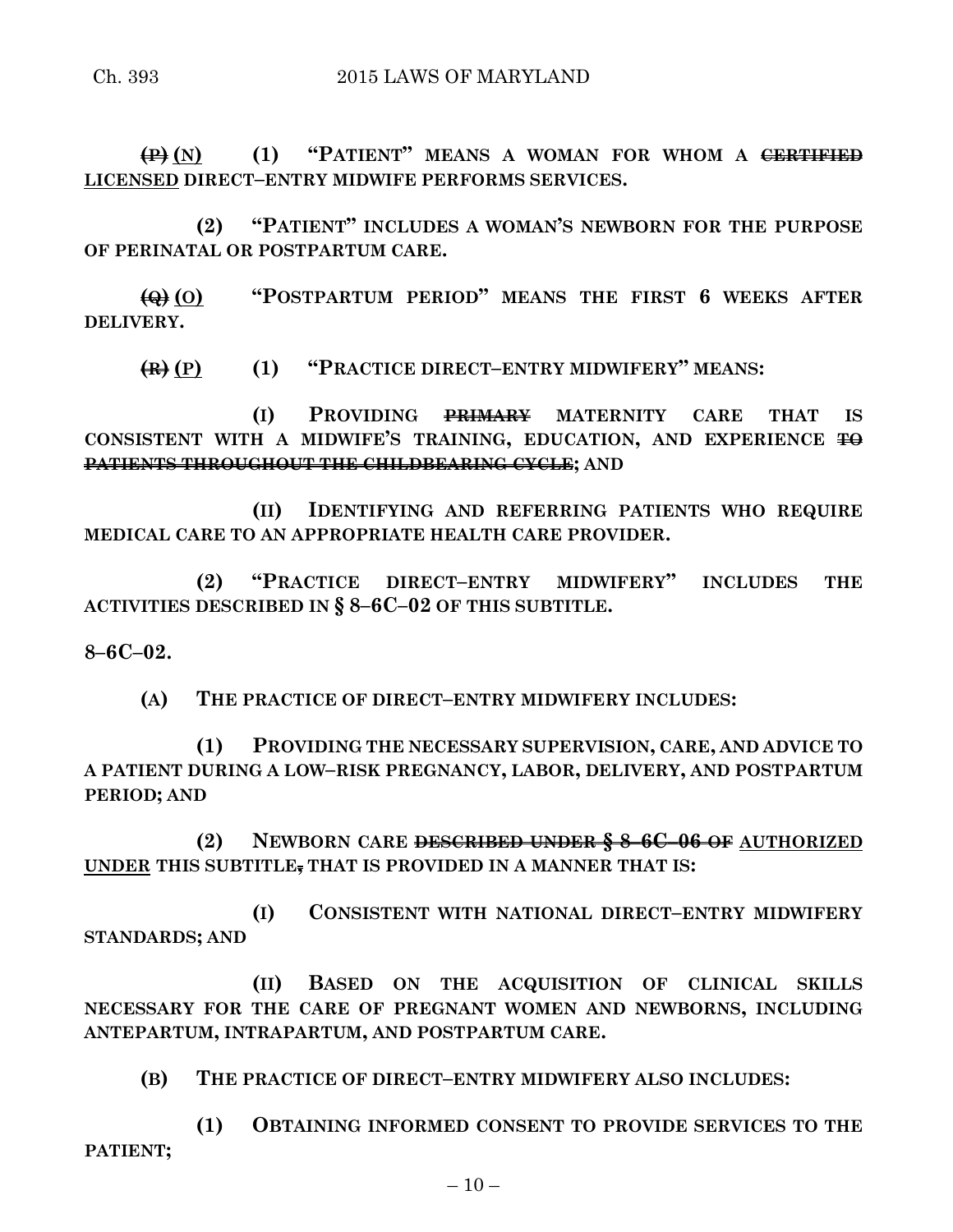**(2) DISCUSSING:**

**(I) ANY GENERAL RISK FACTORS ASSOCIATED WITH THE SERVICES TO BE PROVIDED;**

**(II) ANY SPECIFIC RISK FACTORS PERTAINING TO THE HEALTH AND CIRCUMSTANCES OF THE INDIVIDUAL PATIENT;**

**(III) CONDITIONS THAT PRECLUDE CARE BY A LICENSED DIRECT–ENTRY MIDWIFE; AND**

**(IV) THE CONDITIONS UNDER WHICH CONSULTATION, TRANSFER OF CARE, OR TRANSPORT OF THE PATIENT MUST BE IMPLEMENTED;**

**(2) (3) OBTAINING A HEALTH HISTORY OF THE PATIENT, INCLUDING AND PERFORMING A PHYSICAL EXAMINATION;**

**(3) (4) DEVELOPING A WRITTEN PLAN OF CARE SPECIFIC TO THE PATIENT, TO ENSURE CONTINUITY OF CARE THROUGHOUT THE ANTEPARTUM, INTRAPARTUM, AND POSTPARTUM PERIODS, THAT INCLUDES:**

**(I) ANY GENERAL RISK FACTORS ASSOCIATED WITH THE SERVICES TO BE PROVIDED;**

**(II) ANY A PLAN FOR THE MANAGEMENT OF ANY SPECIFIC RISK FACTORS PERTAINING TO THE INDIVIDUAL HEALTH AND CIRCUMSTANCES OF THE INDIVIDUAL PATIENT; AND**

**(III) THE CONDITIONS UNDER WHICH CONSULTATION, TRANSFER OF CARE, OR TRANSPORT OF THE PATIENT MAY BE IMPLEMENTED; AND**

**(IV) (II) A PLAN TO BE FOLLOWED IN THE EVENT OF AN EMERGENCY, INCLUDING A PLAN FOR TRANSPORTATION;**

**(4) (5) EVALUATING THE RESULTS OF PATIENT CARE;**

**(5) (6) CONSULTING AND COLLABORATING WITH A HEALTH CARE PRACTITIONER REGARDING THE CARE OF A PATIENT, AND REFERRING AND TRANSFERRING CARE TO, A HEALTH CARE PROVIDER, AS REQUIRED;**

**(6) (7) REFERRAL OF ALL PATIENTS, PRIOR TO WITHIN 72 HOURS AFTER DELIVERY, TO A PEDIATRIC HEALTH CARE PROVIDER PRACTITIONER FOR CARE OF THE NEWBORN;**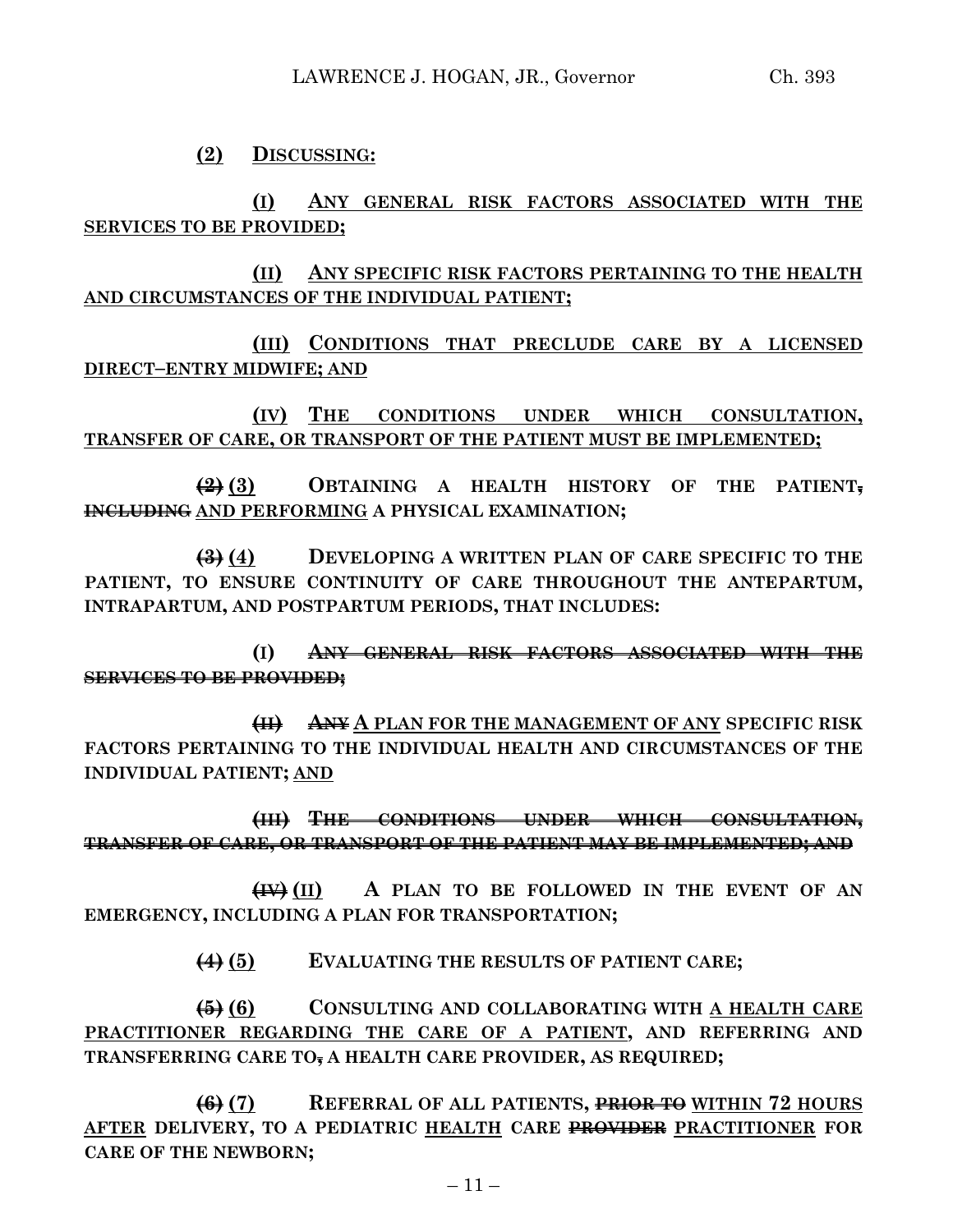**(7) (8) AS RECOMMENDED BY THE COMMITTEE AND APPROVED BY THE BOARD:**

**(I) OBTAINING AND ADMINISTERING MEDICATIONS; AND**

**(II) OBTAINING AND USING EQUIPMENT AND DEVICES;**

**(8) (9) OBTAINING APPROPRIATE SCREENING AND TESTING, INCLUDING LABORATORY TESTS, URINALYSIS, AND ULTRASOUND;**

**(9) (10) PROVIDING PRENATAL CARE DURING THE ANTEPARTUM PERIOD, WITH CONSULTATION OR REFERRAL AS REQUIRED;**

**(10) (11) PROVIDING CARE DURING THE INTRAPARTUM PERIOD, INCLUDING:**

**(I) MONITORING AND EVALUATING THE CONDITION OF THE PATIENT AND FETUS;**

**(II) AT THE ONSET OF ACTIVE LABOR NOTIFYING THE PEDIATRIC HEALTH CARE PRACTITIONER THAT DELIVERY IS IMMINENT;**

**(II) (III) PERFORMING EMERGENCY PROCEDURES, INCLUDING:**

**1. ADMINISTERING APPROVED MEDICATIONS;**

**2. ADMINISTERING INTRAVENOUS FLUIDS FOR STABILIZATION;**

**3. PERFORMING AN EMERGENCY EPISIOTOMY; AND**

**4. PROVIDING CARE WHILE ON THE WAY TO A HOSPITAL UNDER CIRCUMSTANCES IN WHICH EMERGENCY MEDICAL SERVICES HAVE NOT BEEN ACTIVATED; AND**

**(IV) ACTIVATING EMERGENCY MEDICAL SERVICES FOR AN EMERGENCY; AND**

**(III) (V) DELIVERING IN AN OUT–OF–HOSPITAL SETTING;**

**(11) (12) PARTICIPATING IN PEER REVIEW AS REQUIRED UNDER § 8–6C–18(E)(1)(II) OF THIS SUBTITLE;**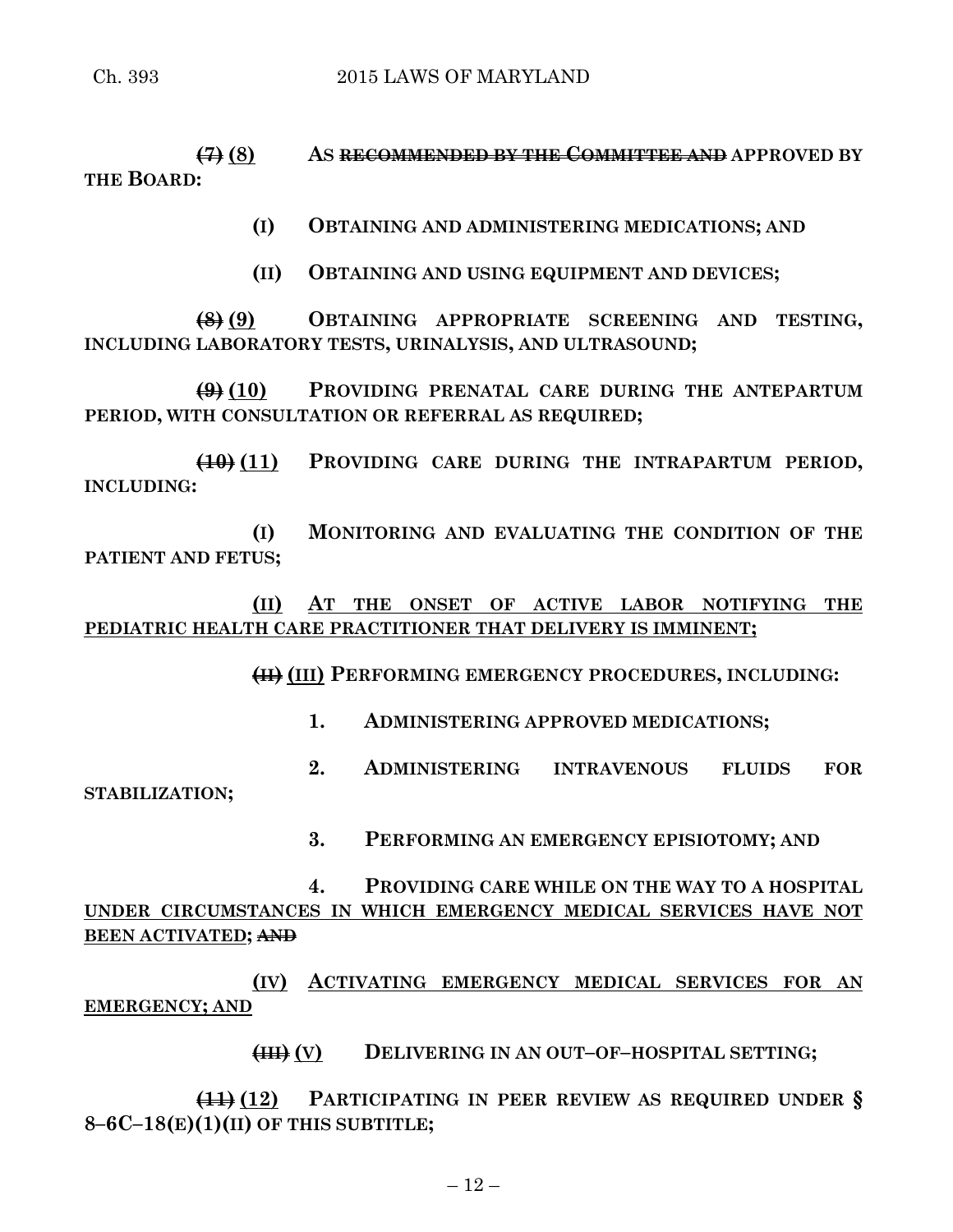**(12) (13) PROVIDING CARE DURING THE POSTPARTUM PERIOD, INCLUDING:**

## **(I) WITH THE ADMINISTRATION OF A LOCAL ANESTHETIC:**

**1. SUTURING OF FIRST AND SECOND DEGREE PERINEAL OR LABIAL LACERATIONS; AND** 

## **2. PERFORMING AN EPISIOTOMY; AND**

**(I) SUTURING OF FIRST AND SECOND DEGREE PERINEAL OR LABIAL LACERATIONS, OR SUTURING OF AN EPISIOTOMY WITH THE ADMINISTRATION OF A LOCAL ANESTHETIC; AND**

**(II) MAKING FURTHER CONTACT WITH THE PATIENT WITHIN 48 HOURS, WITHIN 2 WEEKS, AND AT 6 WEEKS AFTER THE DELIVERY TO ASSESS FOR HEMORRHAGE, PREECLAMPSIA, THROMBO–EMBOLISM, INFECTION, AND EMOTIONAL WELL–BEING;**

**(13) (14) PROVIDING ROUTINE CARE FOR THE NEWBORN FOR UP TO 72 HOURS AFTER DELIVERY, EXCLUSIVE OF ADMINISTERING IMMUNIZATIONS, INCLUDING:**

**(I) IMMEDIATE CARE AT BIRTH, INCLUDING RESUSCITATING AS NEEDED, PERFORMING A NEWBORN EXAMINATION, AND ADMINISTERING INTRAMUSCULAR VITAMIN K AND EYE OINTMENT FOR PREVENTION OF OPHTHALMIA NEONATORUM; AND**

**(II) 1. SUBJECT TO ITEM 2 OF THIS ITEM, PERFORMING CRITICAL CONGENITAL HEART DISEASE SCREENING, IN ACCORDANCE WITH REGULATIONS ADOPTED BY THE BOARD, ON A NEWBORN BETWEEN 24 HOURS AND 48 HOURS AFTER DELIVERY; OR**

**2. IF UNABLE TO PERFORM THE SCREENING UNDER ITEM 1 OF THIS ITEM, REFERRING THE NEWBORN TO A HEALTH CARE PROVIDER TO PERFORM THE SCREENING BETWEEN 24 HOURS AND 48 HOURS AFTER DELIVERY;**

# **(II) ASSESSING NEWBORN FEEDING AND HYDRATION;**

**(III) PERFORMING METABOLIC SCREENING AND REPORTING ON THE SCREENING IN ACCORDANCE WITH THE REGULATIONS RELATED TO NEWBORN SCREENINGS THAT ARE ADOPTED BY THE DEPARTMENT;**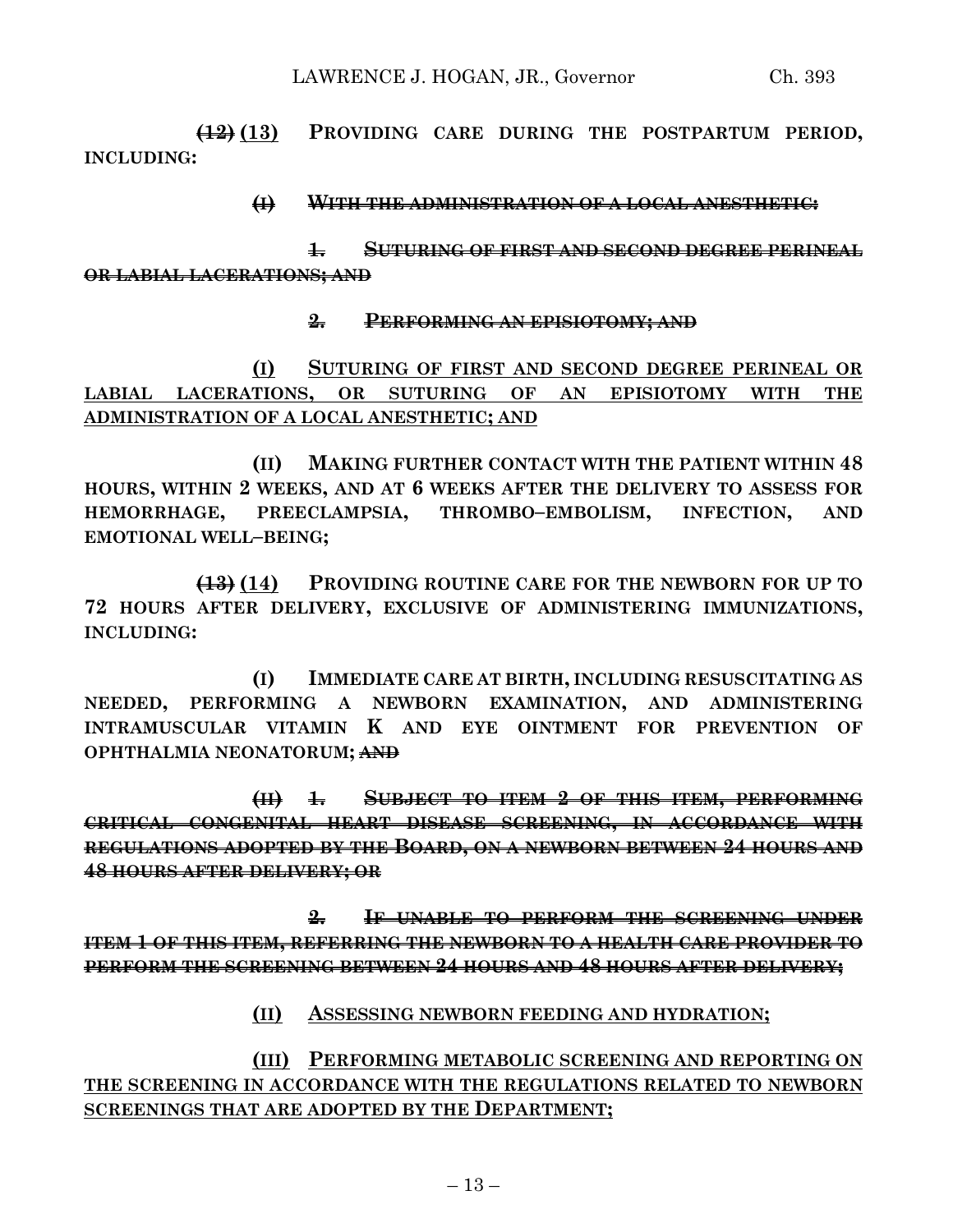**(IV) PERFORMING CRITICAL CONGENITAL HEART DISEASE SCREENING AND REPORTING ON THE SCREENING IN ACCORDANCE WITH THE REGULATIONS RELATED TO NEWBORN SCREENINGS THAT ARE ADOPTED BY THE DEPARTMENT;**

**(V) IF UNABLE TO PERFORM THE SCREENING REQUIRED UNDER ITEM (III) OR (IV) OF THIS ITEM, REFERRING THE NEWBORN TO A PEDIATRIC HEALTH CARE PRACTITIONER TO PERFORM THE SCREENING WITHIN 24 TO 48 HOURS AFTER DELIVERY; AND**

**(VI) REFERRING THE INFANT TO AN AUDIOLOGIST FOR A HEARING SCREENING IN ACCORDANCE WITH THE REGULATIONS RELATED TO NEWBORN SCREENINGS THAT ARE ADOPTED BY THE DEPARTMENT;**

**(14) (15) WITHIN 24 HOURS AFTER DELIVERY:**

**(I) NOTIFYING, NOTIFYING A PEDIATRIC HEALTH CARE PROVIDER PRACTITIONER OF THE DELIVERY;**

**(16) WITHIN 72 HOURS AFTER DELIVERY:**

**(II) (I) TRANSFERRING HEALTH RECORDS TO THE PEDIATRIC HEALTH CARE PROVIDER PRACTITIONER, INCLUDING DOCUMENTATION OF THE PERFORMANCE OF THE SCREENINGS REQUIRED UNDER ITEM (14)(III) AND (IV) OF THIS SUBSECTION; AND**

**(III) (II) RECOMMENDING TO THE PATIENT THAT REFERRING THE NEWBORN BE SEEN BY TO A PEDIATRIC HEALTH CARE PROVIDER PRACTITIONER WITHIN 24 HOURS AFTER DELIVERY;**

**(15) (17) PROVIDING THE FOLLOWING CARE OF THE NEWBORN AFTER BEYOND THE FIRST 72 HOURS AFTER DELIVERY:**

**(I) WEIGHT CHECKS AND GENERAL OBSERVATION OF THE NEWBORN'S ACTIVITY, WITH ABNORMAL FINDINGS COMMUNICATED TO THE NEWBORN'S PEDIATRIC HEALTH CARE PROVIDER PRACTITIONER;**

**(II) REFERRAL FOR METABOLIC SCREENING, CRITICAL CONGENITAL HEART DISEASE SCREENING, AND HEARING SCREENING; AND ASSESSMENT OF NEWBORN FEEDING AND HYDRATION; AND**

**(III) BREASTFEEDING SUPPORT AND COUNSELING; AND**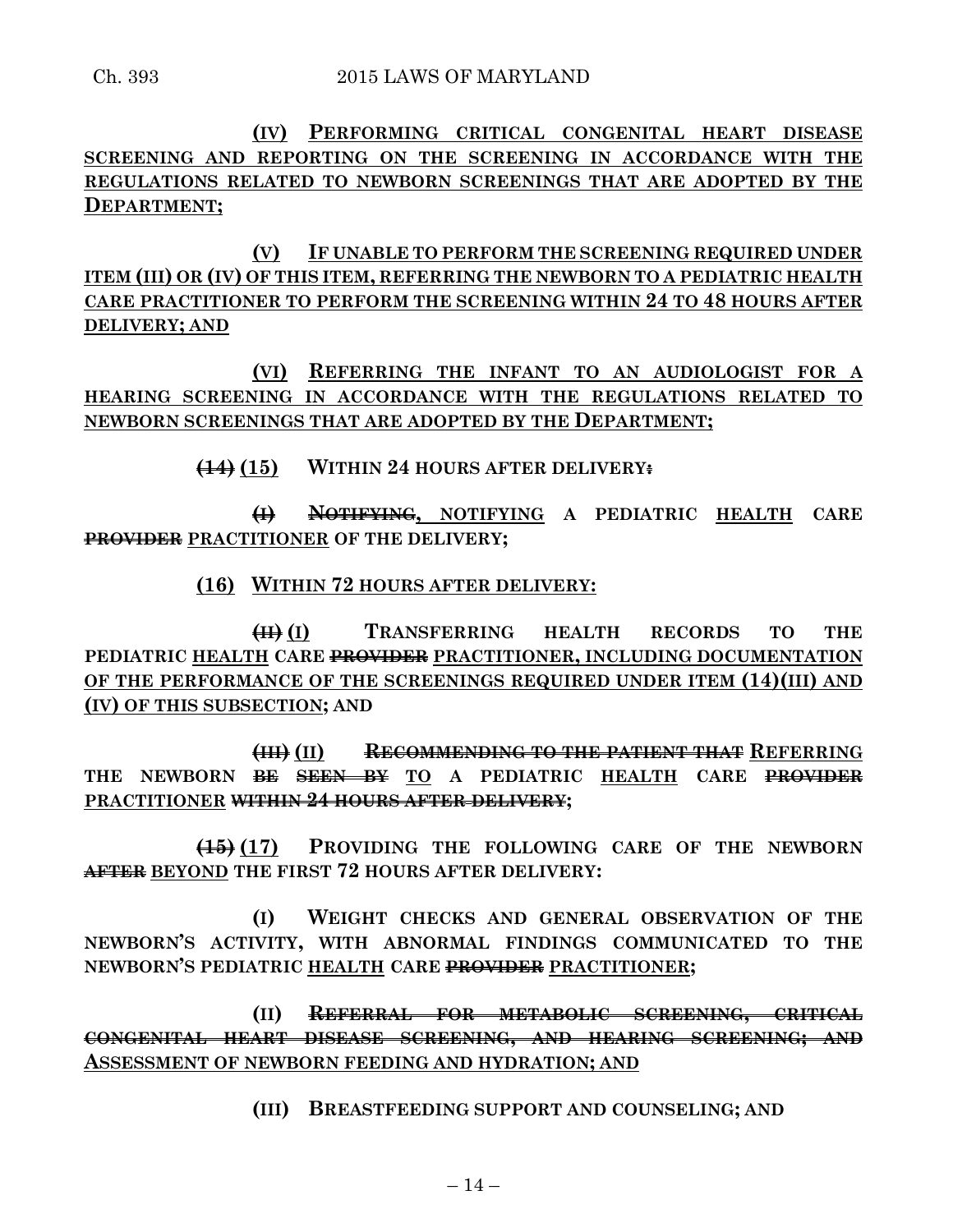**(16) (18) PROVIDING LIMITED SERVICES TO THE PATIENT AFTER THE POSTPARTUM PERIOD, INCLUDING:**

**(I) BREASTFEEDING SUPPORT AND COUNSELING; AND**

**(II) COUNSELING AND REFERRAL AS NECESSARY FOR ALL FAMILY PLANNING METHODS, INCLUDING:**

**1. STERILIZATION; AND**

**2. LONG–ACTING REVERSIBLE CONTRACEPTIVES.**

**(C) THE PRACTICE OF DIRECT–ENTRY MIDWIFERY DOES NOT INCLUDE:**

**(1) PHARMACOLOGICAL INDUCTION OR AUGMENTATION OF LABOR OR ARTIFICIAL RUPTURE OF MEMBRANES PRIOR TO THE ONSET OF LABOR;**

**(2) SURGICAL DELIVERY OR ANY SURGERY EXCEPT AN EMERGENCY EPISIOTOMY;**

**(3) USE OF FORCEPS OR VACUUM EXTRACTOR;**

**(4) EXCEPT FOR THE ADMINISTRATION OF A LOCAL ANESTHETIC, ADMINISTRATION OF AN ANESTHETIC;**

**(5) ADMINISTRATION OF ANY KIND OF NARCOTIC ANALGESIC; OR**

**(6) ADMINISTRATION OF ANY PRESCRIPTION MEDICATION IN A MANNER THAT VIOLATES THIS SUBTITLE.**

# **8–6C–03.**

**A LICENSED DIRECT–ENTRY MIDWIFE MAY NOT ASSUME OR CONTINUE TO TAKE RESPONSIBILITY FOR A PATIENT'S PREGNANCY AND BIRTH CARE AND SHALL ARRANGE FOR THE ORDERLY TRANSFER OF CARE TO A HEALTH CARE PRACTITIONER FOR A PATIENT WHO IS ALREADY UNDER THE CARE OF THE LICENSED DIRECT–ENTRY MIDWIFE, IF A HISTORY OF ANY OF THE FOLLOWING DISORDERS OR SITUATIONS IS FOUND TO BE PRESENT AT THE INITIAL INTERVIEW OR IF ANY OF THE FOLLOWING DISORDERS OR SITUATIONS BECOME APPARENT THROUGH A PATIENT HISTORY, AN EXAMINATION, OR IN A LABORATORY REPORT AS PRENATAL CARE PROCEEDS:**

**(1) DIABETES MELLITUS, INCLUDING UNCONTROLLED GESTATIONAL DIABETES;**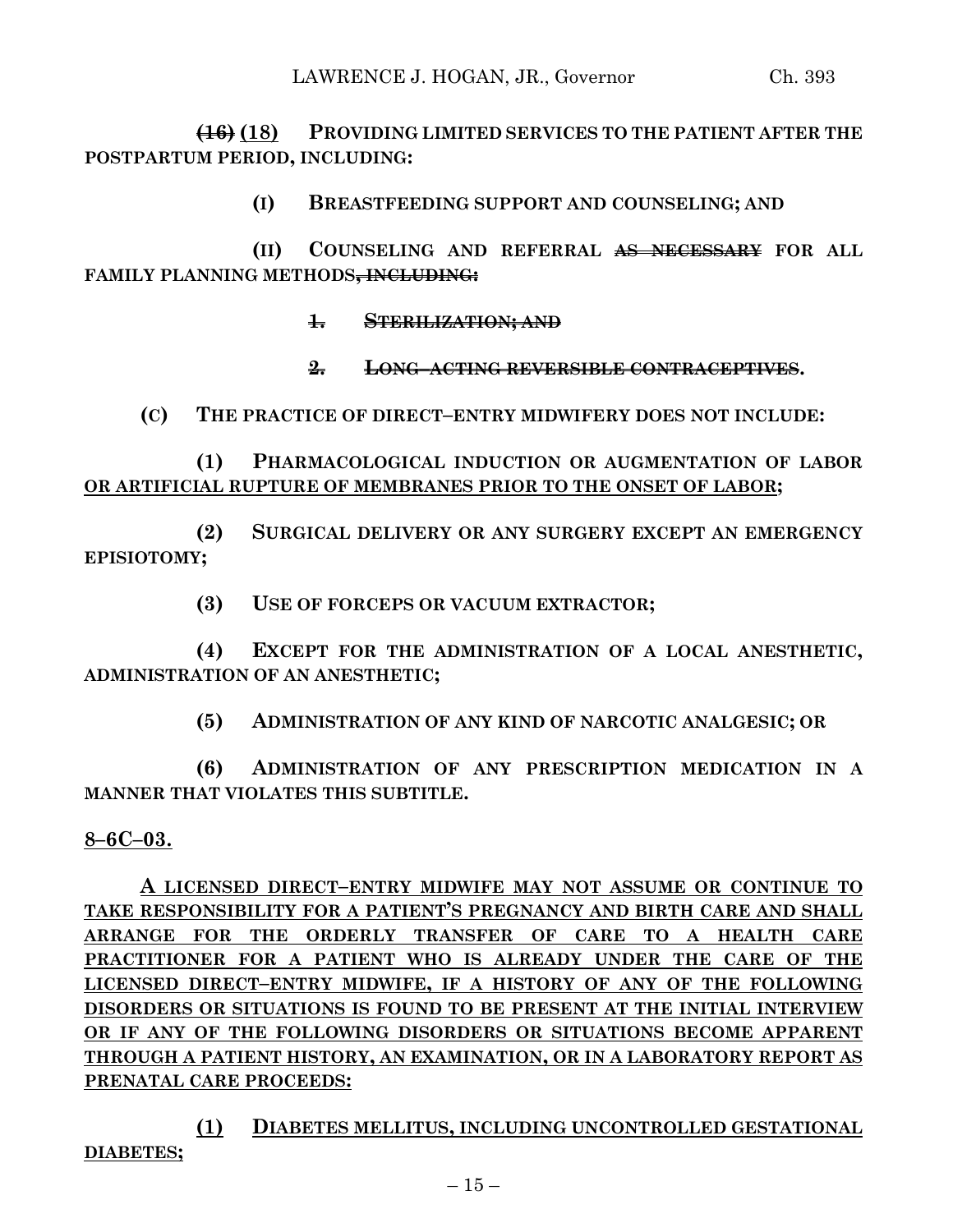## **(2) HYPERTHYROIDISM TREATED WITH MEDICATION;**

## **(3) UNCONTROLLED HYPOTHYROIDISM;**

# **(4) EPILEPSY WITH SEIZURES OR ANTIEPILEPTIC DRUG USE DURING THE PREVIOUS 12 MONTHS;**

- **(5) COAGULATION DISORDERS;**
- **(6) CHRONIC PULMONARY DISEASE;**

**(7) HEART DISEASE IN WHICH THERE ARE ARRHYTHMIAS OR MURMURS EXCEPT WHEN, AFTER EVALUATION, IT IS THE OPINION OF A PHYSICIAN LICENSED UNDER TITLE 14 OF THIS ARTICLE OR A LICENSED NURSE CERTIFIED AS A NURSE–MIDWIFE OR A NURSE PRACTITIONER UNDER THIS TITLE THAT MIDWIFERY CARE MAY PROCEED;**

**(8) HYPERTENSION, INCLUDING PREGNANCY–INDUCED HYPERTENSION (PIH);**

**(9) RENAL DISEASE;**

# **(10) EXCEPT AS OTHERWISE PROVIDED IN § 8–6C–04(A)(11) OF THIS SUBTITLE, RH SENSITIZATION WITH POSITIVE ANTIBODY TITER;**

**(11) PREVIOUS UTERINE SURGERY, INCLUDING A CESAREAN SECTION OR MYOMECTOMY;**

- **(12) INDICATIONS THAT THE FETUS HAS DIED IN UTERO;**
- **(13) PREMATURE LABOR (GESTATION LESS THAN 37 WEEKS);**
- **(14) MULTIPLE GESTATION;**
- **(15) NONCEPHALIC PRESENTATION AT OR AFTER 38 WEEKS;**
- **(16) PLACENTA PREVIA OR ABRUPTION;**
- **(17) PREECLAMPSIA;**
- **(18) SEVERE ANEMIA, DEFINED AS HEMOGLOBIN LESS THAN 10 G/DL;**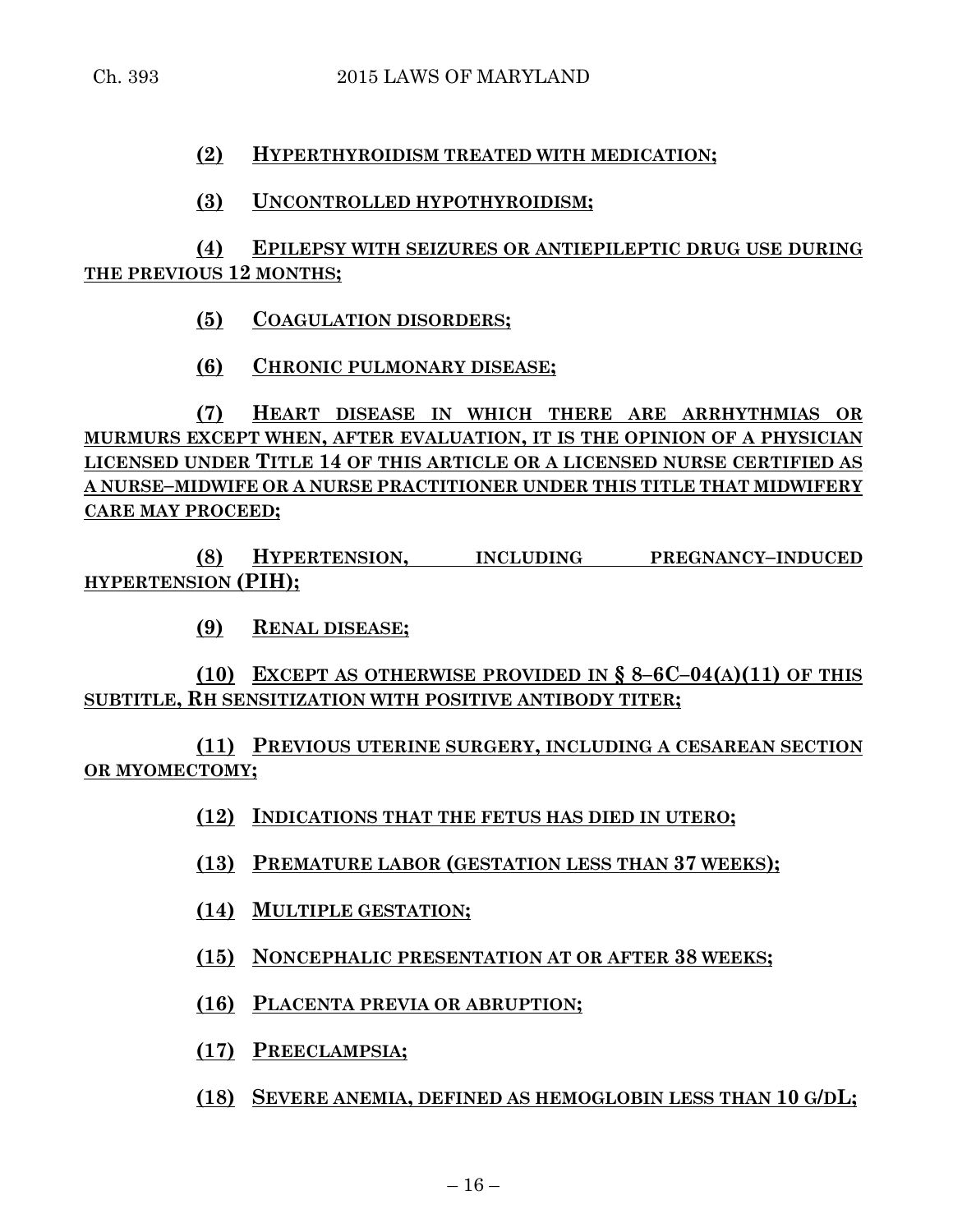**(19) UNCOMMON DISEASES AND DISORDERS, INCLUDING ADDISON'S DISEASE, CUSHING'S DISEASE, SYSTEMIC LUPUS ERYTHEMATOSUS, ANTIPHOSPHOLIPID SYNDROME, SCLERODERMA, RHEUMATOID ARTHRITIS, PERIARTERITIS NODOSA, MARFAN'S SYNDROME, AND OTHER SYSTEMIC AND RARE DISEASES AND DISORDERS;**

**(20) AIDS/HIV;**

**(21) HEPATITIS A THROUGH G AND NON–A THROUGH G;**

**(22) ACUTE TOXOPLASMOSIS INFECTION, IF THE PATIENT IS SYMPTOMATIC;**

**(23) ACUTE RUBELLA INFECTION DURING PREGNANCY;**

**(24) ACUTE CYTOMEGALOVIRUS INFECTION, IF THE PATIENT IS SYMPTOMATIC;**

**(25) ACUTE PARVOVIRUS INFECTION, IF THE PATIENT IS SYMPTOMATIC;**

**(26) ALCOHOL ABUSE, SUBSTANCE ABUSE, OR PRESCRIPTION ABUSE DURING PREGNANCY;**

**(27) CONTINUED DAILY TOBACCO USE INTO THE SECOND TRIMESTER;**

**(28) THROMBOSIS;**

**(29) INFLAMMATORY BOWEL DISEASE THAT IS NOT IN REMISSION;**

**(30) HERPES SIMPLEX VIRUS, PRIMARY GENITAL INFECTION DURING PREGNANCY, OR ACTIVE GENITAL LESIONS AT THE TIME OF DELIVERY;**

**(31) SIGNIFICANT FETAL CONGENITAL ANOMALY;**

**(32) ECTOPIC PREGNANCY;**

**(33) PREPREGNANCY BODY MASS INDEX (BMI) OF LESS THAN 18.5 OR 35 OR MORE; OR**

**(34) POST TERM MATURITY (GESTATIONAL AGE 42 0/7 WEEKS AND BEYOND).**

**8–6C–04.**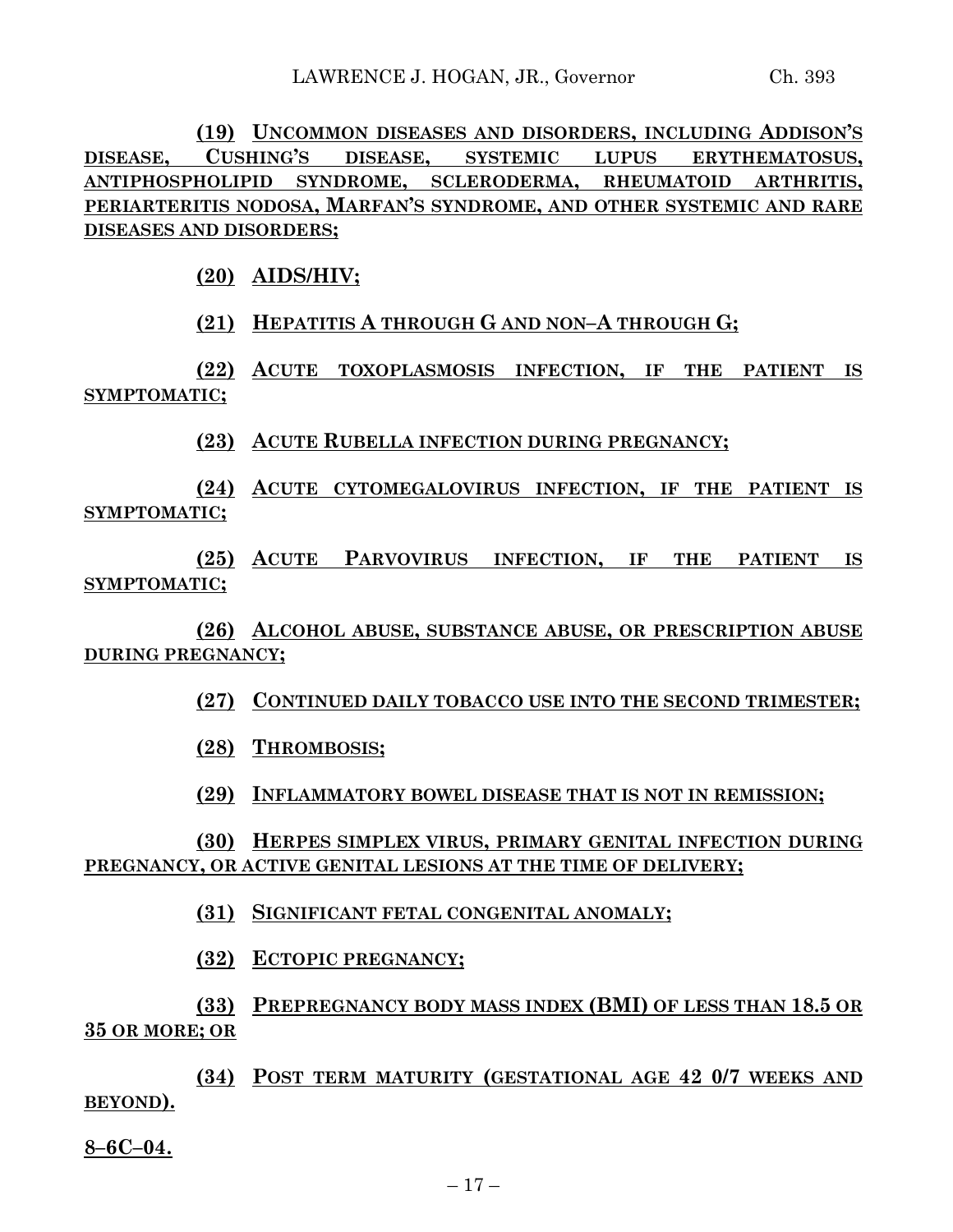**(A) A LICENSED DIRECT–ENTRY MIDWIFE SHALL CONSULT WITH A HEALTH CARE PRACTITIONER, AND DOCUMENT THE CONSULTATION, THE RECOMMENDATIONS OF THE CONSULTATION, AND THE DISCUSSION OF THE CONSULTATION WITH THE CLIENT, IF ANY OF THE FOLLOWING CONDITIONS ARE PRESENT DURING PRENATAL CARE:**

**(1) SIGNIFICANT MENTAL DISEASE, INCLUDING DEPRESSION, BIPOLAR DISORDER, SCHIZOPHRENIA, AND OTHER CONDITIONS THAT IMPAIR THE ABILITY OF THE PATIENT TO PARTICIPATE EFFECTIVELY IN THE PATIENT'S CARE OR THAT REQUIRE THE USE OF PSYCHOTROPIC DRUGS TO CONTROL THE CONDITION;**

**(2) SECOND OR THIRD TRIMESTER BLEEDING;**

**(3) INTERMITTENT USE OF ALCOHOL INTO THE SECOND TRIMESTER;**

**(4) ASTHMA;**

**(5) DIET–CONTROLLED GESTATIONAL DIABETES;**

**(6) HISTORY OF GENETIC PROBLEMS, INTRAUTERINE DEATH AFTER 20 WEEKS' GESTATION, OR STILLBIRTH;**

- **(7) ABNORMAL PAP SMEAR;**
- **(8) POSSIBLE ECTOPIC PREGNANCY;**
- **(9) TUBERCULOSIS;**

**(10) CONTROLLED HYPOTHYROIDISM, BEING TREATED WITH THYROID REPLACEMENT AND EUTHYROID, AND WITH THYROID TEST NUMBERS IN THE NORMAL RANGE;**

**(11) RH SENSITIZATION WITH POSITIVE ANTIBODY TITER;**

**(12) BREECH PRESENTATION BETWEEN 35 AND 38 WEEKS;**

**(13) TRANSVERSE LIE OR OTHER ABNORMAL PRESENTATION BETWEEN 35 AND 38 WEEKS;**

**(14) PREMATURE RUPTURE OF MEMBRANES AT 37 WEEKS OR LESS;**

**(15) SMALL FOR GESTATIONAL AGE OR LARGE FOR GESTATIONAL AGE** 

**FETUS;**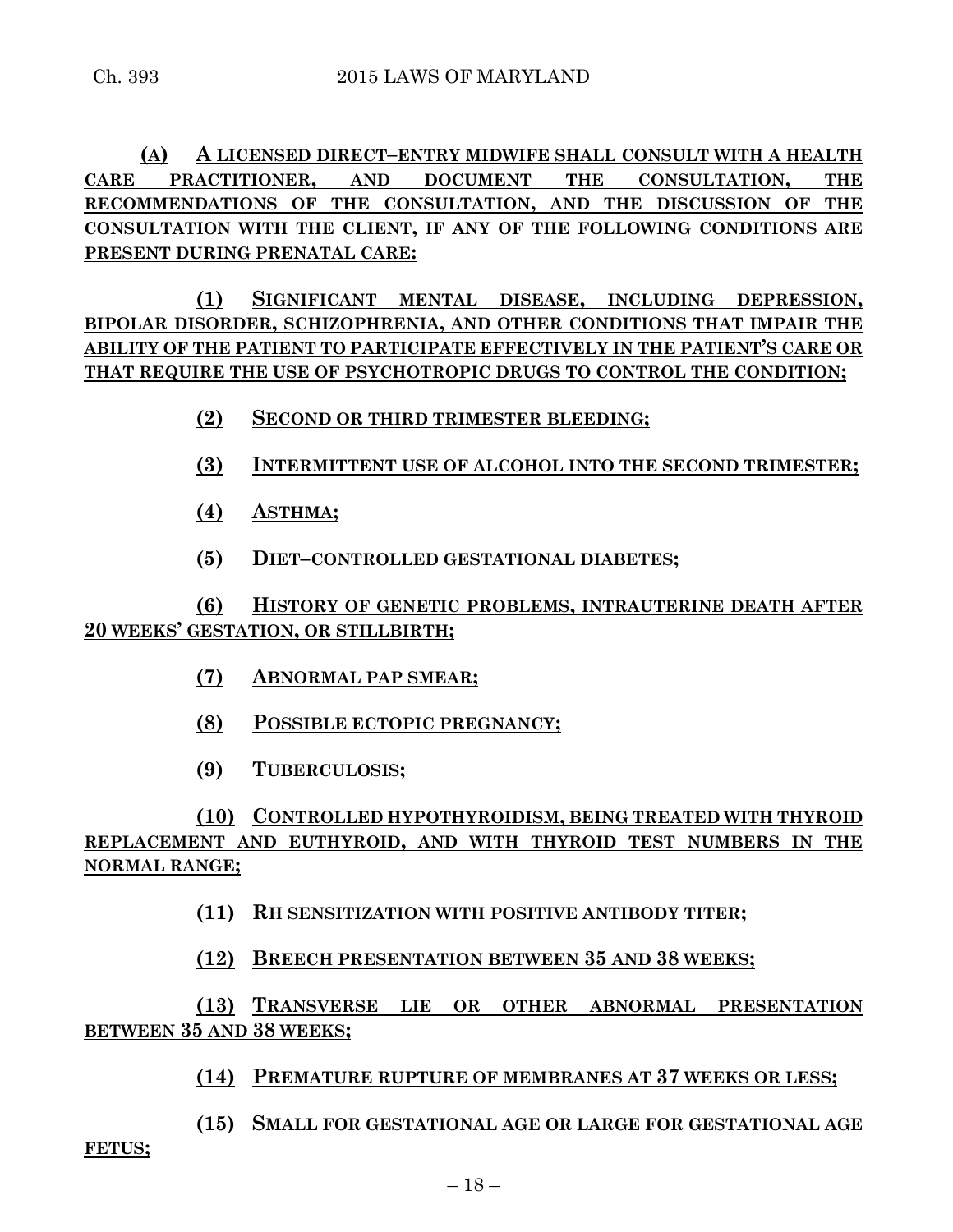## **(16) POLYHYDRAMNIOS OR OLIGOHYDRAMNIOS;**

## **(17) PREVIOUS LEEP PROCEDURE OR CONE BIOPSY;**

**(18) PREVIOUS OBSTETRICAL PROBLEMS, INCLUDING UTERINE ABNORMALITIES, PLACENTAL ABRUPTION, PLACENTA ACCRETA, OBSTETRIC HEMORRHAGE, INCOMPETENT CERVIX, OR PRETERM DELIVERY FOR ANY REASON;**

**(19) POSTTERM MATURITY (41 0/7 TO 6/7 WEEKS GESTATIONAL AGE);**

**(20) INFLAMMATORY BOWEL DISEASE, IN REMISSION; OR**

**(21) HERPES SIMPLEX VIRUS, PRIMARY INFECTION OR ACTIVE INFECTION AT TIME OF DELIVERY.**

**(B) SUBJECT TO SUBSECTION (C) OF THIS SECTION, A LICENSED DIRECT–ENTRY MIDWIFE SHALL ARRANGE IMMEDIATE EMERGENCY TRANSFER TO A HOSPITAL IF:**

**(1) THE PATIENT REQUESTS TRANSFER; OR**

**(2) THE PATIENT OR NEWBORN IS DETERMINED TO HAVE ANY OF THE FOLLOWING CONDITIONS DURING LABOR, DELIVERY, OR THE IMMEDIATE POSTPARTUM PERIOD:**

- **(I) UNFORESEEN NONCEPHALIC PRESENTATION;**
- **(II) UNFORESEEN MULTIPLE GESTATION;**

**(III) NONREASSURING FETAL HEART RATE OR PATTERN, INCLUDING TACHYCARDIA, BRADYCARDIA, SIGNIFICANT CHANGE IN BASELINE, AND PERSISTENT LATE OR SEVERE VARIABLE DECELERATIONS;**

- **(IV) PROLAPSED CORD;**
- **(V) UNRESOLVED MATERNAL HEMORRHAGE;**
- **(VI) RETAINED PLACENTA;**
- **(VII) SIGNS OF FETAL OR MATERNAL INFECTION;**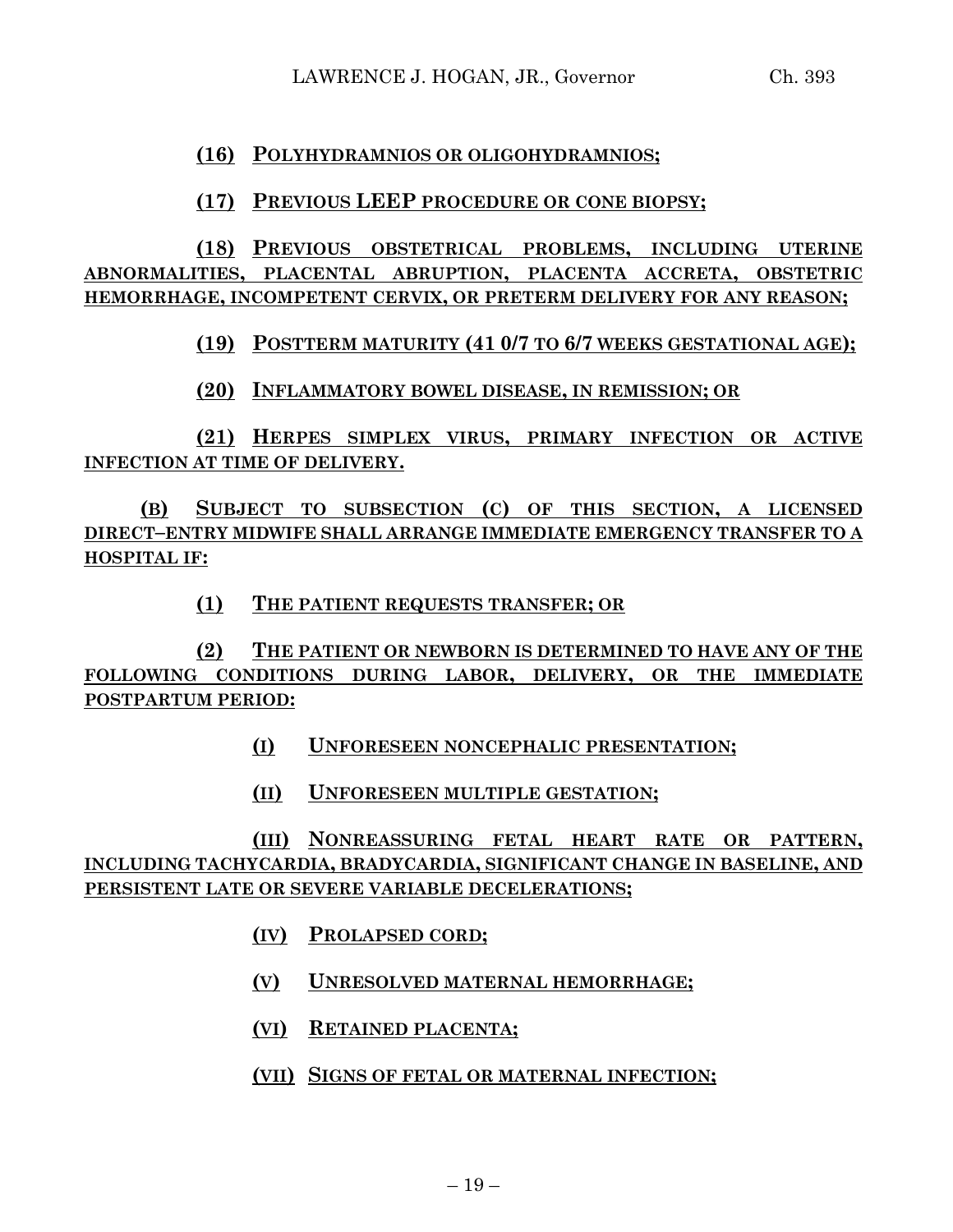# **(VIII) PATIENT WITH A THIRD OR FOURTH DEGREE LACERATION OR A LACERATION BEYOND THE LICENSED DIRECT–ENTRY MIDWIFE'S ABILITY TO REPAIR;**

- **(IX) APGAR OF LESS THAN SEVEN AT 5 MINUTES;**
- **(X) OBVIOUS CONGENITAL ANOMALIES;**
- **(XI) NEED FOR CHEST COMPRESSIONS DURING NEONATAL**

### **RESUSCITATION;**

**(XII) NEWBORN WITH PERSISTENT CENTRAL CYANOSIS;**

**(XIII) NEWBORN WITH PERSISTENT GRUNTING AND RETRACTIONS;**

**(XIV) NEWBORN WITH ABNORMAL VITAL SIGNS;**

**(XV) GROSS OR THICK MECONIUM STAINING, WHEN DISCOVERED; OR**

**(XVI) NEWBORN WITH EXCESSIVE DEHYDRATION DUE TO INABILITY TO FEED.**

**(C) IF TRANSFER IS NOT POSSIBLE BECAUSE OF IMMINENT DELIVERY, THE LICENSED DIRECT–ENTRY MIDWIFE SHALL CONSULT WITH A HEALTH CARE PROVIDER FOR GUIDANCE ON FURTHER MANAGEMENT OF THE PATIENT AND TO DETERMINE WHEN TRANSFER MAY BE SAFELY ARRANGED, IF REQUIRED.**

**(D) (1) A LICENSED DIRECT–ENTRY MIDWIFE SHALL IMMEDIATELY TRANSFER THE CARE OF A PATIENT TO A HEALTH CARE PROVIDER FOR THE TREATMENT OF ANY SIGNIFICANT POSTPARTUM MORBIDITY, INCLUDING:**

- **(I) UNCONTROLLED POSTPARTUM HEMORRHAGE;**
- **(II) PREECLAMPSIA;**
- **(III) THROMBO–EMBOLISM;**
- **(IV) AN INFECTION; OR**
- **(V) A POSTPARTUM MENTAL HEALTH DISORDER.**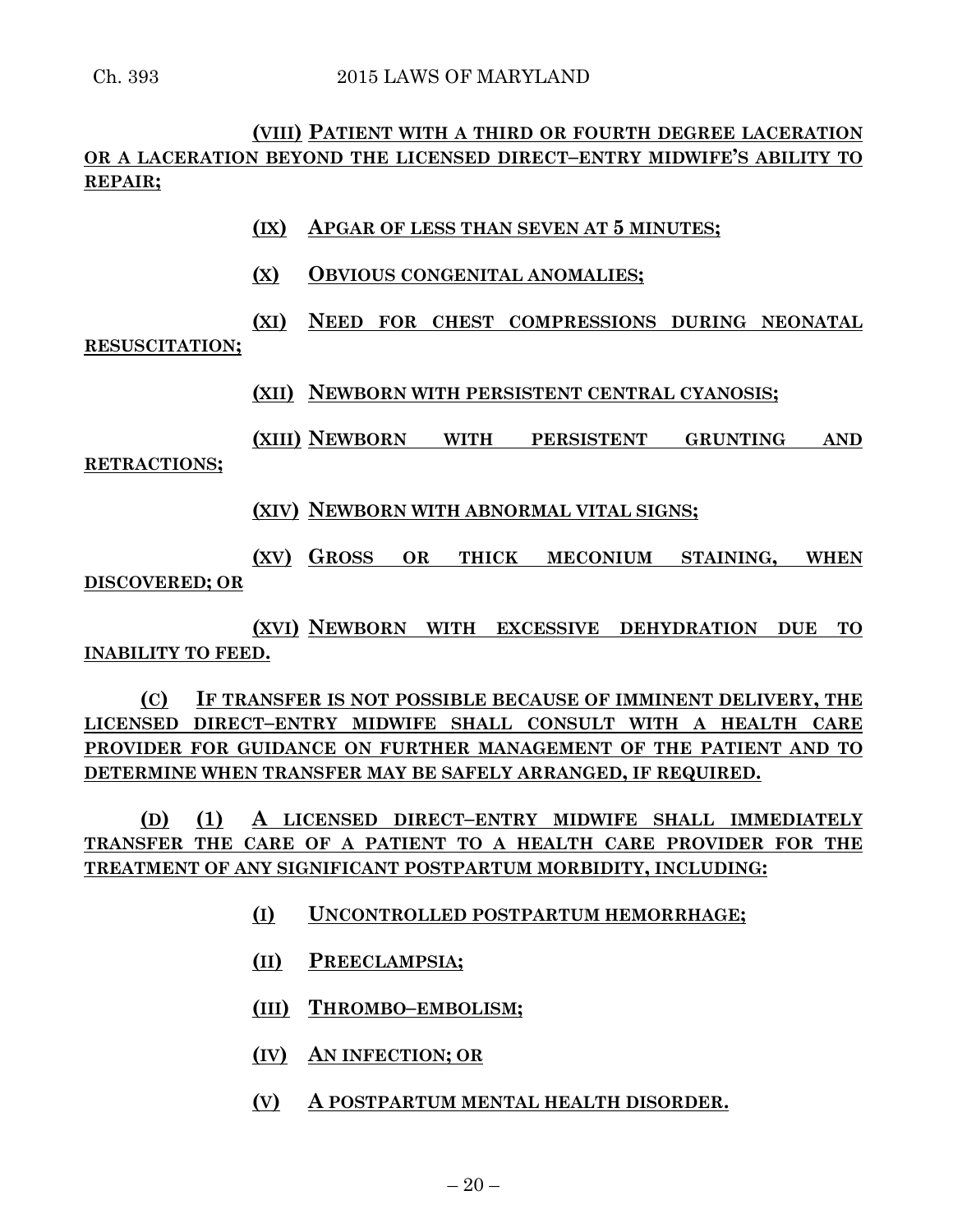# **(2) A LICENSED DIRECT–ENTRY MIDWIFE WHO IS REQUIRED TO TRANSFER CARE OF A PATIENT UNDER PARAGRAPH (1) OF THIS SUBSECTION MAY CONTINUE OTHER ASPECTS OF POSTPARTUM CARE IN CONSULTATION WITH THE TREATING HEALTH CARE PRACTITIONER.**

# **8–6C–03. 8–6C–05.**

**AT THE TIME OF DELIVERY, A CERTIFIED LICENSED DIRECT–ENTRY MIDWIFE SHALL BE ASSISTED BY A SECOND INDIVIDUAL WHO:**

**(1) HAS COMPLETED THE AMERICAN ACADEMY OF PEDIATRICS/AMERICAN HEART ASSOCIATION NEONATAL RESUSCITATION PROGRAM (NRP) WITHIN THE PREVIOUS 2 YEARS; AND**

**(2) HAS THE SKILLS AND EQUIPMENT NECESSARY TO PERFORM A FULL RESUSCITATION OF THE NEWBORN IN ACCORDANCE WITH THE PRINCIPLES OF NRP.**

## **8–6C–04. 8–6C–06.**

**(A) EXCEPT AS OTHERWISE PROVIDED IN THIS SUBTITLE, AN INDIVIDUAL SHALL BE LICENSED BY THE BOARD BEFORE THE INDIVIDUAL MAY PRACTICE DIRECT–ENTRY MIDWIFERY IN THE STATE.**

**(B) THIS SECTION DOES NOT APPLY TO:**

**(1) AN INDIVIDUAL WHO ASSISTS AT A BIRTH IN AN EMERGENCY;**

**(2) AN INDIVIDUAL WHO IS LICENSED AS A HEALTH CARE PRACTITIONER AND WHOSE SCOPE OF PRACTICE AUTHORIZES THE ALLOWS THE INDIVIDUAL TO PRACTICE OF DIRECT–ENTRY MIDWIFERY; OR**

**(3) A STUDENT WHO IS PRACTICING DIRECT–ENTRY MIDWIFERY WHILE ENGAGED IN AN APPROVED CLINICAL MIDWIFE EDUCATIONAL EXPERIENCE UNDER THE SUPERVISION OF A CERTIFIED LICENSED DIRECT–ENTRY MIDWIFE.**

# **8–6C–05. 8–6C–07.**

**(A) IF A PATIENT CHOOSES TO GIVE BIRTH AT HOME IN A SITUATION PROHIBITED BY THIS SUBTITLE OR IN WHICH A CERTIFIED LICENSED DIRECT–ENTRY MIDWIFE RECOMMENDS TRANSFER, THE CERTIFIED LICENSED DIRECT–ENTRY MIDWIFE SHALL:**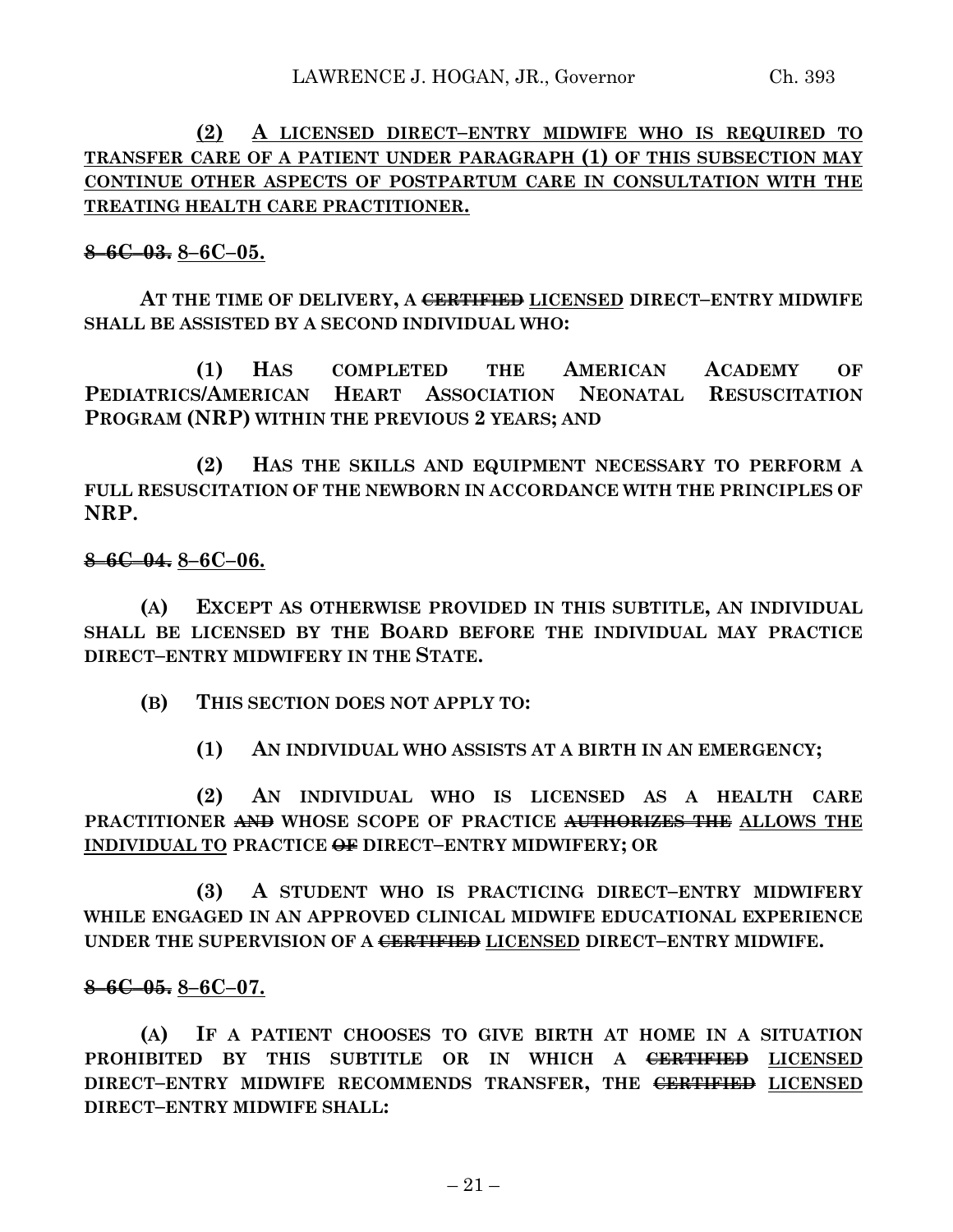**(1) TRANSFER CARE OF THE PATIENT AND THE PATIENT'S FAMILY TO AN ALTERNATIVE A HEALTH CARE PROVIDER PRACTITIONER; AND**

**(2) COMPLETE THE STANDARD FORM DEVELOPED UNDER § 8–6C–08(E) OF THIS SUBTITLE AND SUBMIT THE COMPLETED FORM TO THE ACCEPTING HEALTH CARE PRACTITIONER; AND**

**(2) (3) CEASE TO TAKE RESPONSIBILITY FOR THE PATIENT'S PREGNANCY CARE WITHIN 1 WEEK AFTER PROVIDING THE REFERRAL AFTER THE TRANSFER.**

**(B) IF BIRTH IS IMMINENT AND THE PATIENT REFUSES TO BE TRANSFERRED AFTER THE CERTIFIED LICENSED DIRECT–ENTRY MIDWIFE DETERMINES THAT A TRANSFER IS NECESSARY, THE CERTIFIED LICENSED DIRECT–ENTRY MIDWIFE SHALL CALL:**

**(1) CALL 9–1–1 AND REMAIN WITH THE PATIENT UNTIL EMERGENCY SERVICES PERSONNEL ARRIVE; AND**

**(2) TRANSFER CARE AND GIVE A VERBAL REPORT OF THE CARE PROVIDED TO THE EMERGENCY MEDICAL SERVICES PROVIDERS.**

**8–6C–06. 8–6C–08.**

**(A) A CERTIFIED LICENSED DIRECT–ENTRY MIDWIFE SHALL DEVELOP A GENERAL WRITTEN PLAN FOR THEIR PRACTICE FOR:**

**(1) EMERGENCY TRANSFER OF A PATIENT, NEWBORN, OR BOTH;**

**(2) TRANSPORT OF A NEWBORN TO A NEWBORN NURSERY OR NEONATAL INTENSIVE CARE NURSERY; AND**

**(3) TRANSPORT OF A PATIENT TO AN APPROPRIATE HOSPITAL WITH A LABOR AND DELIVERY UNIT.**

**(B) THE COMMITTEE SHALL REVIEW AND APPROVE RECOMMEND APPROVAL TO THE BOARD OF THE PLAN REQUIRED UNDER SUBSECTION (A) OF THIS SECTION.**

**(C) THE PLAN REQUIRED UNDER SUBSECTION (A) OF THIS SECTION SHALL BE PROVIDED TO ANY HOSPITAL IDENTIFIED IN THE PLAN.**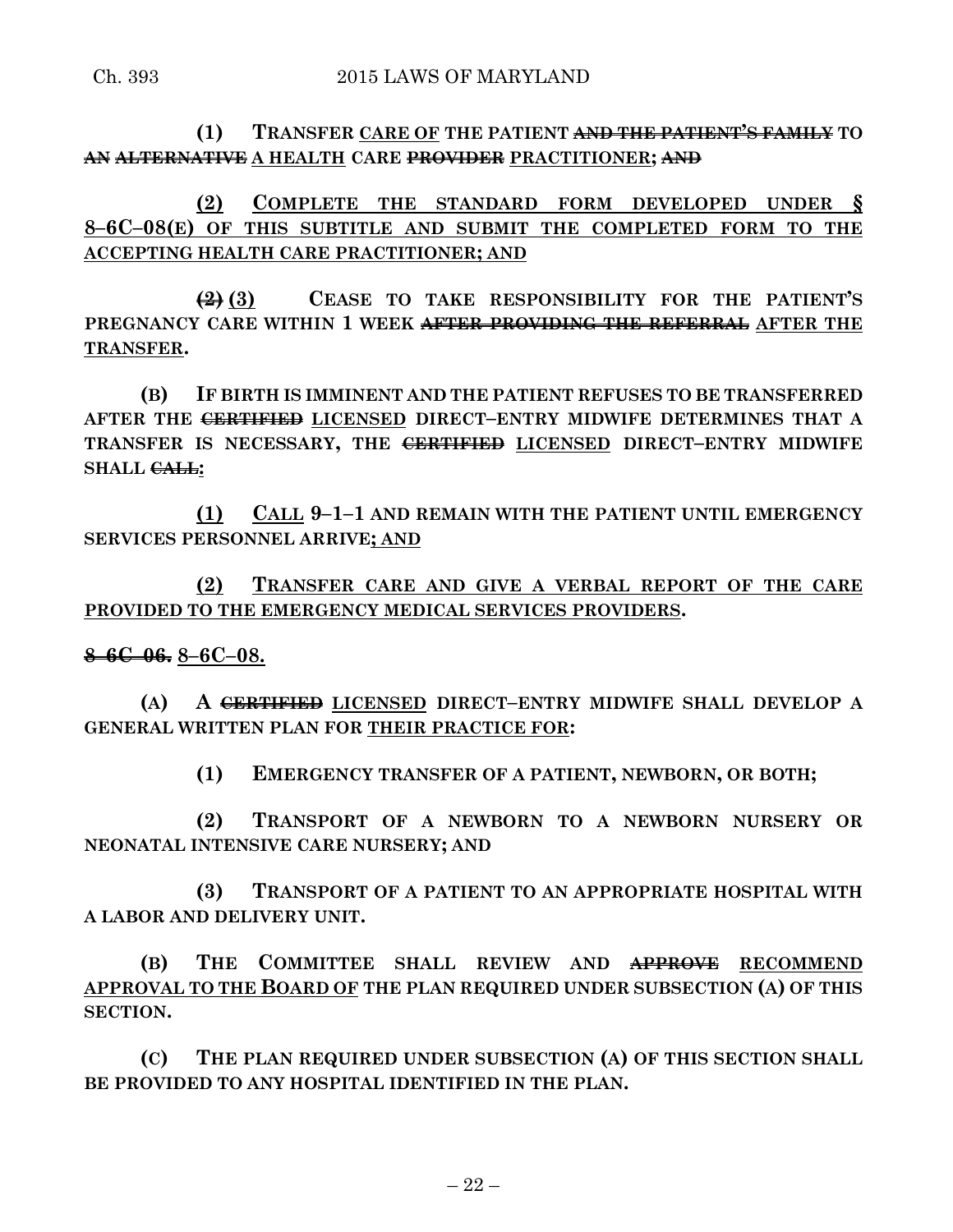**(D) (1) IN ADDITION TO THE GENERAL WRITTEN PLAN REQUIRED UNDER SUBSECTION (A) OF THIS SECTION, A CERTIFIED LICENSED DIRECT–ENTRY MIDWIFE SHALL PREPARE A PLAN THAT IS SPECIFIC TO EACH PATIENT AND SHARE THE PLAN WITH THE PATIENT.**

**(2) THE PLAN REQUIRED UNDER PARAGRAPH (1) OF THIS SUBSECTION SHALL:**

**(I) INCLUDE PROCEDURES AND PROCESSES TO BE UNDERTAKEN IN THE EVENT OF AN EMERGENCY FOR THE MOTHER, THE NEWBORN, OR BOTH;**

**(II) IDENTIFY THE HOSPITAL CLOSEST TO THE ADDRESS OF THE PLANNED HOME BIRTH THAT HAS A LABOR AND DELIVERY UNIT;**

## **(III) INCLUDE A CARE PLAN FOR THE NEWBORN; AND**

**(IV) IDENTIFY THE PEDIATRIC HEALTH CARE PRACTITIONER WHO WILL BE NOTIFIED AFTER DELIVERY IN ACCORDANCE WITH § 8–6C–02(B)(15) OF THIS SUBTITLE TO RECEIVE THE TRANSFER OF CARE OF THE NEWBORN.**

**(E) (1) THE BOARD, IN CONSULTATION WITH STAKEHOLDERS, SHALL DEVELOP A SINGLE UNIFORM STANDARD FORM FOR USE IN ALL CASES IN WHICH A TRANSFER OCCURS DURING PRENATAL CARE, LABOR, OR POSTPARTUM.**

**(2) THE FORM SHALL INCLUDE THE MEDICAL INFORMATION NEEDED BY THE HOSPITAL–BASED HEALTH CARE PROVIDER PRACTITIONER RECEIVING THE PATIENT.**

**(F) (1) UNLESS EMERGENCY SERVICES PERSONNEL IS BEING USED FOR THE TRANSPORT, AFTER AFTER A DECISION TO TRANSPORT A PATIENT HAS BEEN MADE, THE CERTIFIED LICENSED DIRECT–ENTRY MIDWIFE SHALL CALL:**

**(I) CALL THE RECEIVING HOSPITAL–BASED HEALTH CARE PROVIDER AND INFORM;**

**(II) INFORM THE HEALTH CARE PROVIDER OF THE INCOMING PATIENT; AND**

**(III) ACCOMPANY THE PATIENT TO THE HOSPITAL.**

**(2) ON ARRIVAL AT THE HOSPITAL, THE CERTIFIED LICENSED DIRECT–ENTRY MIDWIFE SHALL PROVIDE TO:**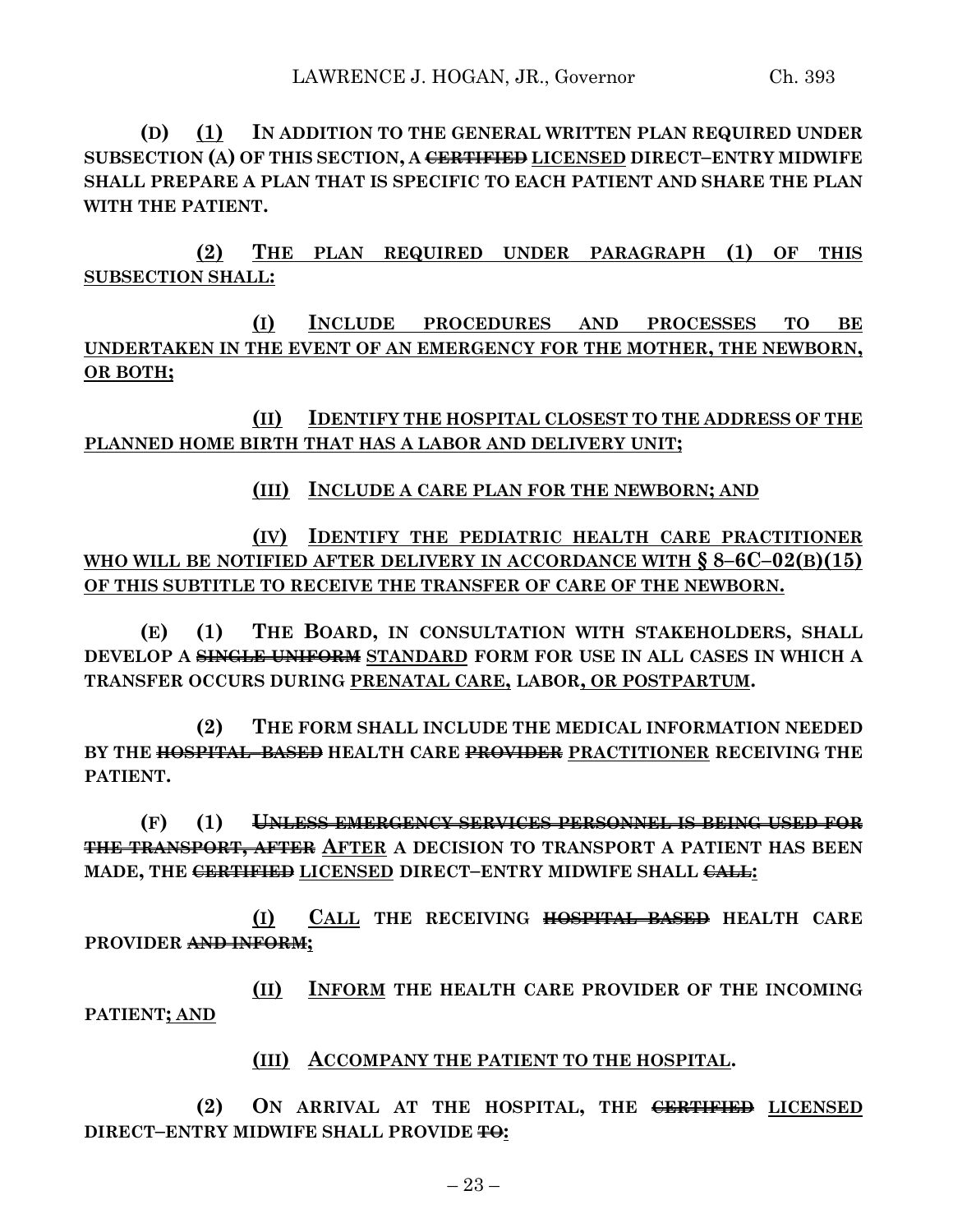**AND**

**(I) TO THE STAFF OF THE HOSPITAL:**

**(I) 1. THE STANDARD FORM DEVELOPED UNDER SUBSECTION (E) OF THIS SECTION; AND**

**(II) 2. THE COMPLETE MEDICAL RECORDS OF THE PATIENT;**

**(II) TO THE ACCEPTING HEALTH CARE TEAM, A VERBAL SUMMARY OF THE CARE PROVIDED TO THE PATIENT BY THE LICENSED DIRECT–ENTRY MIDWIFE.**

#### **8–6C–07. 8–6C–09.**

**(A) BEFORE INITIATING CARE, A CERTIFIED LICENSED DIRECT–ENTRY MIDWIFE SHALL OBTAIN A SIGNED COPY OF THE STANDARDIZED INFORMED CONSENT AGREEMENT DEVELOPED BY THE COMMITTEE UNDER § 8–6C–11(A)(3) OF THIS SUBTITLE IN ACCORDANCE WITH THIS SECTION.**

**(B) AN ADDITIONAL (1) THE BOARD, IN CONSULTATION WITH STAKEHOLDERS, SHALL DEVELOP AN INFORMED CONSENT AGREEMENT.**

**(2) THE AGREEMENT DEVELOPED UNDER PARAGRAPH (1) OF THIS SUBSECTION SHALL INCLUDE ACKNOWLEDGMENT BY THE PATIENT OF RECEIPT, AT A MINIMUM, OF THE FOLLOWING:**

**(1) (I) THE CERTIFIED LICENSED DIRECT–ENTRY MIDWIFE'S TRAINING AND EXPERIENCE;**

**(2) (II) INSTRUCTIONS FOR OBTAINING A COPY OF THE REGULATIONS ADOPTED BY THE BOARD UNDER THIS SUBTITLE;**

**(3) (III) INSTRUCTIONS FOR OBTAINING A COPY OF THE NARM CERTIFICATION REQUIREMENTS;**

**(4) (IV) INSTRUCTIONS FOR FILING A COMPLAINT WITH THE BOARD;**

**(5) (V) NOTICE OF WHETHER THE CERTIFIED LICENSED DIRECT–ENTRY MIDWIFE HAS PROFESSIONAL LIABILITY INSURANCE COVERAGE;**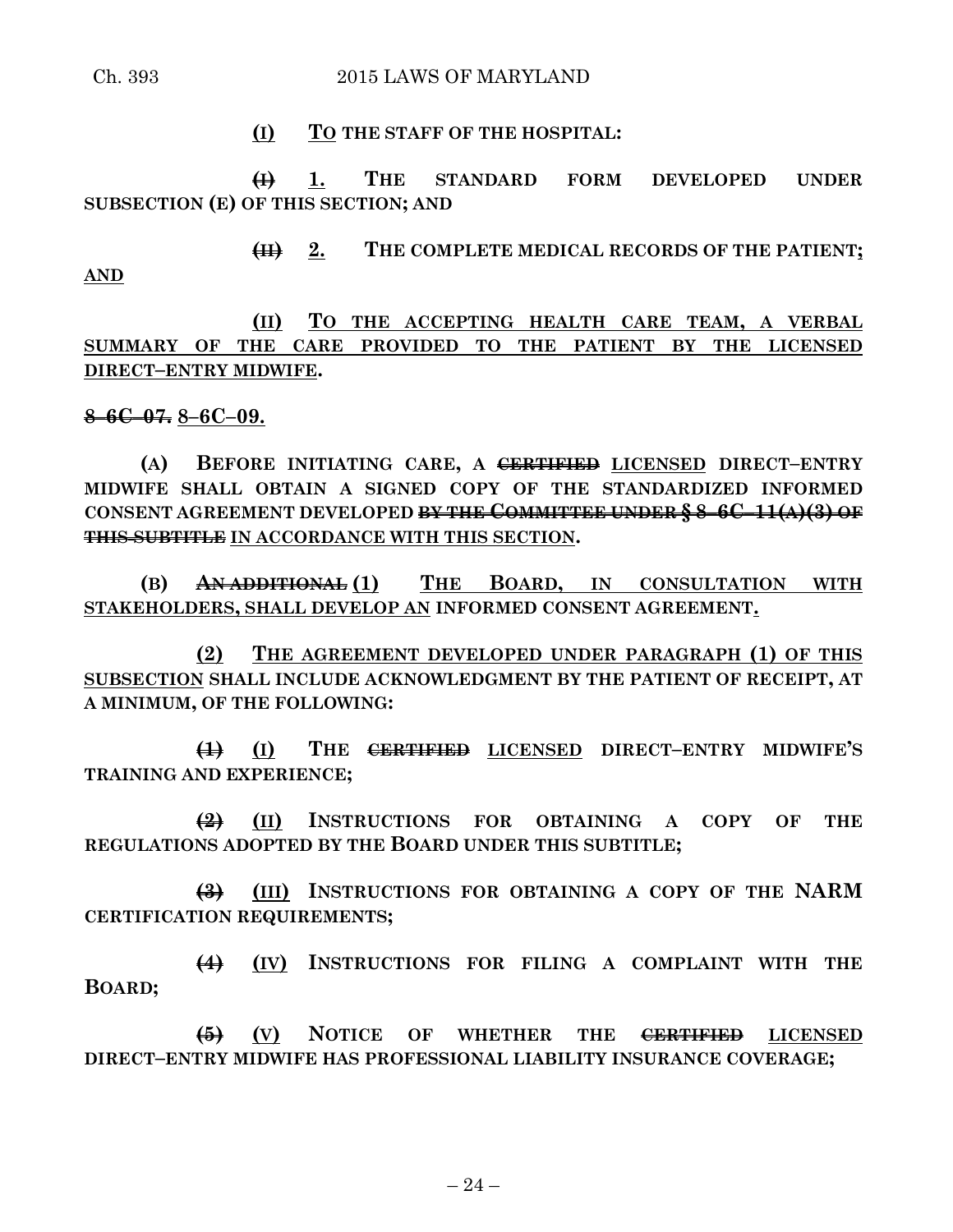**(6) (VI) A DESCRIPTION OF THE PROCEDURES, BENEFITS, AND RISKS OF HOME BIRTHS, INCLUDING THOSE CONDITIONS THAT MAY ARISE DURING DELIVERY; AND**

**(7) (VII) ANY OTHER INFORMATION THAT THE BOARD REQUIRES.**

**8–6C–08.**

**A CERTIFIED DIRECT–ENTRY MIDWIFE MAY NOT OFFER A TRIAL OF LABOR TO A PATIENT WHO HAS HAD A DELIVERY BY A CESAREAN SECTION, UNLESS:**

**(1) THE PATIENT HAD A LOW TRANSVERSE INCISION;**

**(2) AT THE ONSET OF LABOR, AT LEAST 18 MONTHS WILL HAVE ELAPSED SINCE THE CESAREAN SECTION;**

**(3) THE CERTIFIED DIRECT–ENTRY MIDWIFE HAS RECOMMENDED THAT THE PATIENT CONSULT WITH A HEALTH CARE PRACTITIONER TO REVIEW THE PATIENT'S OPERATIVE REPORT AND DISCUSS THE PATIENT'S INDIVIDUAL LEVEL OF RISK; AND**

**(4) THE CERTIFIED DIRECT–ENTRY MIDWIFE HAS OBTAINED WRITTEN INFORMED CONSENT, IN ADDITION TO THE DOCUMENTS REQUIRED UNDER § 8–6C–07 OF THIS SUBTITLE, THAT SPECIFIES THE RISKS OF A VAGINAL BIRTH AFTER CESAREAN SECTION WHEN PERFORMED IN AN OUT–OF–HOSPITAL SETTING.**

**8–6C–09. 8–6C–10.**

**(A) A CERTIFIED LICENSED DIRECT–ENTRY MIDWIFE SHALL:**

**(1) SUBJECT TO THE CONSENT OF THE PATIENT, COLLECT DATA UNDER MANA STATS FOR EACH PATIENT WHO INITIATES CARE;**

**(2) SUBMIT A COPY OF INDIVIDUAL MANA STATS ANNUALLY TO THE COMMITTEE; AND**

**(3) NOTIFY THE COMMITTEE ANNUALLY OF THE NUMBER OF PATIENTS WHO DECLINE CONSENT TO PARTICIPATE IN THE MANA STATS DATA COLLECTION SYSTEM ON A FORM PRESCRIBED BY THE COMMITTEE.**

**(A) BEGINNING OCTOBER 1, 2016, AND ON EACH OCTOBER 1 THEREAFTER, A LICENSED DIRECT–ENTRY MIDWIFE SHALL REPORT TO THE COMMITTEE, IN A FORM SPECIFIED BY THE BOARD, THE FOLLOWING INFORMATION REGARDING CASES IN WHICH THE LICENSED DIRECT–ENTRY MIDWIFE ASSISTED DURING THE**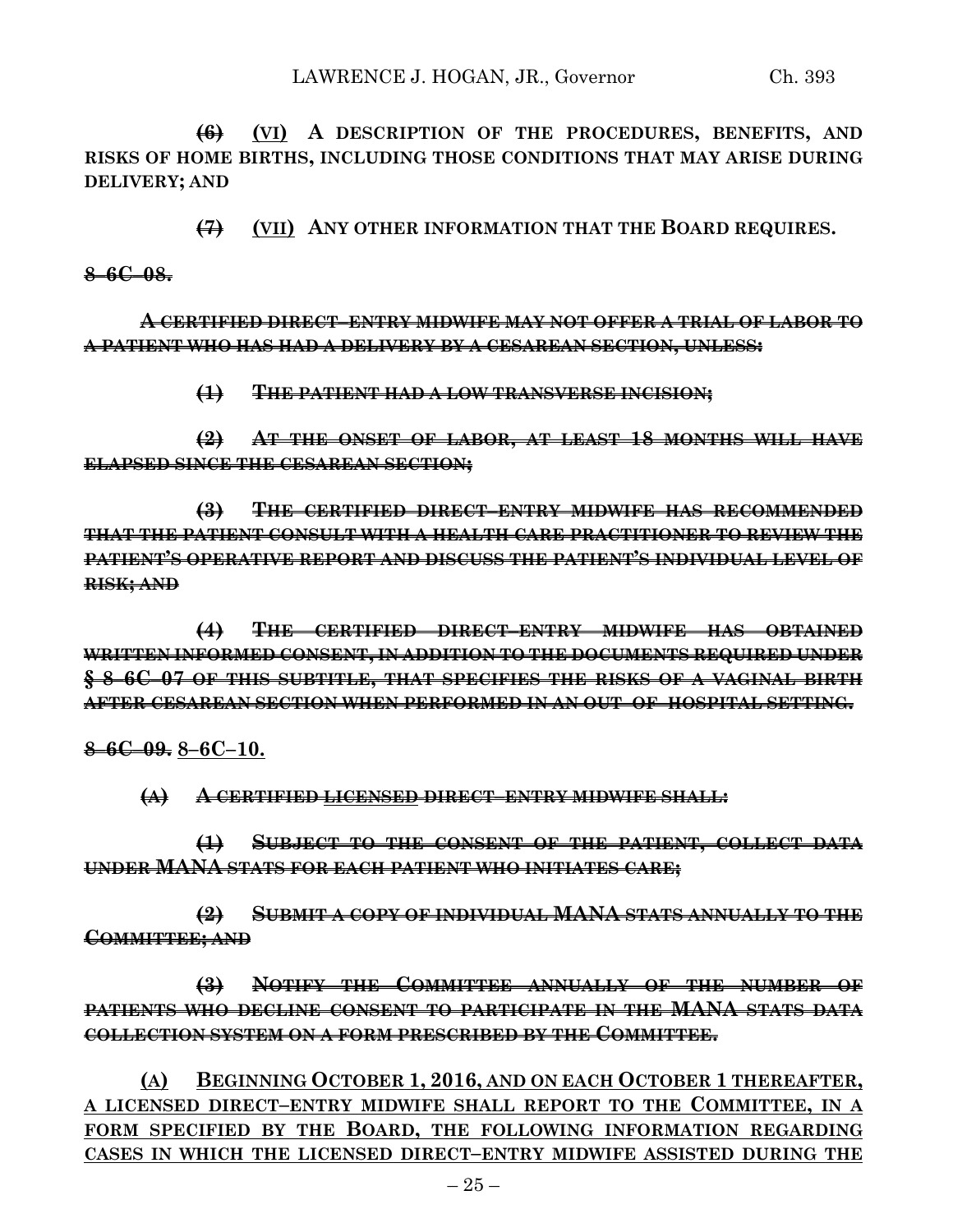**PREVIOUS FISCAL YEAR WHEN THE INTENDED PLACE OF BIRTH AT THE ONSET OF CARE WAS AN OUT–OF–HOSPITAL SETTING:**

**(1) THE TOTAL NUMBER OF PATIENTS SERVED AS PRIMARY CAREGIVER AT THE ONSET OF CARE;**

**(2) THE NUMBER, BY COUNTY, OF LIVE BIRTHS ATTENDED AS PRIMARY CAREGIVER;**

**(3) THE NUMBER, BY COUNTY, OF CASES OF FETAL DEMISE, INFANT DEATHS, AND MATERNAL DEATHS ATTENDED AS PRIMARY CAREGIVER AT THE DISCOVERY OF THE DEMISE OR DEATH;**

**(4) THE NUMBER OF WOMEN WHOSE PRIMARY CARE WAS TRANSFERRED TO ANOTHER HEALTH CARE PRACTITIONER DURING THE ANTEPARTUM PERIOD AND THE REASON FOR TRANSFER;**

**(5) THE NUMBER, REASON FOR, AND OUTCOME OF EACH NONEMERGENCY HOSPITAL TRANSFER DURING THE INTRAPARTUM OR POSTPARTUM PERIOD;**

**(6) THE NUMBER, REASON FOR, AND OUTCOME OF EACH URGENT OR EMERGENCY TRANSPORT OF AN EXPECTANT MOTHER IN THE ANTEPARTUM PERIOD;**

**(7) THE NUMBER, REASON FOR, AND OUTCOME OF EACH URGENT OR EMERGENCY TRANSPORT OF AN INFANT OR MOTHER DURING THE INTRAPARTUM OR IMMEDIATE POSTPARTUM PERIOD;**

**(8) THE NUMBER OF PLANNED OUT–OF–HOSPITAL BIRTHS AT THE ONSET OF LABOR AND THE NUMBER OF BIRTHS COMPLETED IN AN OUT–OF–HOSPITAL SETTING;**

**(9) A BRIEF DESCRIPTION OF ANY COMPLICATIONS RESULTING IN THE MORBIDITY OR MORTALITY OF A MOTHER OR A NEONATE; AND** 

**(10) ANY OTHER INFORMATION REQUIRED BY THE BOARD IN REGULATIONS.**

**(B) THE BOARD SHALL SEND A WRITTEN NOTICE OF NONCOMPLIANCE TO EACH LICENSEE WHO FAILS TO MEET THE REPORTING REQUIREMENTS UNDER SUBSECTION (A) THIS SECTION.**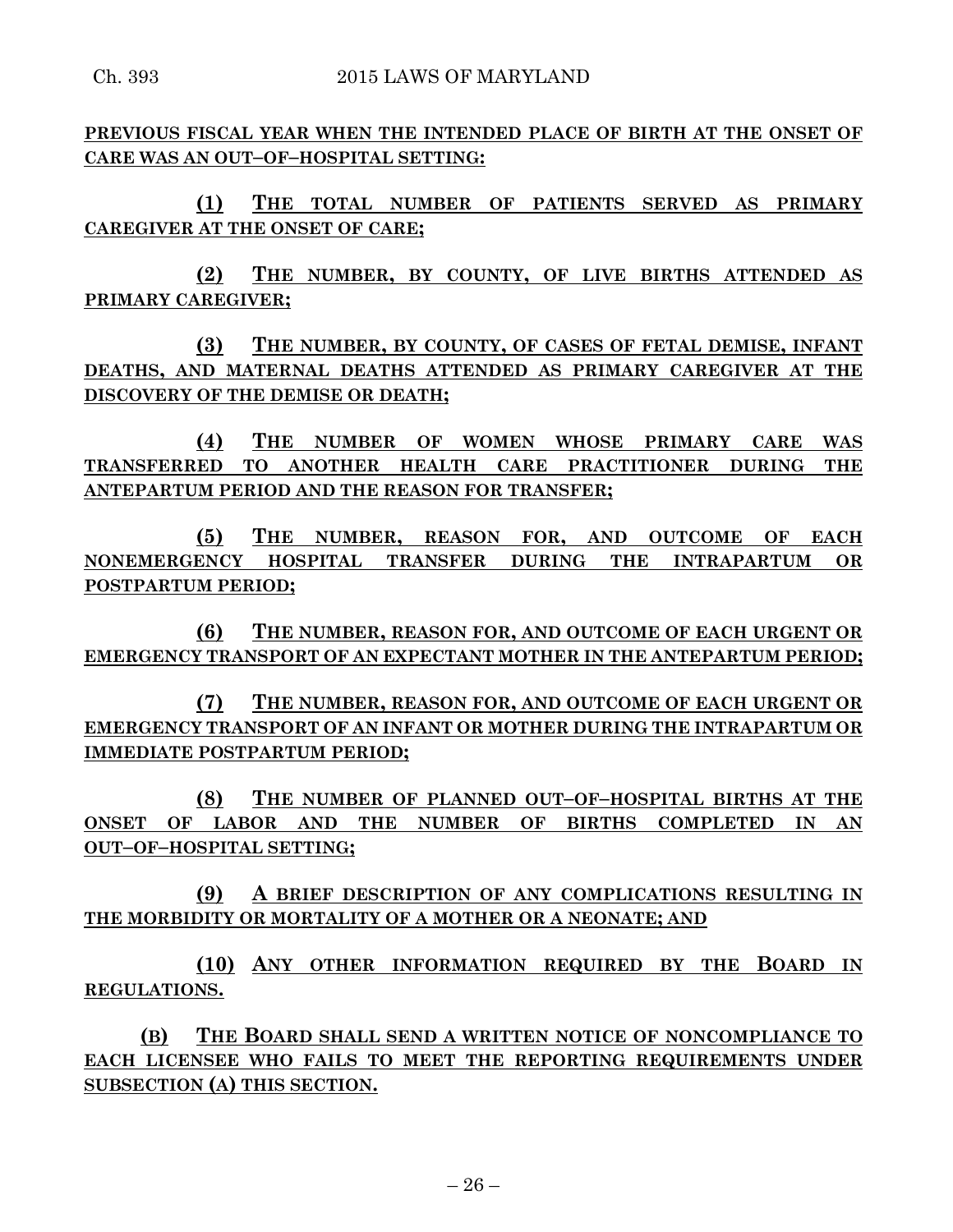**(C) A LICENSED DIRECT–ENTRY MIDWIFE WHO FAILS TO COMPLY WITH THE REPORTING REQUIREMENTS UNDER THIS SECTION SHALL BE PROHIBITED FROM LICENSE RENEWAL UNTIL THE INFORMATION REQUIRED UNDER SUBSECTION (A) THIS SECTION IS REPORTED.**

**(D) THE COMMITTEE SHALL MAINTAIN THE CONFIDENTIALITY OF ANY REPORT SUBMITTED UNDER SUBSECTION (A) THIS SECTION.**

**(B) (E) NOTWITHSTANDING ANY OTHER PROVISION OF LAW, A CERTIFIED LICENSED DIRECT–ENTRY MIDWIFE SHALL BE SUBJECT TO THE SAME REPORTING REQUIREMENTS AS OTHER HEALTH CARE PROVIDERS PRACTITIONERS WHO PROVIDE CARE TO INDIVIDUALS IN ACCORDANCE WITH THIS TITLE.**

**(G) A LICENSED DIRECT–ENTRY MIDWIFE ATTENDING AN OUT–OF–HOSPITAL DELIVERY SHALL:**

**(1) FOR ANY LIVE BIRTH, COMPLETE AND SUBMIT A BIRTH CERTIFICATE IN ACCORDANCE WITH § 4–208 OF THE HEALTH – GENERAL ARTICLE; AND**

**(2) FOR ANY DEATH, MAKE ALL MEDICAL RECORDS AVAILABLE AND COMMUNICATE RELEVANT CIRCUMSTANCES OF THE DEATH TO THE INDIVIDUAL RESPONSIBLE FOR COMPLETING THE CERTIFICATE OF DEATH UNDER § 4–212 OR § 4–213 OF THE HEALTH – GENERAL ARTICLE.**

## **8–6C–10. 8–6C–11.**

**(A) THERE IS A DIRECT–ENTRY MIDWIFERY ADVISORY COMMITTEE WITHIN THE BOARD.**

**(B) (1) THE COMMITTEE CONSISTS OF SEVEN MEMBERS APPOINTED BY THE BOARD.**

**(2) OF THE SEVEN MEMBERS:**

**(I) SUBJECT TO PARAGRAPH (4) (3) OF THIS SUBSECTION AND SUBSECTION (D) OF THIS SECTION, THREE SHALL BE CERTIFIED LICENSED DIRECT–ENTRY MIDWIVES;**

**(II) SUBJECT TO PARAGRAPH (3) OF THIS SUBSECTION, TWO TWO SHALL BE LICENSED NURSES CERTIFIED AS NURSE–MIDWIVES WHO:**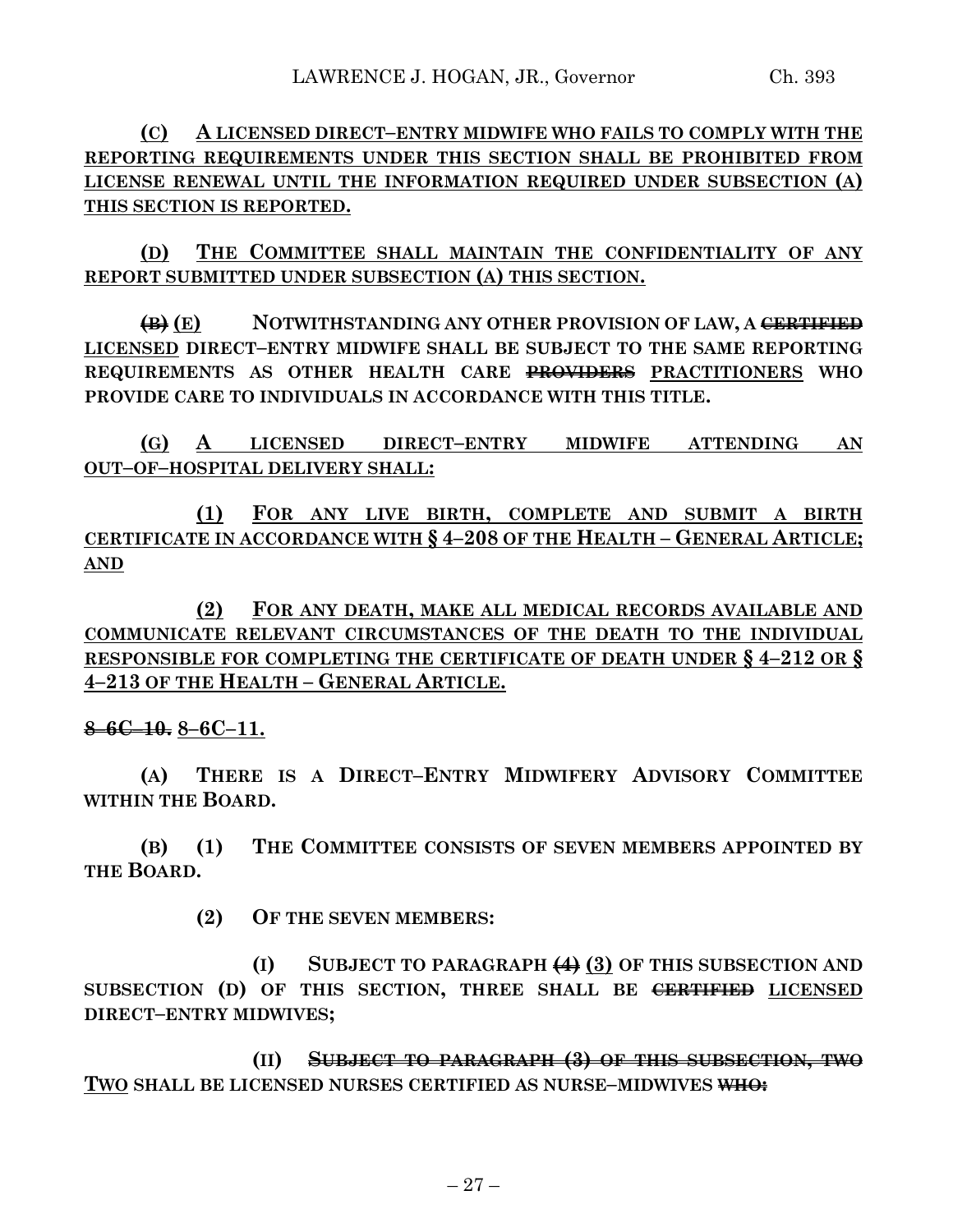**1. CURRENTLY PRACTICE IN AN OUT–OF–HOSPITAL SETTING, INCLUDING A FREESTANDING BIRTH CENTER OR HOME BIRTH PRACTICE; OR**

**2. HAVE A MINIMUM OF 2 YEARS OF CLINICAL EXPERIENCE IN AN OUT–OF–HOSPITAL SETTING, INCLUDING A FREESTANDING BIRTH CENTER OR HOME BIRTH PRACTICE;**

**(III) ONE SHALL BE A REPRESENTATIVE OF THE MARYLAND HOSPITAL ASSOCIATION; AND**

**(IV) ONE SHALL BE A CONSUMER MEMBER.**

**(3) IF A LICENSED NURSE CERTIFIED AS A NURSE–MIDWIFE WHO MEETS THE REQUIREMENTS OF PARAGRAPH (2)(II) OF THIS SUBSECTION IS NOT AVAILABLE, THE BOARD MAY WAIVE THE REQUIREMENTS OF PARAGRAPH (2)(II) OF THIS SUBSECTION AND APPOINT ANY LICENSED NURSE CERTIFIED AS A NURSE–MIDWIFE TO THE COMMITTEE.**

**(4) (3) (I) THE BOARD SHALL APPOINT THE CERTIFIED LICENSED DIRECT–ENTRY MIDWIFE MEMBERS OF THE COMMITTEE FROM A LIST OF QUALIFIED INDIVIDUALS SUBMITTED TO THE BOARD BY AIMM.**

**(II) THE BOARD MAY REQUEST AN ADDITIONAL LIST OF QUALIFIED INDIVIDUALS FROM AIMM IF THE INITIAL LIST IS DETERMINED TO BE INADEQUATE.**

**(C) EACH MEMBER OF THE COMMITTEE SHALL BE A CITIZEN OF THE UNITED STATES AND A RESIDENT OF THE STATE.**

**(D) (1) EACH CERTIFIED LICENSED DIRECT–ENTRY MIDWIFE MEMBER OF THE COMMITTEE APPOINTED ON OR BEFORE SEPTEMBER 30, 2021:**

**(I) SHALL HAVE HELD A CERTIFIED PROFESSIONAL MIDWIFE CREDENTIAL FROM NARM FOR AT LEAST 2 YEARS IMMEDIATELY BEFORE APPOINTMENT;**

**(II) (1) SHALL MEET THE LICENSURE REQUIREMENTS OF THIS SUBTITLE; AND**

**(III) (2) MAY NOT BE A LICENSED NURSE WHO IS CERTIFIED AS A NURSE–MIDWIFE.**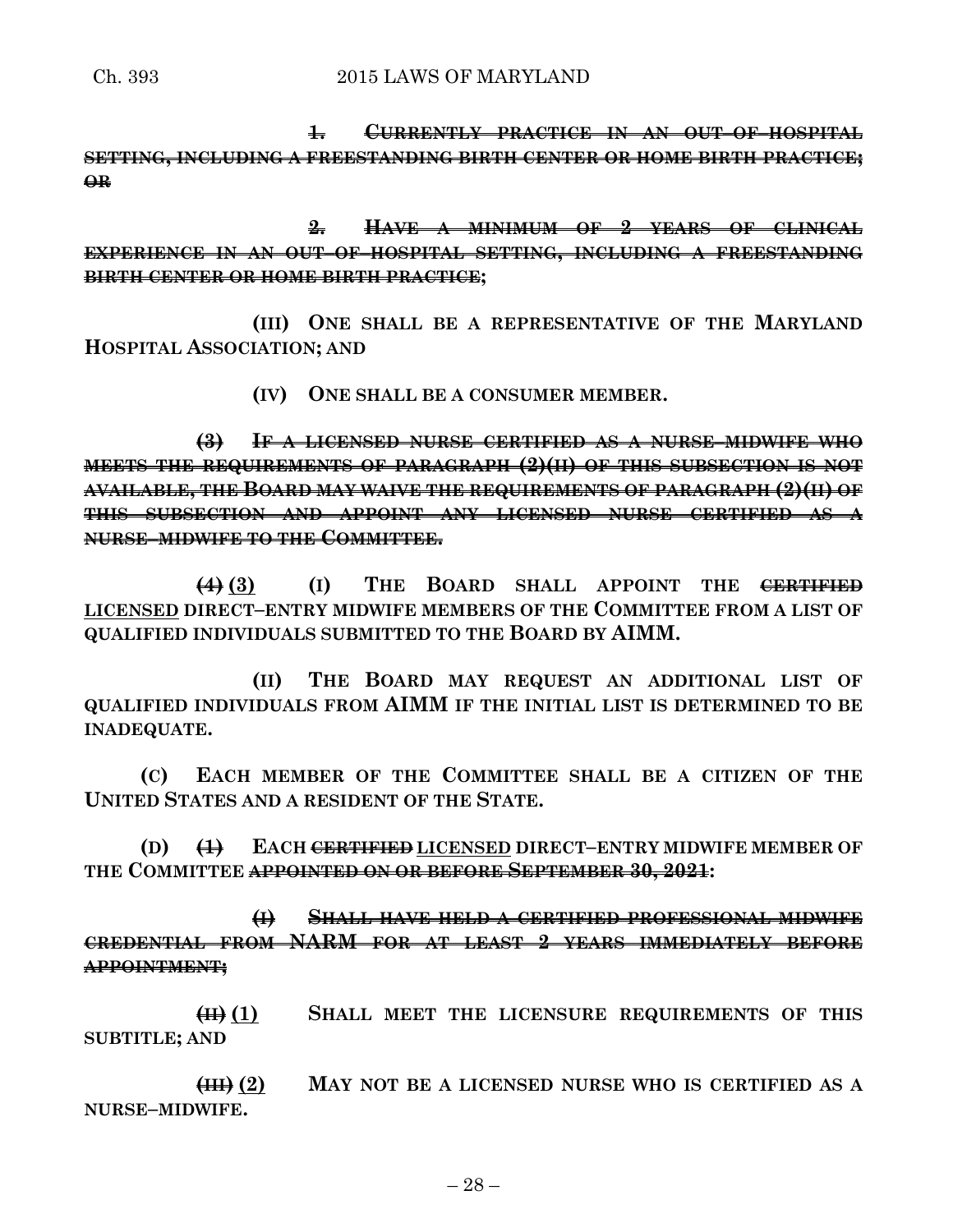# **(2) EACH CERTIFIED LICENSED DIRECT–ENTRY MIDWIFE MEMBER OF THE COMMITTEE APPOINTED ON OR AFTER OCTOBER 1, 2021:**

**(I) SHALL HAVE BEEN CERTIFIED BY NARM FOR AT LEAST 5 YEARS IMMEDIATELY BEFORE APPOINTMENT; AND**

**(II) MAY NOT BE A LICENSED NURSE WHO IS CERTIFIED AS A NURSE–MIDWIFE.**

- **(E) THE CONSUMER MEMBER OF THE COMMITTEE:**
	- **(1) SHALL BE A MEMBER OF THE GENERAL PUBLIC;**
	- **(2) MAY NOT BE OR EVER HAVE BEEN:**
		- **(I) A CERTIFIED LICENSED DIRECT–ENTRY MIDWIFE;**
		- **(II) A LICENSED NURSE CERTIFIED AS A MIDWIFE;**

**(III) A HEALTH CARE PROVIDER PRACTITIONER WHO IS DIRECTLY INVOLVED WITH PREGNANCY OR LABOR; OR**

**(IV) IN TRAINING TO BE A CERTIFIED LICENSED DIRECT–ENTRY MIDWIFE, A LICENSED NURSE CERTIFIED AS A MIDWIFE, OR A HEALTH CARE PRACTITIONER WHO IS DIRECTLY INVOLVED WITH PREGNANCY OR LABOR;**

**(3) MAY NOT HAVE A HOUSEHOLD MEMBER WHO IS:**

**(I) A CERTIFIED LICENSED DIRECT–ENTRY MIDWIFE, A LICENSED NURSE WHO IS CERTIFIED AS A NURSE–MIDWIFE, A HEALTH CARE PRACTITIONER WHO IS DIRECTLY INVOLVED WITH PREGNANCY OR LABOR; OR**

**(II) IN TRAINING TO BE A CERTIFIED LICENSED DIRECT–ENTRY MIDWIFE, A LICENSED NURSE WHO IS CERTIFIED AS A NURSE–MIDWIFE, OR A HEALTH CARE PRACTITIONER WHO IS DIRECTLY INVOLVED WITH PREGNANCY OR LABOR;**

**(4) MAY NOT:**

**(I) PARTICIPATE OR EVER HAVE PARTICIPATED IN A COMMERCIAL OR PROFESSIONAL FIELD RELATED TO THE PRACTICE OF DIRECT–ENTRY MIDWIFERY;**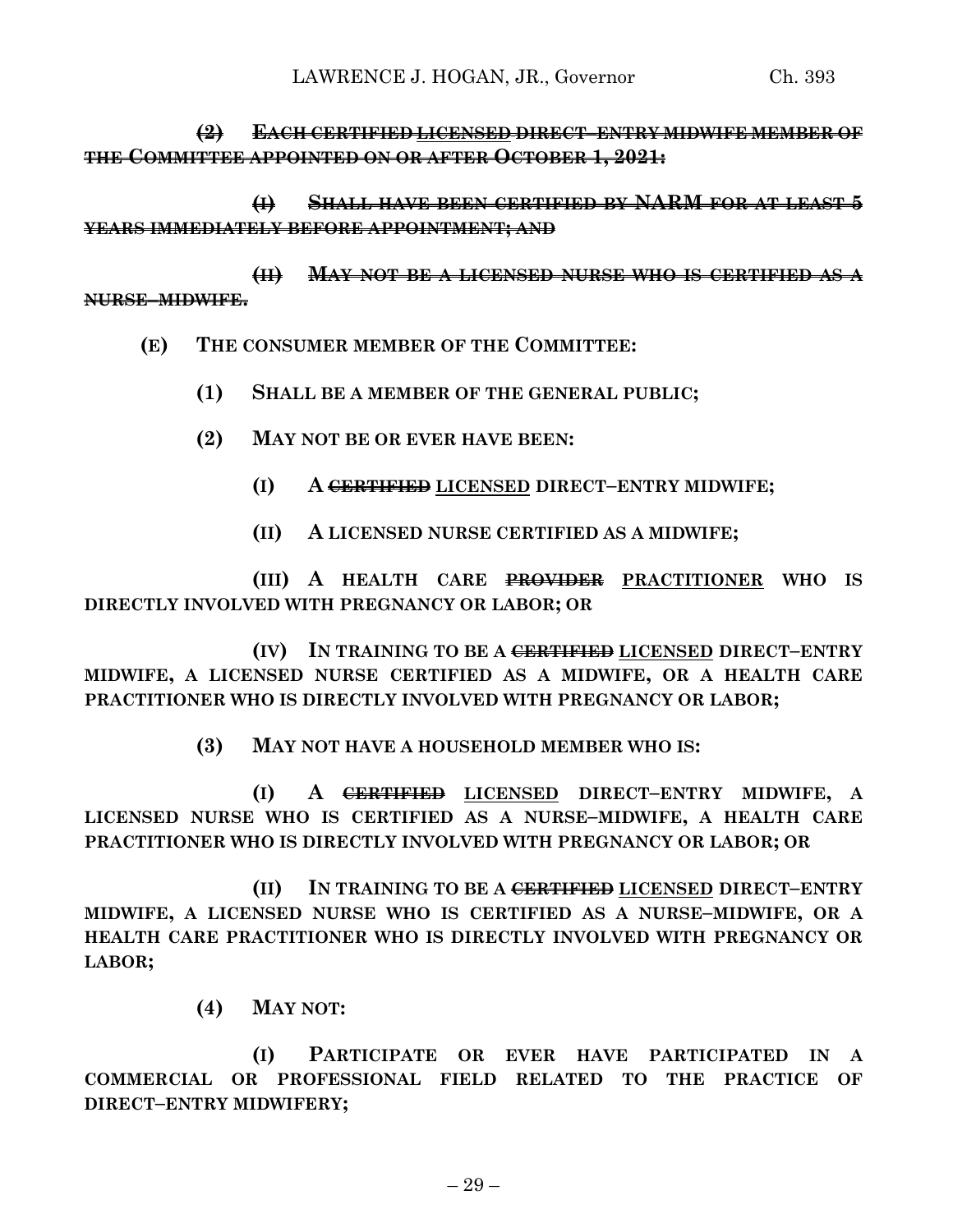#### Ch. 393 2015 LAWS OF MARYLAND

**(II) HAVE A HOUSEHOLD MEMBER WHO PARTICIPATES IN A COMMERCIAL OR PROFESSIONAL FIELD RELATED TO THE PRACTICE OF DIRECT–ENTRY MIDWIFERY; OR**

**(III) HAVE, OR HAVE HAD WITHIN 2 YEARS BEFORE APPOINTMENT, A SUBSTANTIAL FINANCIAL INTEREST IN A PERSON WHO IS REGULATED BY THE BOARD.**

**(F) THE COMMITTEE SHALL ELECT A CHAIR FROM AMONG ITS MEMBERS TO A 2–YEAR TERM.**

**(G) (1) THE TERM OF A MEMBER IS 3 4 YEARS.**

**(2) THE TERMS OF THE MEMBERS ARE STAGGERED AS REQUIRED BY THE TERMS PROVIDED FOR MEMBERS OF THE COMMITTEE ON OCTOBER 1, 2015.**

**(3) AT THE END OF A TERM, A MEMBER CONTINUES TO SERVE UNTIL A SUCCESSOR IS APPOINTED AND QUALIFIES.**

**(4) A MEMBER WHO IS APPOINTED AFTER A TERM HAS BEGUN SERVES ONLY FOR THE REST OF THE TERM AND UNTIL A SUCCESSOR IS APPOINTED AND QUALIFIES.**

**(5) A MEMBER MAY NOT SERVE MORE THAN TWO CONSECUTIVE FULL TERMS.**

**(6) TO THE EXTENT PRACTICABLE, THE BOARD SHALL FILL ANY VACANCY ON THE COMMITTEE WITHIN 60 DAYS OF THE DATE OF THE VACANCY.**

**(H) A MAJORITY OF THE FULL AUTHORIZED MEMBERSHIP OF THE COMMITTEE IS A QUORUM.**

**(I) IN ADDITION TO ANY OTHER MEETING REQUIREMENTS OF THIS TITLE, THE COMMITTEE SHALL MEET:**

**(1) AT THE REQUEST OF THE EXECUTIVE DIRECTOR OF THE BOARD; AND**

**(2) AS NECESSARY TO CONDUCT BOARD OR COMMITTEE BUSINESS.**

**(J) IN ACCORDANCE WITH THE STATE BUDGET, EACH MEMBER OF THE COMMITTEE IS ENTITLED TO:**

 $-30-$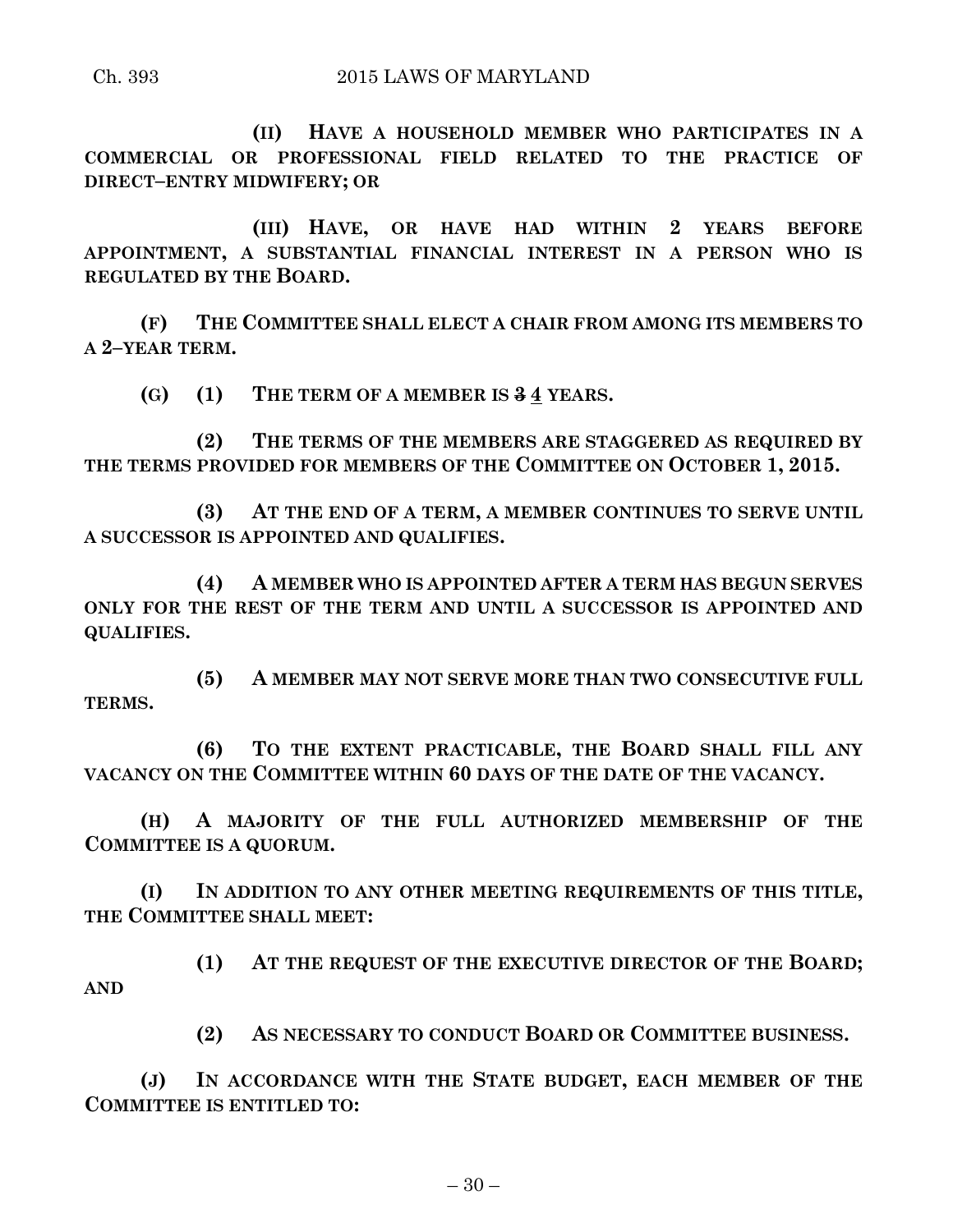**(1) COMPENSATION, AT A RATE DETERMINED BY THE BOARD, FOR EACH DAY, OR PART OF A DAY, ON WHICH THE MEMBER IS ENGAGED IN THE DUTIES OF THE COMMITTEE; AND**

**(2) REIMBURSEMENT FOR EXPENSES UNDER THE STANDARD STATE TRAVEL REGULATIONS.**

**(K) (1) THE BOARD MAY REMOVE A MEMBER FOR INCOMPETENCE OR MISCONDUCT.**

**(2) THE BOARD MAY REMOVE A MEMBER WHO IS ABSENT FROM TWO SUCCESSIVE COMMITTEE MEETINGS WITHOUT ADEQUATE REASON.**

**8–6C–11. 8–6C–12.**

**(A) IN ADDITION TO THE DUTIES SET FORTH ELSEWHERE IN THIS SUBTITLE, THE THE COMMITTEE SHALL:**

**(1) REVIEW APPLICATIONS FOR LICENSURE AS A CERTIFIED LICENSED DIRECT–ENTRY MIDWIFE AND MAKE RECOMMENDATIONS TO THE BOARD REGARDING APPLICANTS;**

**(2) MAINTAIN A LIST OF ALL CERTIFIED LICENSED DIRECT–ENTRY MIDWIVES;**

**(3) CREATE A STANDARDIZED INFORMED CONSENT DOCUMENT OUTLINING THE PROCEDURES, RISKS, AND BENEFITS OF OUT–OF–HOSPITAL BIRTH TO BE USED BY ALL CERTIFIED LICENSED DIRECT–ENTRY MIDWIVES;**

**(4) MAKE RECOMMENDATIONS TO THE BOARD REGARDING CONTINUING EDUCATION REQUIREMENTS FOR CERTIFIED LICENSED DIRECT–ENTRY MIDWIVES;**

**(5) REVIEW ADVERTISING BY CERTIFIED LICENSED DIRECT–ENTRY MIDWIVES AND BY INSTITUTIONS THAT OFFER A DIRECT–ENTRY MIDWIFE PROGRAM AND MAKE RECOMMENDATIONS TO THE BOARD, AS NECESSARY;**

**(6) ADVISE THE BOARD ON MATTERS RELATING TO THE PRACTICE OF DIRECT–ENTRY MIDWIFERY;**

**(7) COLLECT MANA STATS ANNUAL SUMMARY THE REPORTS FROM REQUIRED TO BE SUBMITTED BY EACH CERTIFIED LICENSED DIRECT–ENTRY MIDWIFE UNDER § 8–6C–10(A) OF THIS SUBTITLE;**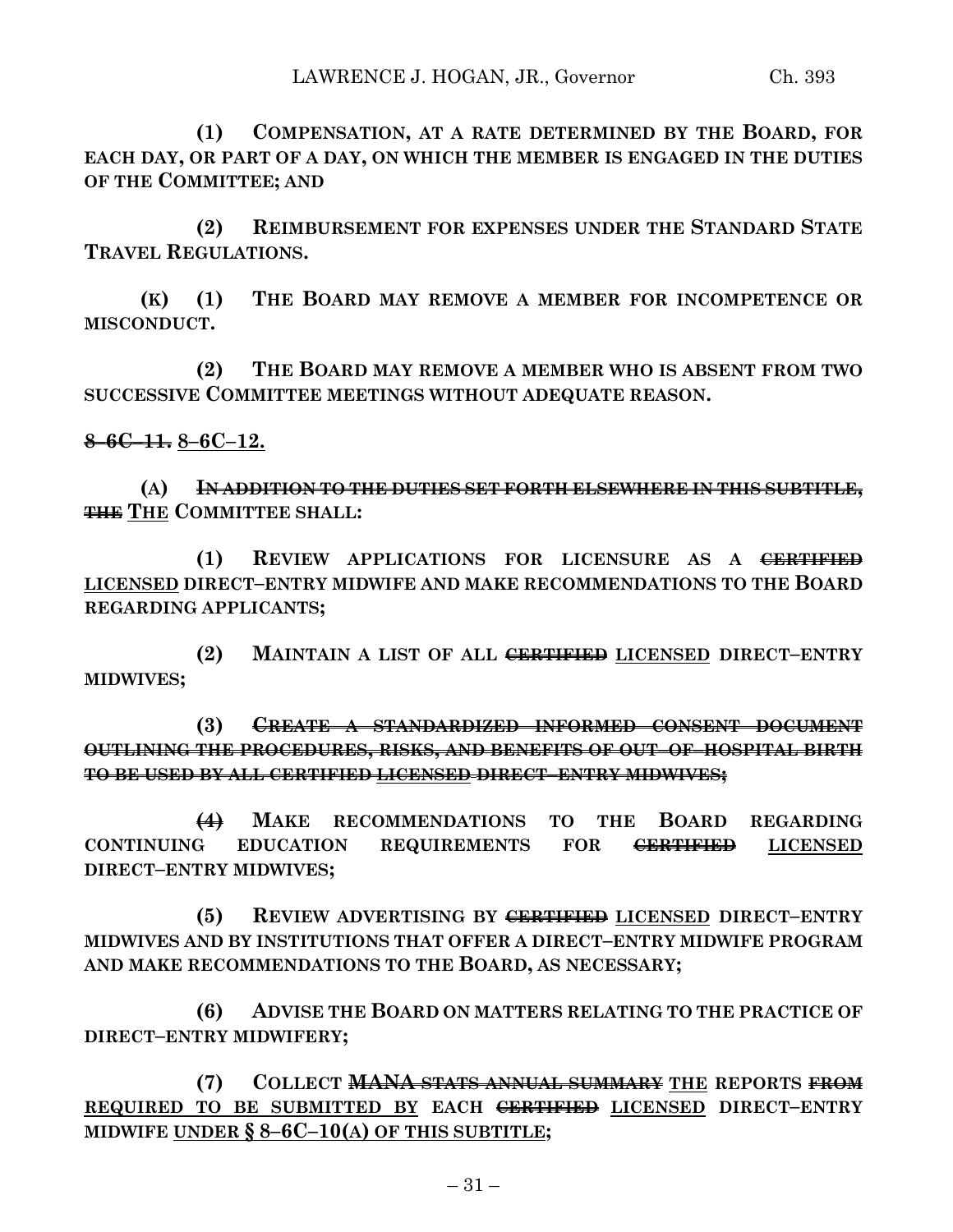**(8) MAKE RECOMMENDATIONS TO THE BOARD REGARDING REGULATIONS RELATING TO THE PRACTICE OF DIRECT–ENTRY MIDWIFERY THAT ARE NECESSARY TO CARRY OUT THE PROVISIONS OF THE SUBTITLE., INCLUDING REGULATIONS THAT:**

**(I) DEFINE SPECIFIC CONDITIONS REQUIRING TRANSFER OF CARE OR CONSULTATION, INCLUDING:**

- **1. PREEXISTING CONDITIONS;**
- **2. PREGNANCY COMPLICATIONS;**
- **3. PREGNANCY–RELATED COMPLICATIONS;**

**4. COMPLICATIONS ARISING DURING LABOR, DELIVERY, OR THE IMMEDIATE POSTPARTUM PERIOD; AND** 

**5. CONDITIONS ARISING DURING THE POSTPARTUM**

**PERIOD;**

**(II) INCLUDE SPECIFIC CONDITIONS FOR WHICH THE CERTIFIED LICENSED DIRECT–ENTRY MIDWIFE MAY NOT UNDERTAKE THE CARE OF A PATIENT, OR SHALL IMMEDIATELY REFER AND TRANSFER THE CARE OF THE PATIENT TO A HEALTH CARE PROVIDER, INCLUDING:**

**1. KNOWN NONCEPHALIC PRESENTATION AFTER 38**

**WEEKS; AND**

**2. KNOWN MULTIPLE GESTATION;**

**(III) INCLUDE SPECIFIC CONDITIONS FOR WHICH THE CERTIFIED LICENSED DIRECT–ENTRY MIDWIFE SHALL:**

**1. CONSULT WITH A HEALTH CARE PROVIDER PRACTITIONER; AND**

**2. PROVIDE FOR DOCUMENTATION OF THE CONSULTATION AND COMMUNICATION OF THE CONSULTATION TO THE PATIENT; AND**

**(IV) 1. INCLUDE SPECIFIC CONDITIONS THAT MAY ARISE DURING LABOR OR THE POSTPARTUM PERIOD THAT REQUIRE IMMEDIATE TRANSFER OF THE PATIENT OR THE NEWBORN TO A HOSPITAL; OR**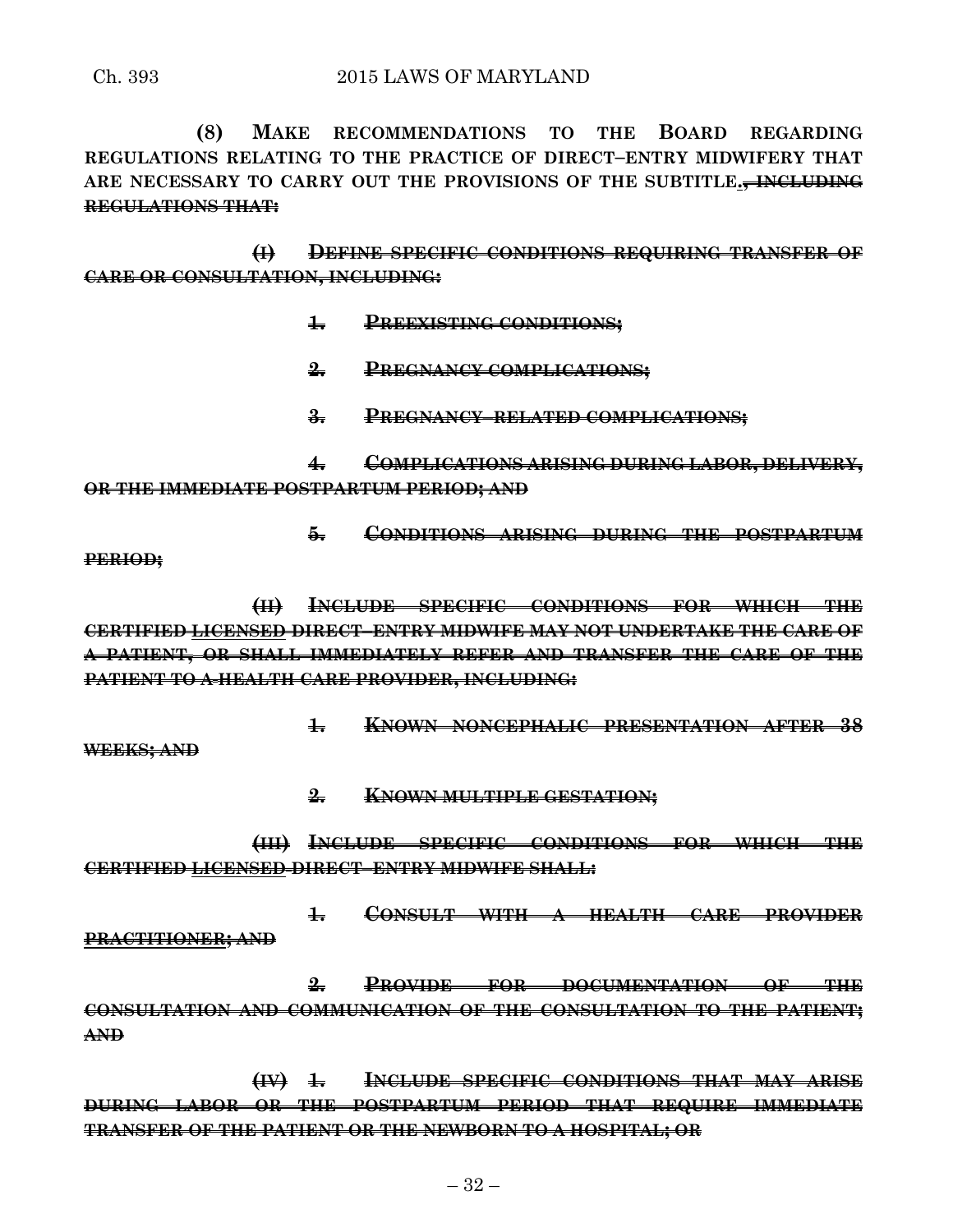**2. IF TRANSFER IS NOT POSSIBLE BECAUSE OF IMMINENT DELIVERY, INCLUDE A REQUIREMENT THAT THE CERTIFIED LICENSED DIRECT–ENTRY MIDWIFE CONSULT WITH A HOSPITAL–BASED HEALTH CARE PRACTITIONER FOR GUIDANCE ON FURTHER MANAGEMENT AND TO DETERMINE WHEN TRANSFER MAY BE SAFELY ARRANGED, IF REQUIRED;**

**(9) AT THE REQUEST OF THE BOARD, INVESTIGATE COMPLAINTS AGAINST CERTIFIED LICENSED DIRECT–ENTRY MIDWIVES;**

**(10) KEEP A RECORD OF THE COMMITTEE'S PROCEEDINGS; AND**

**(11) SUBMIT AN ANNUAL SUBJECT TO SUBSECTION (B) OF THIS SECTION, BEGINNING NOVEMBER 1, 2016, AND ON EACH NOVEMBER 1 THEREAFTER, SUBMIT A REPORT TO THE BOARD, INCLUDING:**

**(I) THE NUMBER OF CERTIFIED DIRECT–ENTRY MIDWIVES LICENSED IN THE STATE;**

**(II) THE TOTAL NUMBER OF PLANNED HOME BIRTHS IN THE STATE; AND**

**(III) THE NUMBER AND CIRCUMSTANCES OF ALL:**

**1. HEALTHY BIRTH OUTCOMES ATTENDED BY CERTIFIED DIRECT–ENTRY MIDWIVES;**

**2. ADVERSE BIRTH OUTCOMES ATTENDED BY CERTIFIED DIRECT–ENTRY MIDWIVES; AND**

**3. BIRTHS IN WHICH A TRANSFER OR TRANSPORT WAS MADE TO A HOSPITAL OR TO THE CARE OF ANOTHER HEALTH CARE PROVIDER.**

**(I) A SUMMARY OF THE INFORMATION INCLUDED IN REPORTS SUBMITTED TO THE COMMITTEE BY LICENSED DIRECT–ENTRY MIDWIVES UNDER § 8–6C–10(A) OF THIS SUBTITLE; AND**

**(II) ANY OTHER INFORMATION IDENTIFIED BY THE BOARD.**

**(B) THE COMMITTEE MAY NOT INCLUDE ANY PERSONALLY IDENTIFYING INFORMATION IN THE REPORT SUBMITTED TO THE BOARD UNDER SUBSECTION (A)(11) OF THIS SECTION.**

**(C) BEGINNING DECEMBER 1, 2016, AND ON EACH DECEMBER 1 THEREAFTER, THE BOARD SHALL SUBMIT TO THE SENATE EDUCATION, HEALTH,**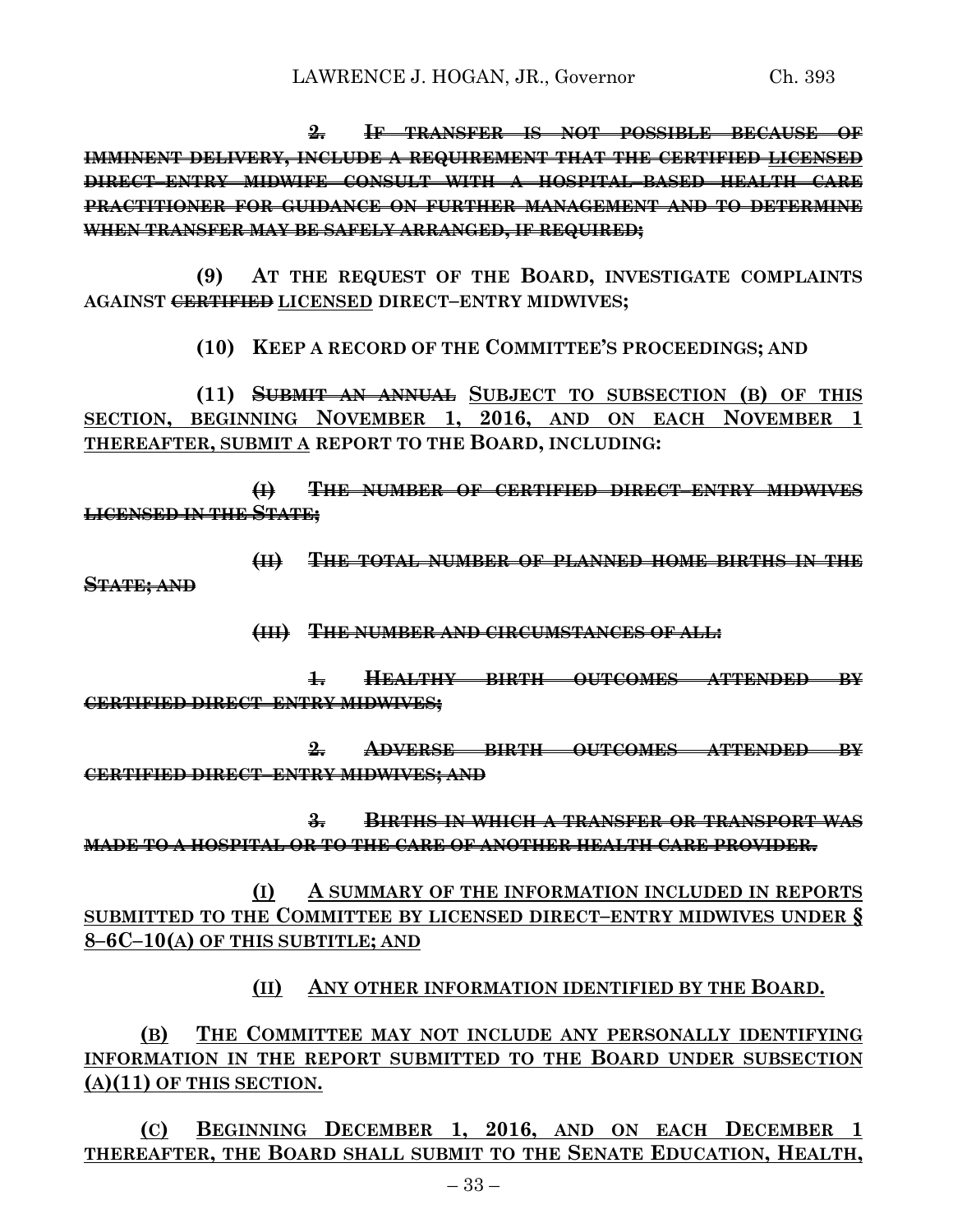**AND ENVIRONMENTAL AFFAIRS COMMITTEE AND THE HOUSE HEALTH AND GOVERNMENT OPERATIONS COMMITTEE, IN ACCORDANCE WITH § 2–1246 OF THE STATE GOVERNMENT ARTICLE:**

**(1) THE REPORT SUBMITTED TO THE BOARD UNDER SUBSECTION (A)(11) OF THIS SECTION;**

**(2) IN CONSULTATION WITH THE COMMITTEE, ANY RECOMMENDATIONS REGARDING THE CONTINUATION AND IMPROVEMENT OF THE LICENSURE OF LICENSED DIRECT–ENTRY MIDWIVES IN THE STATE; AND**

**(3) ANY RECOMMENDATIONS REGARDING EXPANDING THE SCOPE OF PRACTICE OF LICENSED DIRECT–ENTRY MIDWIVES; AND**

**(4) ANY RECOMMENDATIONS, INCLUDING RECOMMENDATIONS FOR LEGISLATION, REGARDING THE SCOPE OF PRACTICE OF LICENSED DIRECT–ENTRY MIDWIVES TO INCLUDE VAGINAL BIRTH AFTER CESAREAN.**

**8–6C–12. 8–6C–13.**

**(A) IN ADDITION TO THE EDUCATION AND TRAINING REQUIREMENTS UNDER SUBSECTION (B) OF THIS SECTION, TO QUALIFY FOR A LICENSE, AN APPLICANT SHALL:**

**(1) SUBMIT TO A CRIMINAL HISTORY RECORDS CHECK IN ACCORDANCE WITH § 8–303 OF THIS TITLE;**

**(2) BE OF GOOD MORAL CHARACTER;**

**(3) BE A HIGH SCHOOL GRADUATE OR HAVE COMPLETED EQUIVALENT EDUCATION;**

**(4) BE AT LEAST 21 YEARS OLD;**

**(5) HOLD A CURRENT CARDIOPULMONARY RESUSCITATION (CPR) CERTIFICATION ISSUED BY THE AMERICAN RED CROSS OR THE AMERICAN HEART ASSOCIATION; AND**

**(6) HOLD A CURRENT NEONATAL RESUSCITATION (NRP) CERTIFICATION ISSUED BY THE AMERICAN ACADEMY OF PEDIATRICS HAVE COMPLETED IN THE PAST 2 YEARS THE AMERICAN ACADEMY OF PEDIATRICS/AMERICAN HEART ASSOCIATION NEONATAL RESUSCITATION PROGRAM (NRP).**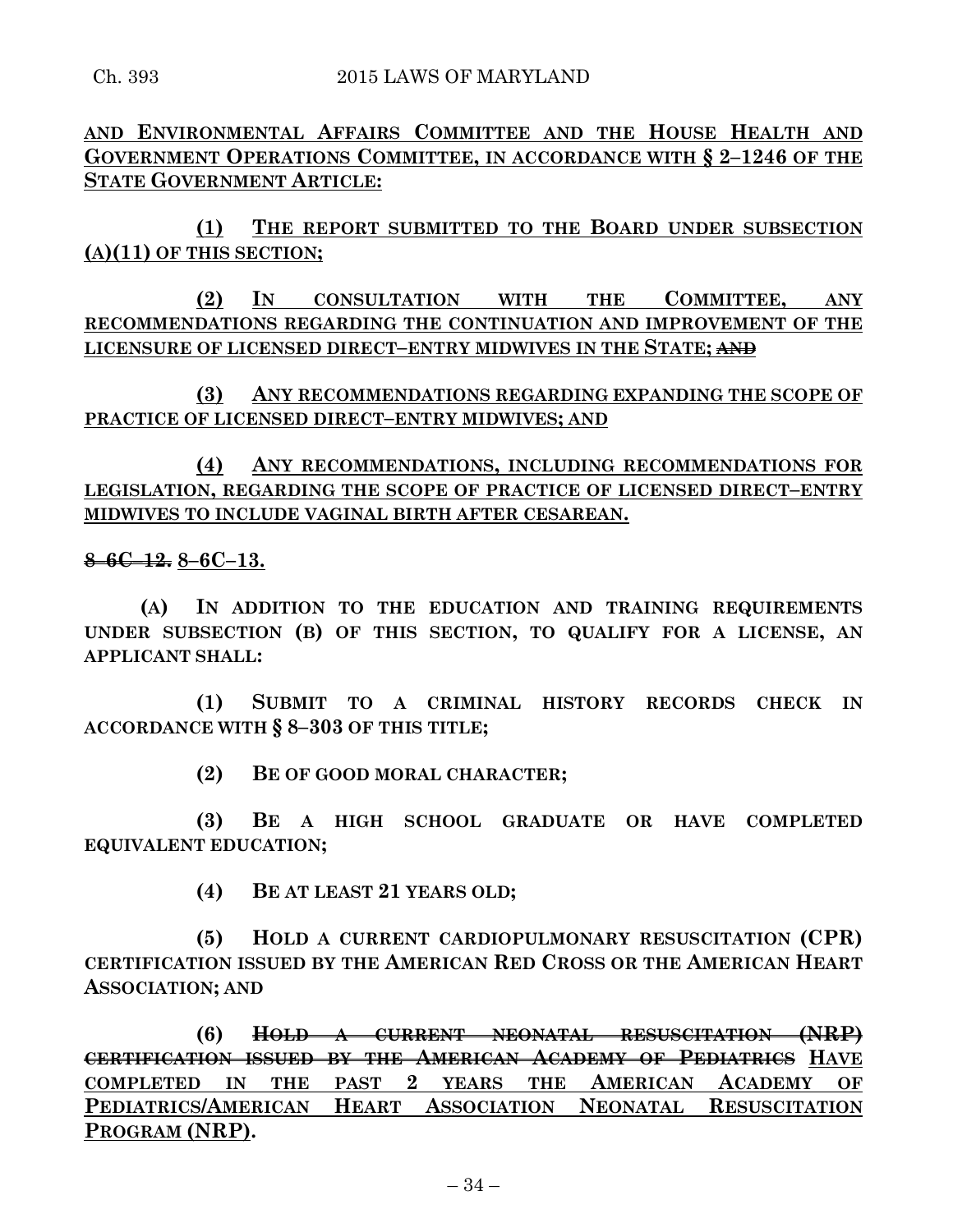**(B) AN APPLICANT:**

**(1) SHALL HOLD A CURRENT VALID CERTIFIED PROFESSIONAL MIDWIFE CREDENTIAL GRANTED BY NARM; AND**

**(2) (I) SHALL HAVE COMPLETED A MIDWIFERY EDUCATION PROGRAM THAT IS ACCREDITED BY MEAC OR ACME; OR**

**(II) IF THE APPLICANT WAS CERTIFIED BY NARM AS A CERTIFIED PROFESSIONAL MIDWIFE ON OR BEFORE JANUARY 15, 2017, THROUGH A NON–MEAC ACCREDITED PROGRAM, BUT OTHERWISE QUALIFIES FOR LICENSURE, SHALL PROVIDE:**

**1. VERIFICATION OF COMPLETION OF NARM–APPROVED CLINICAL REQUIREMENTS; AND**

**2. EVIDENCE OF COMPLETION, IN THE PAST 5 2 YEARS, OF AN ADDITIONAL 40 50 HOURS OF ACCREDITED AND BOARD–APPROVED CONTINUING EDUCATION UNITS APPROVED BY THE BOARD AND ACCREDITED BY MEAC, THE AMERICAN COLLEGE OF NURSE MIDWIVES, OR THE ACCREDITING COUNCIL FOR CONTINUING MEDICAL EDUCATION, INCLUDING A MINIMUM OF 8 HOURS OF PHARMACOLOGY AND:**

**A. 14 HOURS OF OBSTETRIC EMERGENCY SKILLS TRAINING SUCH AS A BIRTH EMERGENCY SKILLS TRAINING (BEST) OR AN ADVANCED LIFE SAVING IN OBSTETRICS (ALSO) COURSE; AND**

**B. THE REMAINING 36 HOURS DIVIDED AMONG AND INCLUDING HOURS IN THE AREAS OF PHARMACOLOGY, LAB INTERPRETATION OF PREGNANCY, ANTEPARTUM COMPLICATIONS, INTRAPARTUM COMPLICATIONS, POSTPARTUM COMPLICATIONS, AND NEONATAL CARE.**

**8–6C–13. 8–6C–14.**

**TO APPLY FOR A LICENSE, AN APPLICANT SHALL:**

**(1) SUBMIT TO A CRIMINAL HISTORY RECORDS CHECK IN ACCORDANCE WITH § 8–303 OF THIS TITLE;**

**(2) SUBMIT TO THE BOARD:**

**(I) AN APPLICATION ON THE FORM THAT THE BOARD REQUIRES; AND**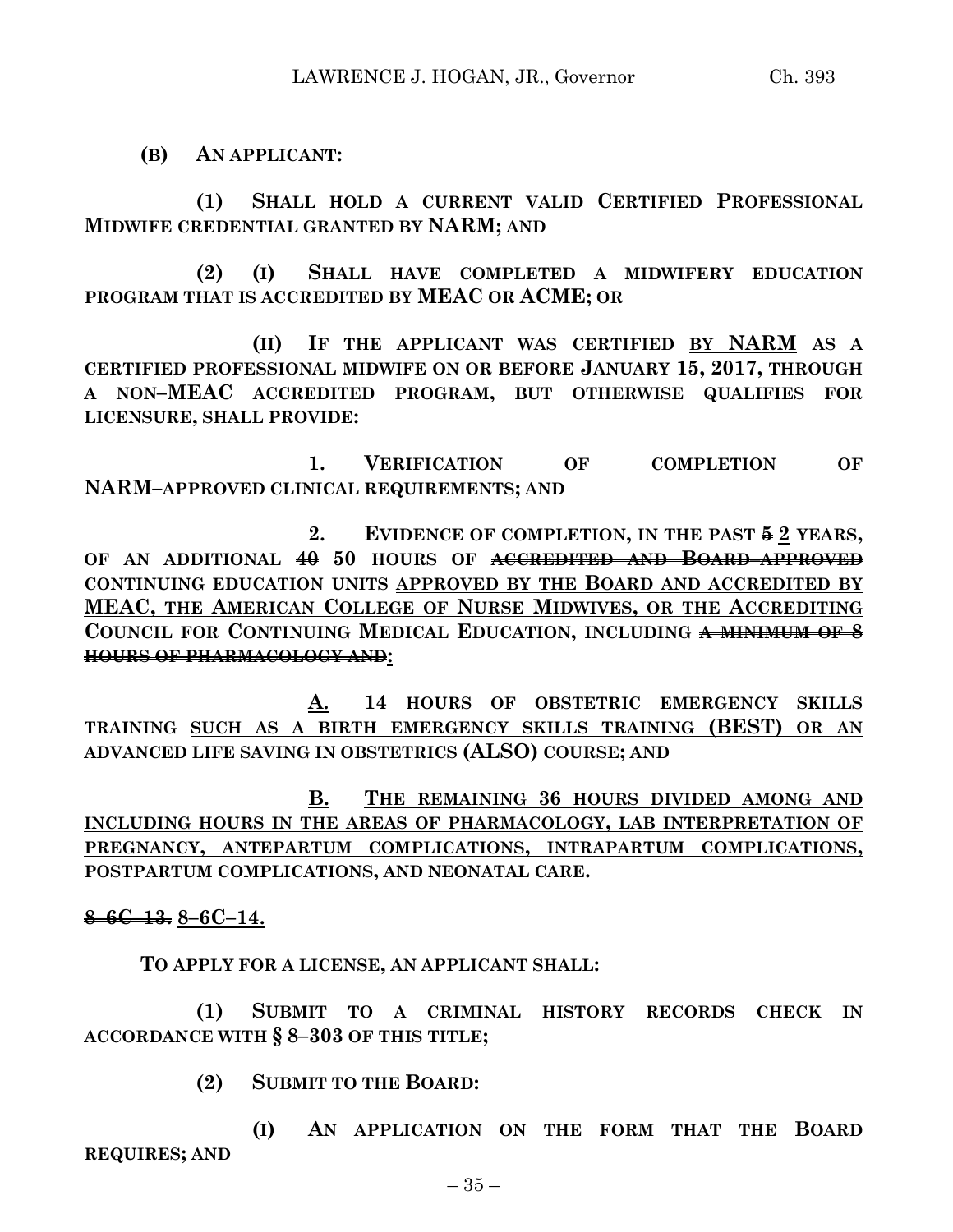**(II) WRITTEN, VERIFIED EVIDENCE THAT THE REQUIREMENT OF ITEM (1) OF THIS SUBSECTION IS BEING MET; AND**

**(3) PAY TO THE BOARD A FEE SET BY THE BOARD.**

**8–6C–14. 8–6C–15.**

**(A) (1) THE BOARD SHALL SET REASONABLE FEES FOR THE ISSUANCE AND RENEWAL OF LICENSES AND OTHER SERVICES IT PROVIDES TO CERTIFIED LICENSED DIRECT–ENTRY MIDWIVES.**

**(2) THE FEES CHARGED SHALL BE SET SO AS TO PRODUCE FUNDS TO APPROXIMATE THE COST OF MAINTAINING THE LICENSURE AND OTHER SERVICES PROVIDED TO CERTIFIED LICENSED DIRECT–ENTRY MIDWIVES.**

**(B) (1) THE BOARD SHALL PAY ALL FEES COLLECTED UNDER THIS SUBTITLE TO THE COMPTROLLER.**

**(2) THE COMPTROLLER SHALL DISTRIBUTE ALL FEES TO THE BOARD.**

**(C) THE FEES COLLECTED UNDER THIS SECTION SHALL BE USED TO COVER THE ACTUAL DOCUMENTED DIRECT AND INDIRECT COSTS OF FULFILLING THE STATUTORY AND REGULATORY DUTIES OF THE BOARD AS PROVIDED BY THE PROVISIONS OF THIS SUBTITLE.**

**8–6C–15.**

**(A) SUBJECT TO THE PROVISIONS OF THIS SECTION, THE BOARD MAY ISSUE A LICENSE BY ENDORSEMENT AND WAIVE THE EDUCATION AND TRAINING REQUIREMENTS UNDER § 8–6C–12 OF THIS SUBTITLE FOR AN INDIVIDUAL WHO IS LICENSED TO PRACTICE DIRECT–ENTRY MIDWIFERY IN ANOTHER STATE.**

**(B) THE BOARD MAY ISSUE A LICENSE BY ENDORSEMENT UNDER THIS SECTION ONLY IF THE APPLICANT:**

**(1) PAYS THE FEE REQUIRED BY THE BOARD; AND**

**(2) PROVIDES ADEQUATE EVIDENCE THAT THE APPLICANT:**

**(I) MEETS THE QUALIFICATIONS OTHERWISE REQUIRED BY THIS SUBTITLE; AND**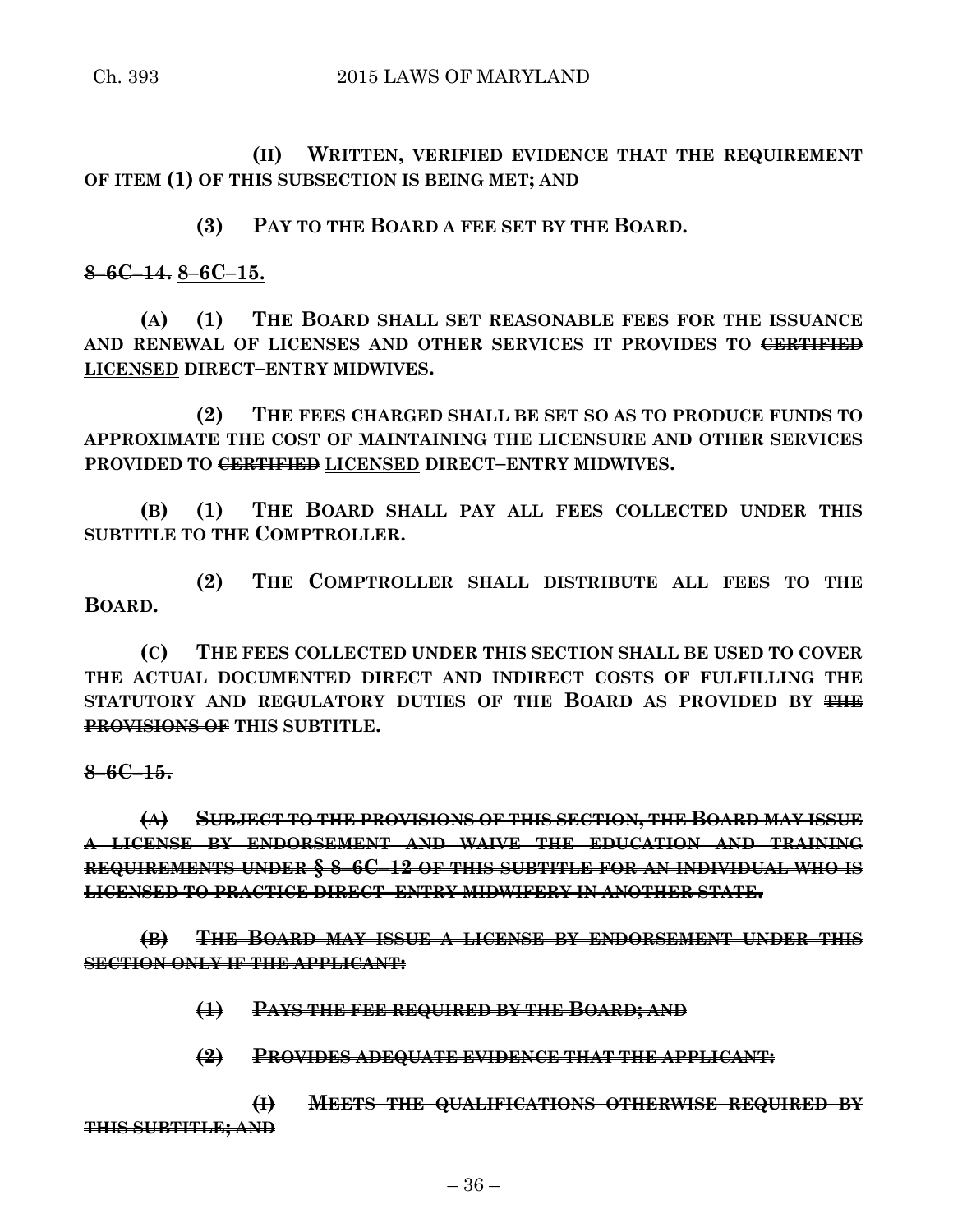**(II) BECAME LICENSED IN THE OTHER STATE AFTER MEETING REQUIREMENTS THAT ARE SUBSTANTIALLY EQUIVALENT TO THE REQUIREMENTS OF THIS SUBTITLE.**

**8–6C–16.**

**(A) SUBJECT TO SUBSECTION (C) OF THIS SECTION, THE BOARD SHALL ISSUE A LICENSE TO AN APPLICANT WHO:**

**(1) MEETS THE REQUIREMENTS OF THIS SUBTITLE; AND**

**(2) PAYS A FEE SET BY THE BOARD.**

**(B) THE BOARD SHALL INCLUDE ON EACH LICENSE THAT THE BOARD ISSUES A DESIGNATION OF CERTIFIED LICENSED DIRECT–ENTRY MIDWIFE.**

**(C) (1) ON RECEIPT OF THE CRIMINAL HISTORY RECORD INFORMATION OF AN APPLICANT FOR LICENSURE FORWARDED TO THE BOARD IN ACCORDANCE WITH § 8–303 OF THIS TITLE, IN DETERMINING WHETHER TO GRANT A LICENSE, THE BOARD SHALL CONSIDER:**

- **(I) THE AGE AT WHICH THE CRIME WAS COMMITTED;**
- **(II) THE CIRCUMSTANCES SURROUNDING THE CRIME;**
- **(III) THE LENGTH OF TIME THAT HAS PASSED SINCE THE CRIME;**
- **(IV) SUBSEQUENT WORK HISTORY;**
- **(V) EMPLOYMENT AND CHARACTER REFERENCES; AND**

**(VI) OTHER EVIDENCE THAT DEMONSTRATES WHETHER THE APPLICANT POSES A THREAT TO THE PUBLIC HEALTH OR SAFETY.**

**(2) THE BOARD MAY NOT ISSUE A LICENSE IF THE CRIMINAL HISTORY RECORD INFORMATION REQUIRED UNDER § 8–303 OF THIS TITLE HAS NOT BEEN RECEIVED.**

**8–6C–17.**

**A LICENSE ISSUED UNDER THIS SUBTITLE AUTHORIZES THE LICENSEE TO PRACTICE DIRECT–ENTRY MIDWIFERY WHILE THE LICENSE IS EFFECTIVE ACTIVE.**

**8–6C–18.**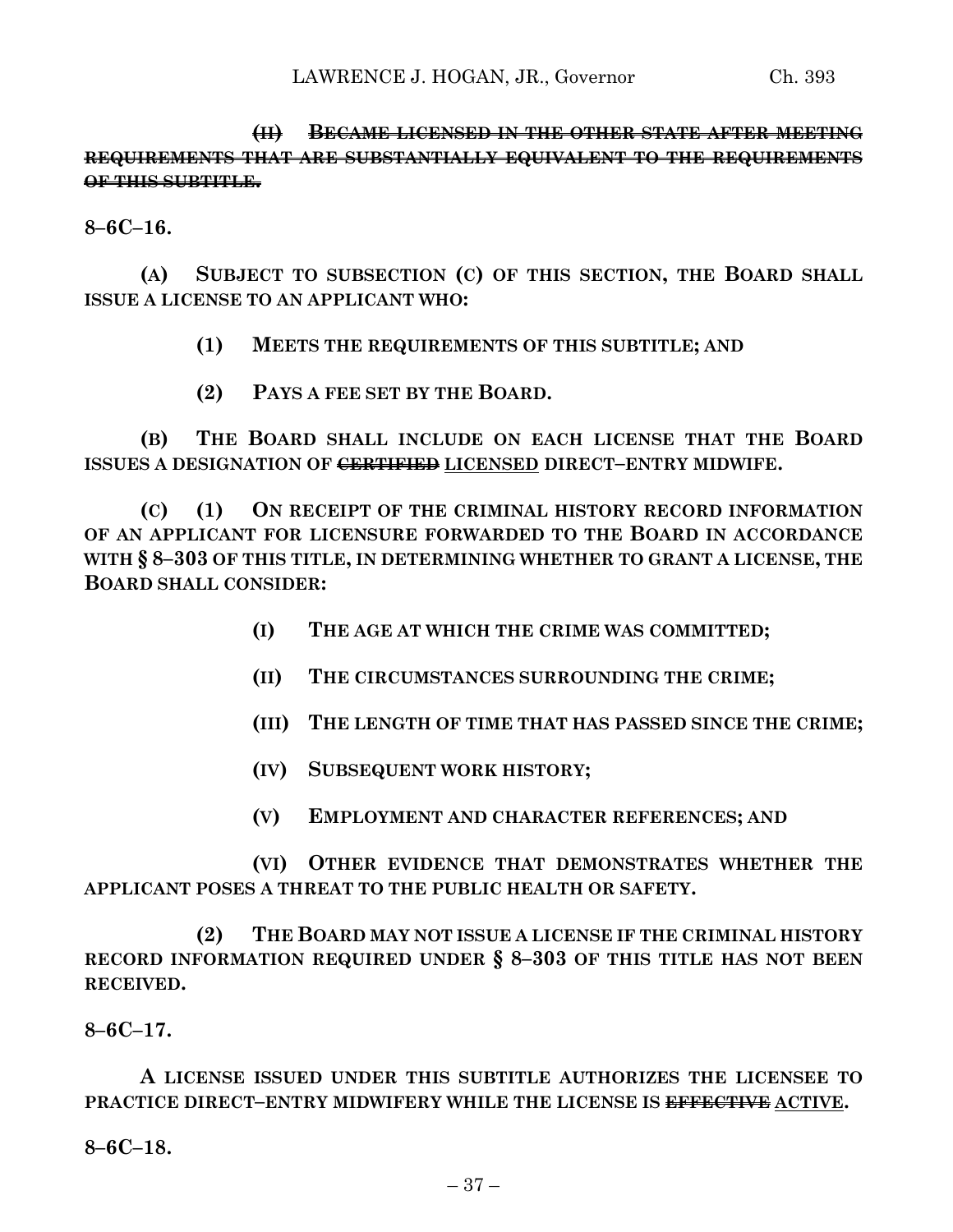**(A) A LICENSE EXPIRES ON A DATE SET BY THE BOARD, UNLESS THE LICENSE IS RENEWED FOR AN ADDITIONAL TERM AS PROVIDED IN THIS SECTION.**

**(B) A LICENSE MAY NOT BE RENEWED FOR A TERM LONGER THAN 2 YEARS.**

**(C) (1) AT LEAST 3 MONTHS BEFORE A LICENSE EXPIRES, THE BOARD SHALL SEND TO THE LICENSEE A RENEWAL NOTICE BY:**

**(I) FIRST–CLASS MAIL TO THE LAST KNOWN MAILING ADDRESS OF THE LICENSEE; OR**

**(II) ELECTRONIC MEANS TO THE LAST KNOWN ELECTRONIC ADDRESS OF THE LICENSEE.**

**(2) A RENEWAL NOTICE SHALL STATE:**

**(I) THE DATE ON WHICH THE CURRENT LICENSE EXPIRES;**

**(II) THE DATE BY WHICH THE RENEWAL APPLICATION MUST BE RECEIVED BY THE BOARD FOR THE RENEWAL TO BE ISSUED AND MAILED BEFORE THE LICENSE EXPIRES; AND**

**(III) THE AMOUNT OF THE RENEWAL FEE.**

**(D) EXCEPT AS OTHERWISE PROVIDED IN THIS SUBTITLE, BEFORE A LICENSE EXPIRES, THE LICENSEE PERIODICALLY MAY RENEW IT FOR AN ADDITIONAL TERM IF THE LICENSEE:**

**(1) OTHERWISE IS ENTITLED TO BE LICENSED;**

**(2) PAYS TO THE BOARD A RENEWAL FEE SET BY THE BOARD; AND**

**(3) SUBMITS TO THE BOARD:**

**(I) A RENEWAL APPLICATION ON THE FORM THAT THE BOARD REQUIRES; AND**

**(II) SATISFACTORY EVIDENCE OF COMPLIANCE WITH ANY CONTINUING EDUCATION OR OTHER COMPETENCY REQUIREMENTS SET UNDER THIS SUBTITLE FOR LICENSE RENEWAL.**

**(E) IN ADDITION TO ANY OTHER QUALIFICATIONS AND REQUIREMENTS ESTABLISHED BY THE BOARD FOR LICENSE RENEWAL, THE BOARD SHALL REQUIRE:**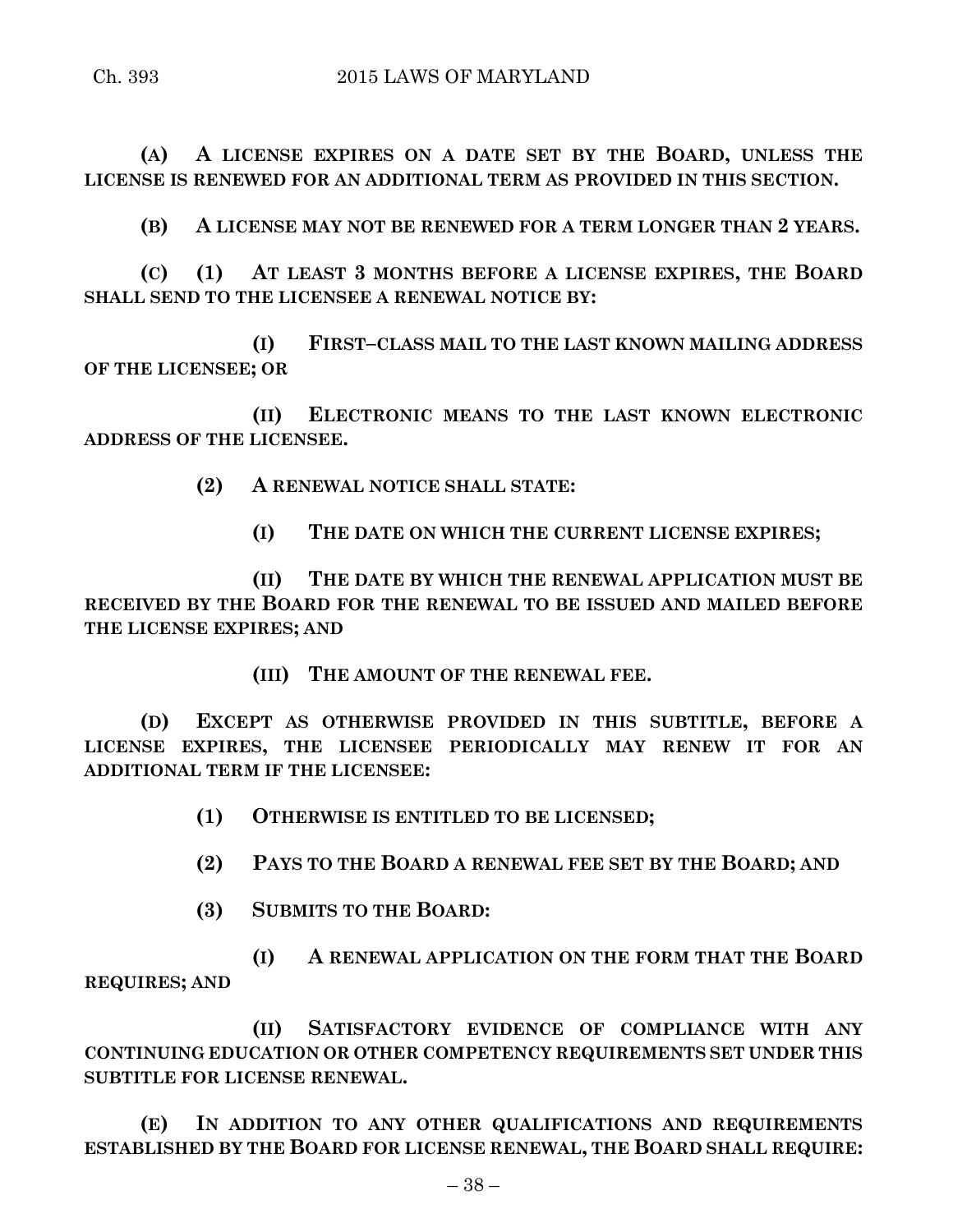**(1) 20 ACCREDITED AND BOARD–APPROVED CONTINUING EDUCATION UNITS TO BE COMPLETED EVERY 2 YEARS;**

**(2) 4 HOURS OF PEER REVIEW IN ACCORDANCE WITH NARM STANDARDS FOR OFFICIAL PEER REVIEW TO BE COMPLETED EVERY 2 YEARS; AND**

**(3) SUBMISSION OF DATA ON EVERY PATIENT WHO CONSENTS TO PARTICIPATE IN MANA STATS ON ANY FORM PRESCRIBED BY MANA AND IN ACCORDANCE WITH THE POLICIES AND PROCEDURES OF MANA THE ANNUAL REPORTS REQUIRED UNDER § 8–6C–10(A) OF THIS SUBTITLE.**

**(F) SUBJECT TO SUBSECTION (L) OF THIS SECTION, THE BOARD SHALL RENEW THE LICENSE OF EACH LICENSEE WHO MEETS THE REQUIREMENTS OF THIS SECTION.**

**(G) IF A LICENSEE FAILS TO PROVIDE SATISFACTORY EVIDENCE OF COMPLIANCE WITH ANY CONTINUING EDUCATION REQUIREMENTS SET UNDER THIS SUBTITLE FOR LICENSE RENEWAL, OR COMPLIES WITH SUBSECTION (H) OF THIS SECTION, THE BOARD SHALL PLACE THE LICENSEE ON INACTIVE STATUS THE BOARD SHALL PLACE A LICENSEE ON INACTIVE STATUS IF THE LICENSEE:**

**(1) FAILS TO PROVIDE SATISFACTORY EVIDENCE OF COMPLIANCE WITH ANY CONTINUING EDUCATION REQUIREMENTS SET UNDER THIS SECTION FOR LICENSE RENEWAL; OR**

**(2) FAILS TO SUBMIT THE ANNUAL REPORT REQUIRED UNDER § 8–6C–10(A) OF THIS SUBTITLE.**

**(H) THE BOARD SHALL PLACE A LICENSEE ON INACTIVE STATUS IF THE LICENSEE SUBMITS TO THE BOARD:**

**(1) AN APPLICATION FOR INACTIVE STATUS ON THE FORM REQUIRED BY THE BOARD; AND**

**(2) THE INACTIVE STATUS FEE SET BY THE BOARD.**

**(I) THE BOARD SHALL REACTIVATE THE LICENSE OF AN INDIVIDUAL WHO IS ON INACTIVE STATUS IF THE INDIVIDUAL:**

**(1) COMPLIES WITH ANY CONTINUING EDUCATION REQUIREMENT AND DATA REPORTING REQUIREMENTS ESTABLISHED BY THE BOARD FOR THIS PURPOSE;**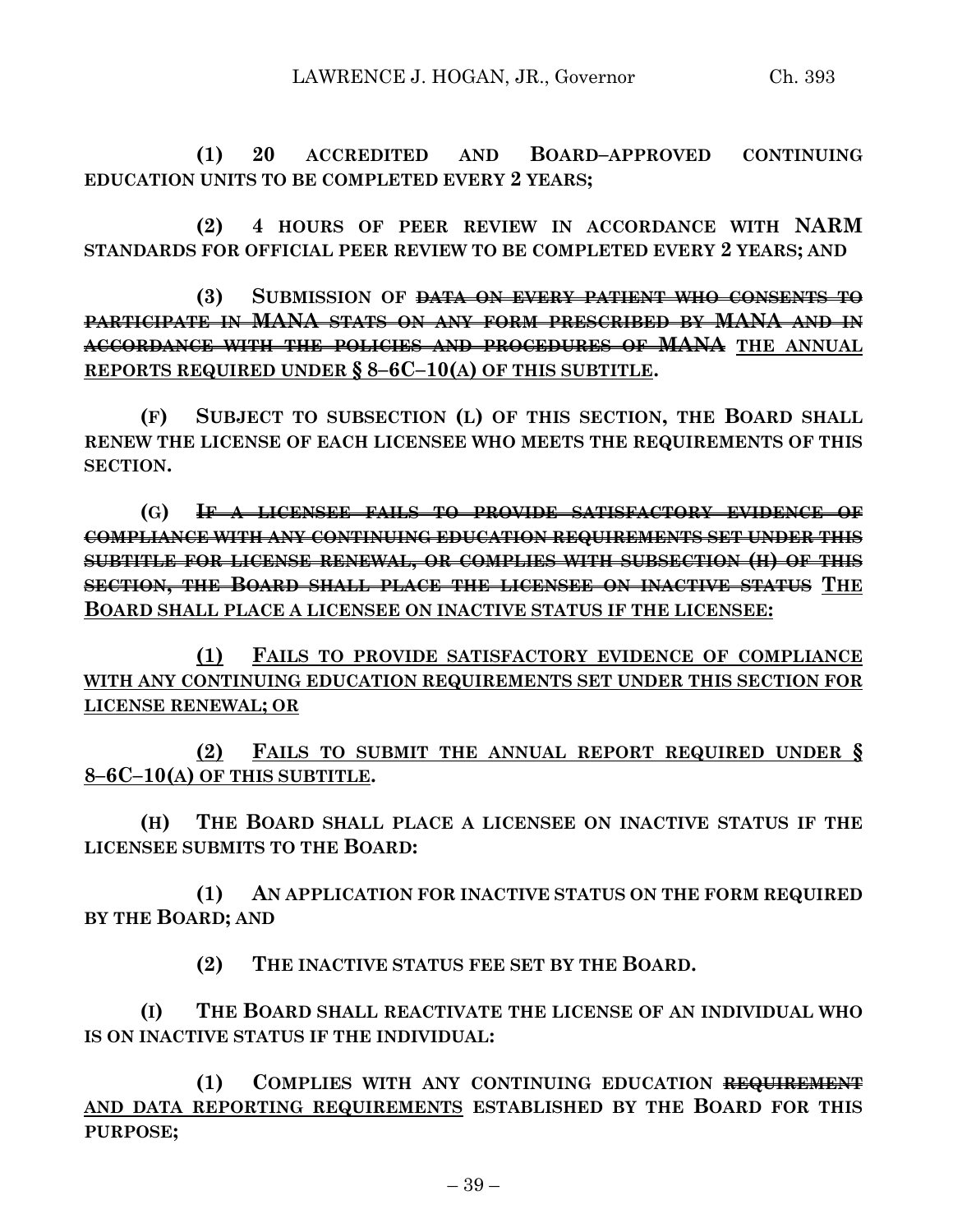**AND**

**(2) PAYS TO THE BOARD A REACTIVATION FEE SET BY THE BOARD;**

**(3) IS OTHERWISE ENTITLED TO BE LICENSED.**

**(J) THE BOARD, IN ACCORDANCE WITH ITS REGULATIONS, SHALL REINSTATE THE LICENSE OF AN INDIVIDUAL WHO HAS FAILED TO RENEW THE LICENSE FOR ANY REASON IF THE INDIVIDUAL:**

**(1) IS OTHERWISE ENTITLED TO BE LICENSED;**

**(2) COMPLIES WITH ANY CONTINUING EDUCATION REQUIREMENT AND DATA REPORTING REQUIREMENTS ESTABLISHED BY THE BOARD FOR THIS PURPOSE;**

**(3) PAYS TO THE BOARD A REINSTATEMENT FEE SET BY THE BOARD;**

**(4) FOR AN EXPIRED LICENSE OR LAPSED LICENSE THAT HAS BEEN EXPIRED OR LAPSED FOR MORE THAN 1 YEAR, COMPLETES A CRIMINAL HISTORY RECORDS CHECK IN ACCORDANCE WITH § 8–303 OF THIS TITLE; AND**

**(5) APPLIES TO THE BOARD FOR REINSTATEMENT OF THE LICENSE WITHIN 5 YEARS AFTER THE LICENSE EXPIRES.**

**(K) (1) THE BOARD MAY NOT REINSTATE THE LICENSE OF A CERTIFIED LICENSED DIRECT–ENTRY MIDWIFE WHO FAILS TO APPLY FOR REINSTATEMENT OF THE LICENSE WITHIN 5 YEARS AFTER THE LICENSE EXPIRES.**

**(2) THE INDIVIDUAL MAY BECOME LICENSED BY MEETING THE CURRENT REQUIREMENTS FOR OBTAINING A NEW LICENSE UNDER THIS SUBTITLE.**

**(L) (1) A LICENSEE SHALL SUBMIT TO AN ADDITIONAL CRIMINAL HISTORY RECORDS CHECK EVERY 12 YEARS.**

**(2) ON RECEIPT OF THE CRIMINAL HISTORY RECORD INFORMATION OF A LICENSEE FORWARDED TO THE BOARD IN ACCORDANCE WITH § 8–303 OF THIS TITLE, IN DETERMINING WHETHER TO RENEW A LICENSE, THE BOARD SHALL CONSIDER:**

- **(I) THE AGE AT WHICH THE CRIME WAS COMMITTED;**
- **(II) THE CIRCUMSTANCES SURROUNDING THE CRIME;**
- **(III) THE LENGTH OF TIME THAT HAS PASSED SINCE THE CRIME;**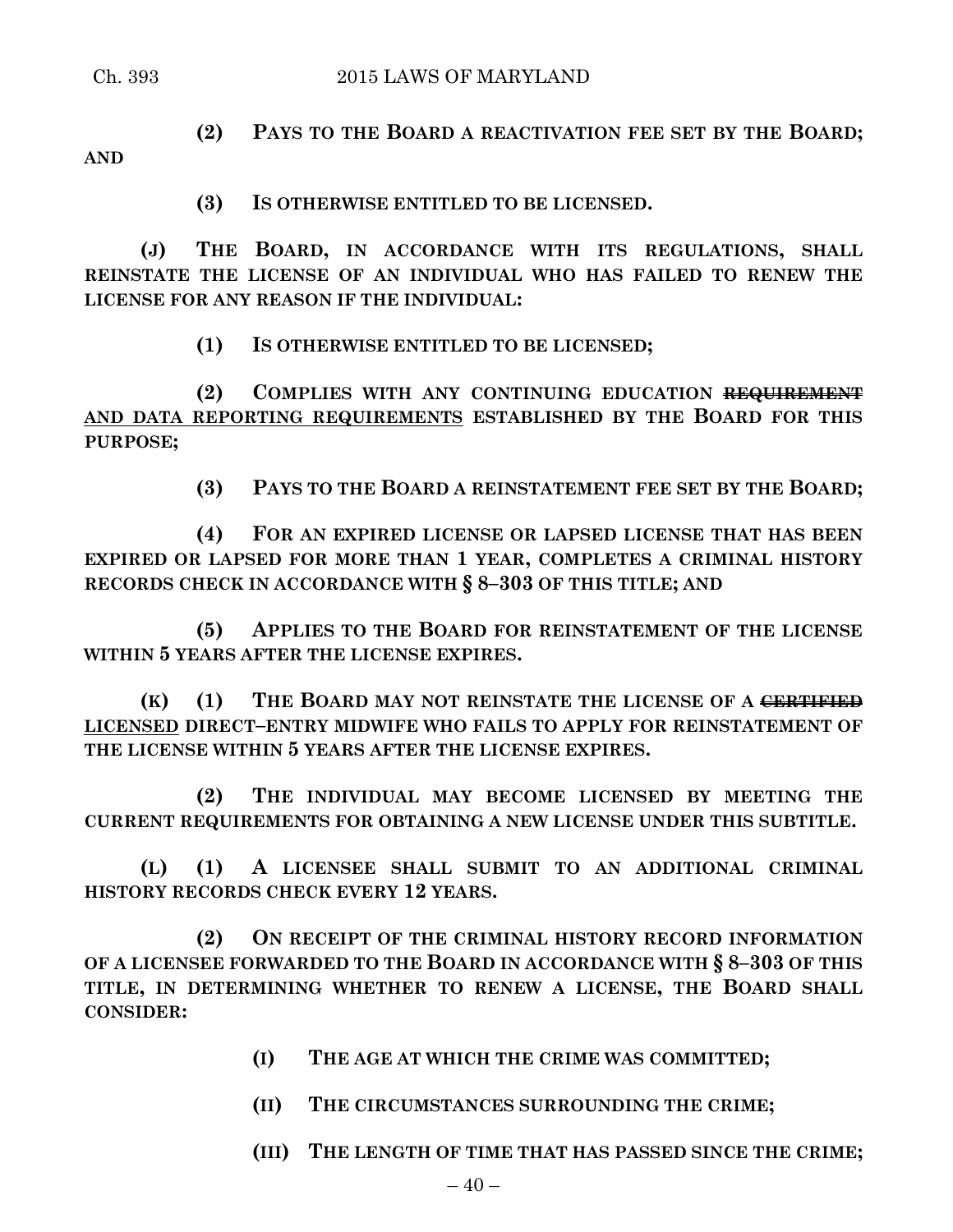## **(IV) SUBSEQUENT WORK HISTORY;**

**(V) EMPLOYMENT AND CHARACTER REFERENCES; AND**

**(VI) OTHER EVIDENCE THAT DEMONSTRATES WHETHER THE APPLICANT POSES A THREAT TO THE PUBLIC HEALTH OR SAFETY.**

**(3) THE BOARD MAY NOT RENEW A LICENSE IF THE CRIMINAL HISTORY RECORD INFORMATION REQUIRED UNDER § 8–303 OF THIS TITLE HAS NOT BEEN RECEIVED.**

**8–6C–19.**

**(A) UNLESS THE BOARD AGREES TO ACCEPT THE SURRENDER OF THE LICENSE:**

**(1) A CERTIFIED LICENSED DIRECT–ENTRY MIDWIFE MAY NOT SURRENDER A LICENSE; AND**

**(2) A LICENSE MAY NOT LAPSE BY OPERATION OF LAW WHILE THE LICENSEE IS UNDER INVESTIGATION OR WHILE CHARGES ARE PENDING AGAINST THE LICENSEE.**

**(B) THE BOARD MAY SET CONDITIONS ON AN AGREEMENT WITH THE CERTIFIED LICENSED DIRECT–ENTRY MIDWIFE UNDER INVESTIGATION OR AGAINST WHOM CHARGES ARE PENDING TO ACCEPT SURRENDER OF THE LICENSE.**

**8–6C–20.**

**(A) SUBJECT TO THE HEARING PROVISIONS OF § 8–317 OF THIS TITLE, THE BOARD MAY DENY A LICENSE TO AN APPLICANT, REPRIMAND A LICENSEE, PLACE A LICENSEE ON PROBATION, OR SUSPEND OR REVOKE A LICENSE IF THE APPLICANT OR LICENSEE:**

**(1) FRAUDULENTLY OR DECEPTIVELY OBTAINS OR ATTEMPTS TO OBTAIN A LICENSE FOR THE APPLICANT OR FOR ANOTHER;**

**(2) FRAUDULENTLY OR DECEPTIVELY USES A LICENSE;**

**(3) IS DISCIPLINED BY A LICENSING, MILITARY, OR DISCIPLINARY AUTHORITY IN THE STATE OR IN ANY OTHER STATE OR COUNTRY OR IS CONVICTED OR DISCIPLINED BY A COURT IN THE STATE OR IN ANY OTHER STATE OR COUNTRY**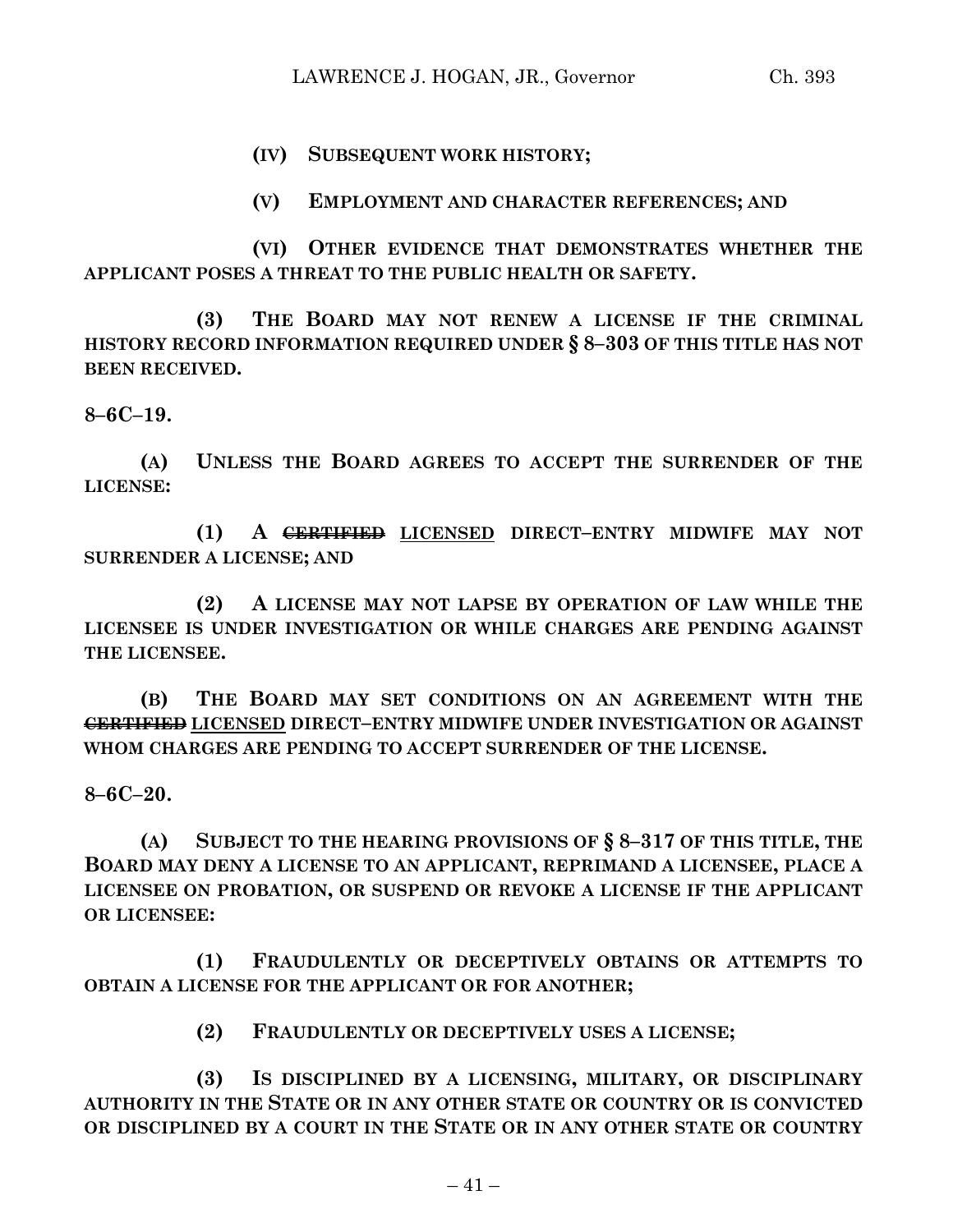**FOR AN ACT THAT WOULD BE GROUNDS FOR DISCIPLINARY ACTION UNDER THE BOARD'S DISCIPLINARY STATUTES;**

**(4) IS CONVICTED OF OR PLEADS GUILTY OR NOLO CONTENDERE TO A FELONY OR TO A CRIME INVOLVING MORAL TURPITUDE, WHETHER OR NOT ANY APPEAL OR OTHER PROCEEDING IS PENDING TO HAVE THE CONVICTION OR PLEA SET ASIDE;**

**(5) WILLFULLY AND KNOWINGLY:**

**(I) FILES A FALSE REPORT OR RECORD OF AN INDIVIDUAL UNDER THE LICENSEE'S CARE;**

**(II) GIVES ANY FALSE OR MISLEADING INFORMATION ABOUT A MATERIAL MATTER IN AN EMPLOYMENT APPLICATION;**

**(III) FAILS TO FILE OR RECORD ANY HEALTH RECORD THAT IS REQUIRED BY LAW;**

**(IV) OBSTRUCTS THE FILING OR RECORDING OF ANY HEALTH RECORD AS REQUIRED BY LAW; OR**

**(V) INDUCES ANOTHER PERSON TO FAIL TO FILE OR RECORD ANY HEALTH RECORD AS REQUIRED BY LAW;**

**(6) KNOWINGLY DOES ANY ACT THAT HAS BEEN DETERMINED BY THE BOARD, IN ITS REGULATIONS, TO EXCEED THE SCOPE OF PRACTICE AUTHORIZED TO THE INDIVIDUAL UNDER THIS SUBTITLE;**

**(7) PROVIDES PROFESSIONAL SERVICES WHILE:**

**(I) UNDER THE INFLUENCE OF ALCOHOL; OR**

**(II) USING ANY NARCOTIC OR CONTROLLED DANGEROUS SUBSTANCE, AS DEFINED IN § 5–101 OF THE CRIMINAL LAW ARTICLE, OR OTHER DRUG THAT IS IN EXCESS OF THERAPEUTIC AMOUNTS OR WITHOUT VALID MEDICAL INDICATION;**

**(8) DOES AN ACT THAT IS INCONSISTENT WITH GENERALLY ACCEPTED PROFESSIONAL STANDARDS IN THE PRACTICE OF DIRECT–ENTRY MIDWIFERY;**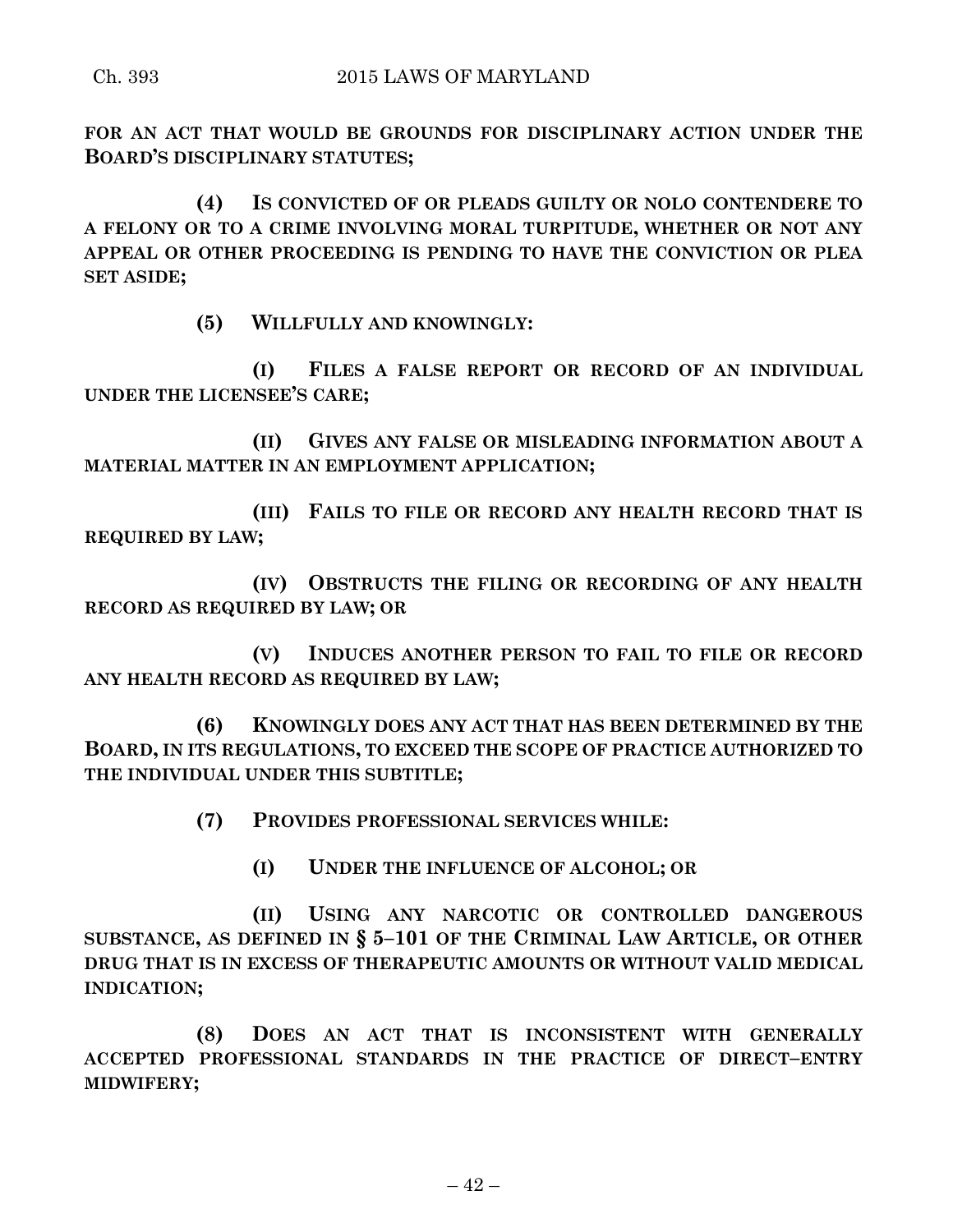**(9) IS GROSSLY NEGLIGENT IN THE PRACTICE OF DIRECT–ENTRY MIDWIFERY;**

**(10) HAS VIOLATED ANY PROVISION OF THIS TITLE;**

**(11) SUBMITS A FALSE STATEMENT TO COLLECT A FEE;**

**(12) IS PHYSICALLY OR MENTALLY INCOMPETENT;**

**(13) KNOWINGLY FAILS TO REPORT SUSPECTED CHILD ABUSE IN VIOLATION OF § 5–704 OF THE FAMILY LAW ARTICLE;**

**(14) EXCEPT IN AN EMERGENCY LIFE–THREATENING SITUATION WHERE IT IS NOT FEASIBLE OR PRACTICABLE, FAILS TO COMPLY WITH THE CENTERS FOR DISEASE CONTROL AND PREVENTION'S GUIDELINES ON UNIVERSAL PRECAUTIONS;**

**(15) IS IN INDEPENDENT PRACTICE AND FAILS TO DISPLAY THE NOTICE REQUIRED UNDER § 8–6C–23 OF THIS SUBTITLE;**

**(16) IS HABITUALLY INTOXICATED;**

**(17) IS ADDICTED TO, OR HABITUALLY ABUSES, ANY NARCOTIC OR CONTROLLED DANGEROUS SUBSTANCE AS DEFINED IN § 5–101 OF THE CRIMINAL LAW ARTICLE;**

**(18) FAILS TO COOPERATE WITH A LAWFUL INVESTIGATION CONDUCTED BY THE BOARD;**

**(19) IS EXPELLED FROM THE REHABILITATION PROGRAM ESTABLISHED PURSUANT TO § 8–208 OF THIS TITLE FOR FAILURE TO COMPLY WITH THE CONDITIONS OF THE PROGRAM;**

**(20) DELEGATES DIRECT–ENTRY MIDWIFERY ACTS OR RESPONSIBILITIES TO AN INDIVIDUAL THAT THE APPLICANT OR LICENSEE KNOWS OR HAS REASON TO KNOW LACKS THE ABILITY, KNOWLEDGE, OR REQUIRED LICENSURE TO PERFORM;**

**(21) FAILS TO PROPERLY SUPERVISE INDIVIDUALS TO WHOM DIRECT–ENTRY MIDWIFERY ACTS OR RESPONSIBILITIES HAVE BEEN DELEGATED;**

**(22) (20) ENGAGES IN CONDUCT THAT VIOLATES THE PROFESSIONAL CODE OF ETHICS;**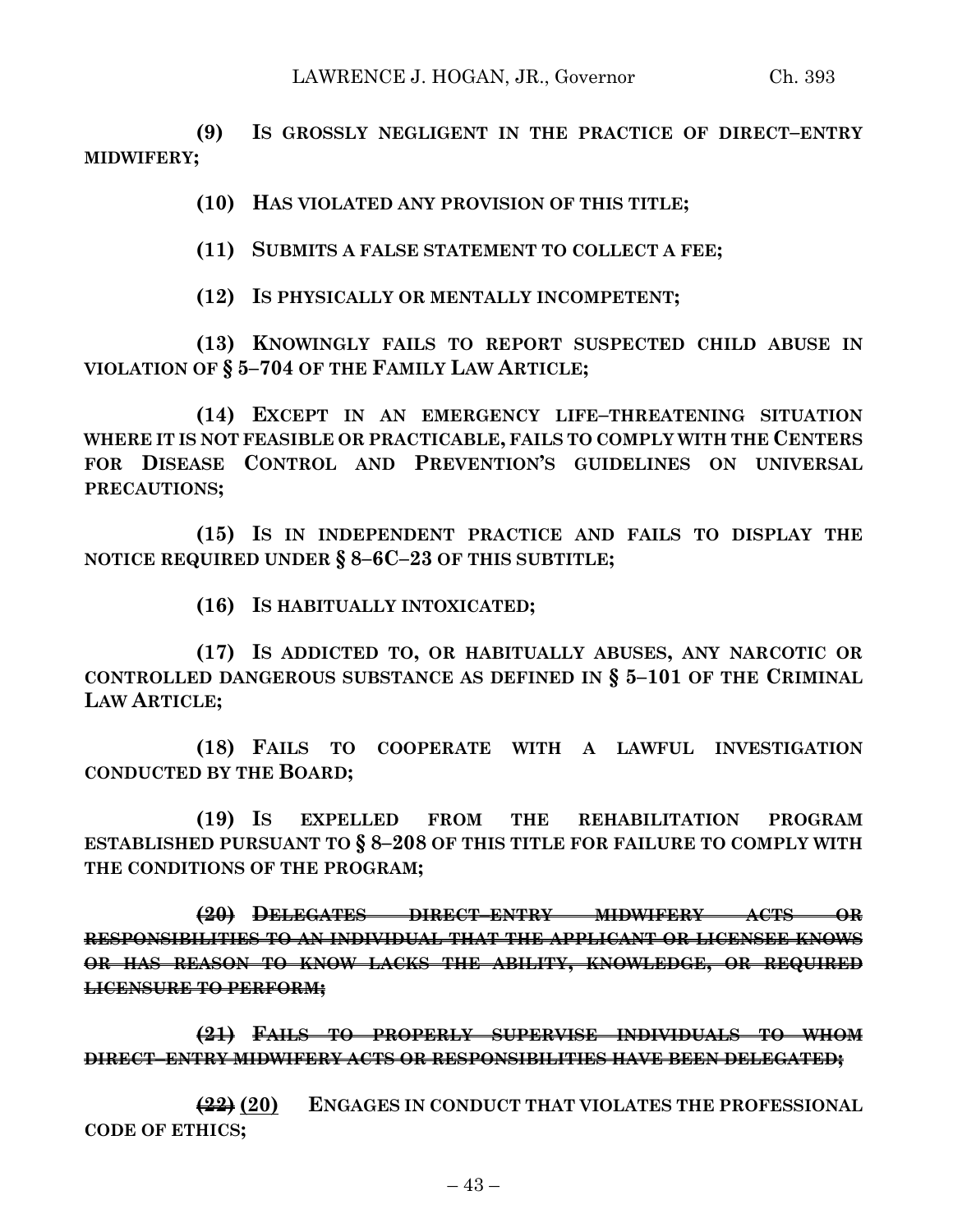## **(23) (21) IS PROFESSIONALLY INCOMPETENT;**

**(24) (22) PRACTICES DIRECT–ENTRY MIDWIFERY WITHOUT A LICENSE, BEFORE OBTAINING OR RENEWING A LICENSE, INCLUDING ANY PERIOD WHEN THE LICENSE HAS LAPSED;**

**(25) (23) AFTER FAILING TO RENEW A LICENSE OR AFTER A LICENSE HAS LAPSED, COMMITS ANY ACT THAT WOULD BE GROUNDS FOR DISCIPLINARY ACTION UNDER THIS SECTION;**

**(26) PRACTICES DIRECT–ENTRY MIDWIFERY ON A NONRENEWED LICENSE FOR A PERIOD OF 16 MONTHS OR LONGER;**

**(27) (24) VIOLATES REGULATIONS ADOPTED BY THE BOARD OR AN ORDER FROM THE BOARD;**

**(28) (25) PERFORMS AN ACT THAT IS BEYOND THE LICENSEE'S KNOWLEDGE AND SKILLS;**

**(29) (26) FAILS TO SUBMIT TO A CRIMINAL HISTORY RECORDS CHECK IN ACCORDANCE WITH § 8–303 OF THIS TITLE; OR**

**(30) (27) WHEN ACTING IN A SUPERVISORY POSITION, DIRECTS ANOTHER CERTIFIED LICENSED DIRECT–ENTRY MIDWIFE TO PERFORM AN ACT THAT IS BEYOND THE CERTIFIED LICENSED DIRECT–ENTRY MIDWIFE'S KNOWLEDGE AND SKILLS; OR**

**(28) FAILS TO FILE A REPORT REQUIRED UNDER THIS SUBTITLE.**

**(B) IF, AFTER A HEARING UNDER § 8–317 OF THIS TITLE, THE BOARD FINDS THAT THERE ARE GROUNDS UNDER SUBSECTION (A) OF THIS SECTION TO SUSPEND OR REVOKE A LICENSE, TO REPRIMAND A LICENSEE, OR TO PLACE A LICENSEE ON PROBATION, THE BOARD MAY IMPOSE A PENALTY NOT EXCEEDING \$5,000 INSTEAD OF OR IN ADDITION TO SUSPENDING OR REVOKING THE LICENSE, REPRIMANDING THE LICENSEE, OR PLACING THE LICENSEE ON PROBATION.**

**(C) (1) SUBJECT TO PARAGRAPH (2) OF THIS SUBSECTION, AN INDIVIDUAL WHOSE LICENSE HAS BEEN SUSPENDED OR REVOKED BY THE BOARD SHALL RETURN THE LICENSE TO THE BOARD.**

**(2) IF A SUSPENDED OR REVOKED LICENSE HAS BEEN LOST, THE INDIVIDUAL SHALL FILE WITH THE BOARD A VERIFIED STATEMENT TO THAT EFFECT.**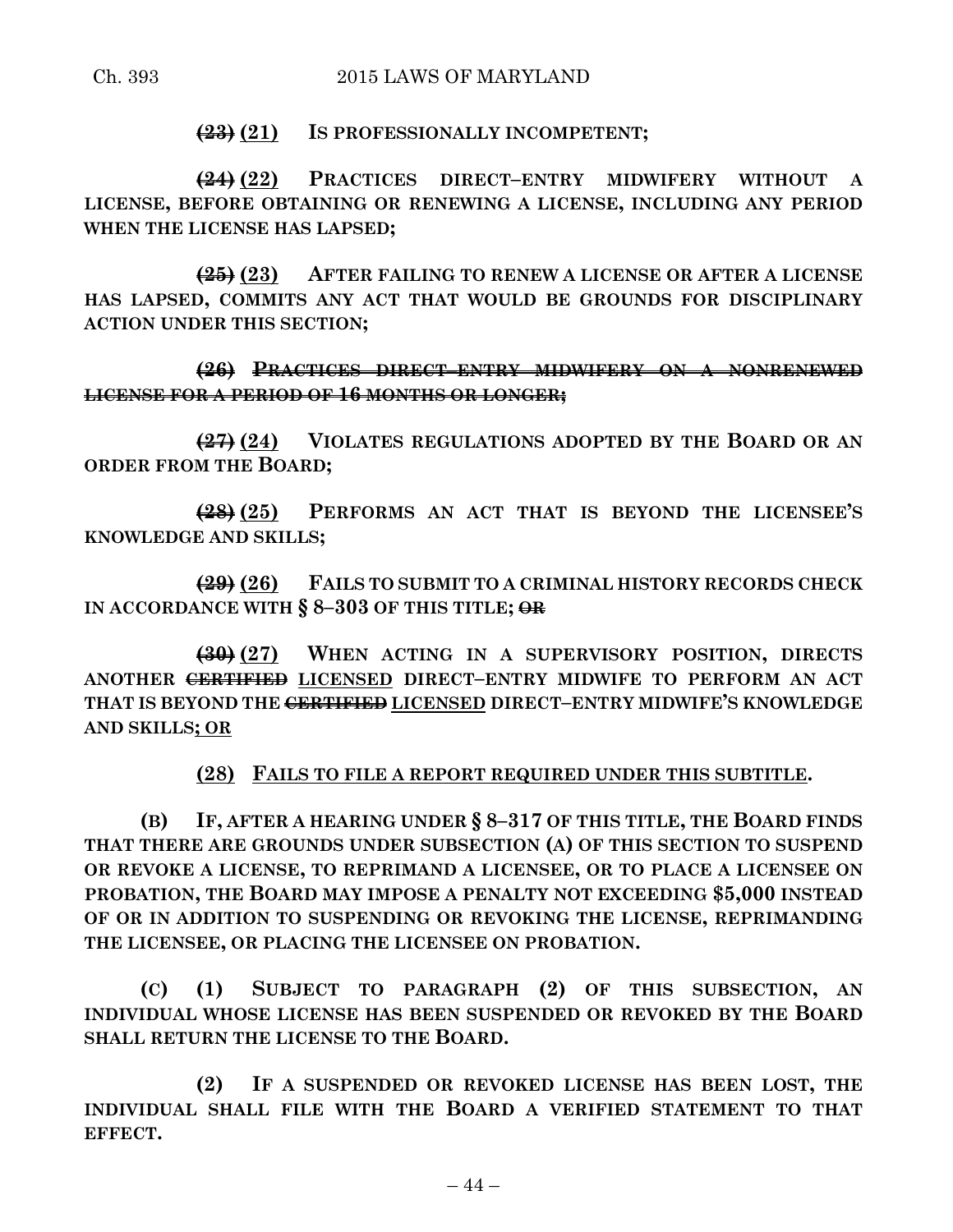**8–6C–21.**

**(A) UNLESS AUTHORIZED TO PRACTICE DIRECT–ENTRY MIDWIFERY, AN INDIVIDUAL MAY NOT REPRESENT TO THE PUBLIC BY TITLE, DESCRIPTION OF SERVICE, METHOD, PROCEDURE, OR OTHERWISE, THAT THE INDIVIDUAL IS AUTHORIZED TO PRACTICE DIRECT–ENTRY MIDWIFERY IN THE STATE.**

**(B) A LICENSEE MAY NOT ADVERTISE IN A MANNER THAT IS UNREASONABLE, MISLEADING, OR FRAUDULENT.**

**(C) UNLESS AUTHORIZED TO PRACTICE DIRECT–ENTRY MIDWIFERY UNDER THIS SUBTITLE, AN INDIVIDUAL MAY NOT USE THE ABBREVIATION "CDEM LDEM" OR USE THE DESIGNATION "CERTIFIED LICENSED DIRECT–ENTRY MIDWIFE".**

**(D) UNLESS AUTHORIZED TO PRACTICE DIRECT–ENTRY MIDWIFERY UNDER THIS SUBTITLE OR CERTIFIED AS A NURSE MIDWIFE UNDER THIS TITLE, AN INDIVIDUAL MAY NOT USE THE DESIGNATION "MIDWIFE".**

**8–6C–22.**

**(A) EXCEPT FOR ANY WILLFUL OR GROSSLY NEGLIGENT ACT, A HEALTH CARE PROVIDER OR EMERGENCY ROOM PERSONNEL WHO WORK AT A HOSPITAL, OR EMERGENCY MEDICAL TECHNICIANS SERVICES PROVIDERS OR AMBULANCE PERSONNEL, MAY NOT BE HELD CIVILLY LIABLE FOR AN ACTION ARISING SOLELY** FROM AN INJURY RESULTING FROM AN ACT  $\Theta$ **F** OR OMISSION OF A CERTIFIED **LICENSED DIRECT–ENTRY MIDWIFE, EVEN IF THE PERSON HAS CONSULTED WITH THE CERTIFIED LICENSED DIRECT–ENTRY MIDWIFE OR ACCEPTED A REFERRAL FROM THE CERTIFIED LICENSED DIRECT–ENTRY MIDWIFE.**

**(B) A HEALTH CARE PRACTITIONER WHO CONSULTS WITH A CERTIFIED LICENSED DIRECT–ENTRY MIDWIFE OR RECEIVES NOTIFICATION OF A DELIVERY UNDER**  $\frac{6}{5}$  **6–6C–02(B)(15)**  $\frac{8}{5}$  *8–6C–02(B)(15)* OF THIS SUBTITLE OR THE TRANSFER **OF RECORDS UNDER § 8–6C–02(B)(16) OF THIS SUBTITLE BUT WHO DOES NOT EXAMINE OR TREAT A PATIENT OF THE CERTIFIED LICENSED DIRECT–ENTRY MIDWIFE MAY NOT BE DEEMED TO HAVE CREATED A PHYSICIAN–PATIENT RELATIONSHIP WITH THE PATIENT.**

**8–6C–23.**

**IF A CERTIFIED LICENSED DIRECT–ENTRY MIDWIFE IS ENGAGED IN THE PRIVATE PRACTICE OF DIRECT–ENTRY MIDWIFERY IN THE STATE, THE CERTIFIED LICENSED DIRECT–ENTRY MIDWIFE SHALL DISPLAY THE NOTICE DEVELOPED**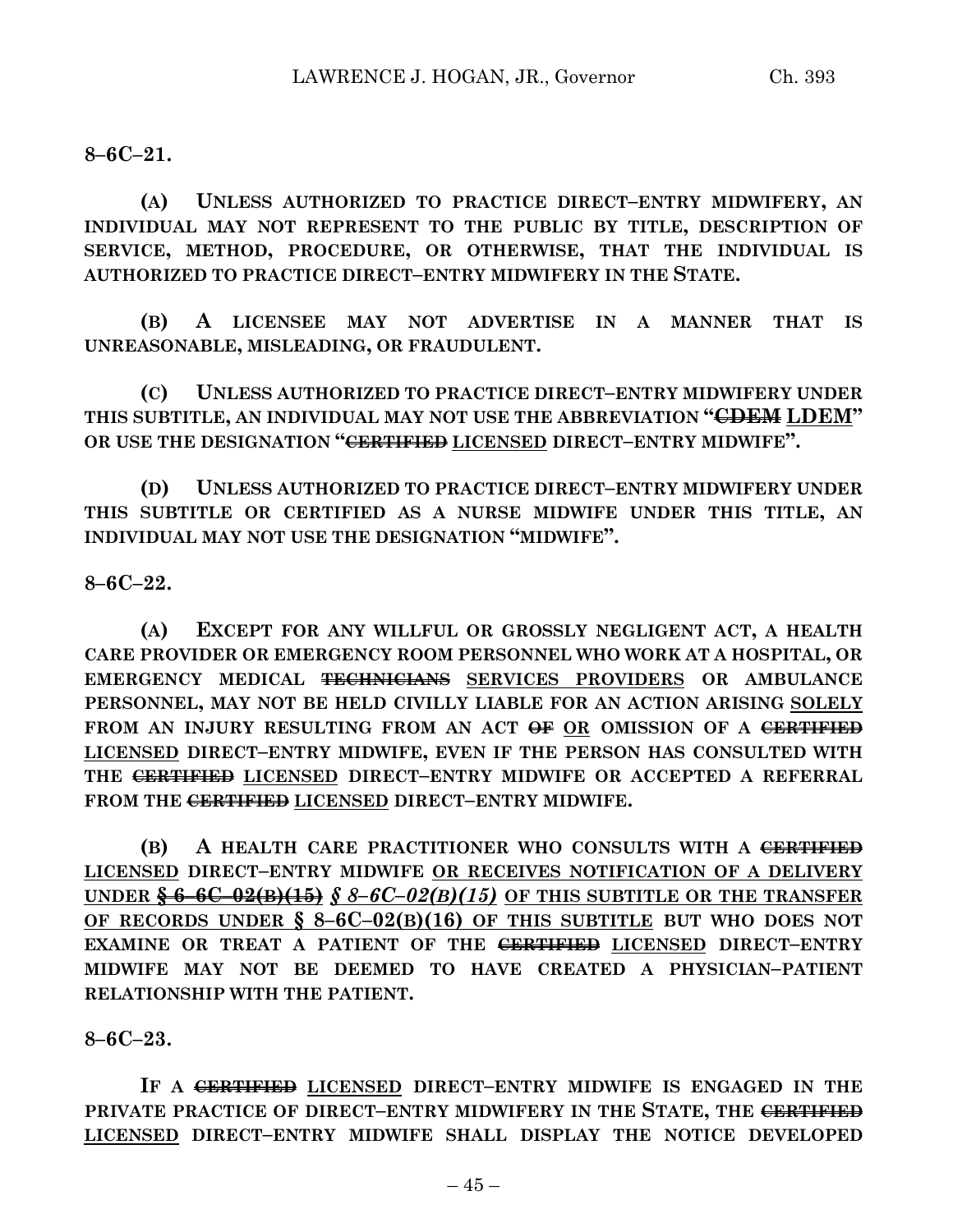**UNDER § 1–207 OF THIS ARTICLE CONSPICUOUSLY IN EACH OFFICE WHERE THE CERTIFIED LICENSED DIRECT–ENTRY MIDWIFE IS ENGAGED IN PRACTICE.**

**8–6C–24.**

# **(A) THIS SECTION DOES NOT APPLY TO A VIOLATION OF § 8–6C–10(A) OF THIS SUBTITLE.**

# **(B) A PERSON WHO VIOLATES ANY PROVISION OF THIS SUBTITLE IS GUILTY OF A MISDEMEANOR AND ON CONVICTION IS SUBJECT TO A FINE NOT EXCEEDING \$5,000 OR IMPRISONMENT NOT EXCEEDING 1 YEAR OR BOTH.**

## **8–6C–25.**

**THIS SUBTITLE MAY BE CITED AS THE MARYLAND HOME BIRTH SAFETY ACT MARYLAND LICENSURE OF DIRECT–ENTRY MIDWIVES ACT.**

## **8–6C–26.**

**SUBJECT TO THE EVALUATION AND REESTABLISHMENT PROVISIONS OF THE MARYLAND PROGRAM EVALUATION ACT, AND SUBJECT TO THE TERMINATION OF THIS SUBTITLE UNDER § 8–802 OF THIS TITLE, THIS SUBTITLE AND ALL REGULATIONS ADOPTED UNDER THIS SUBTITLE SHALL TERMINATE AND BE OF NO EFFECT AFTER JULY 1, 2023.**

#### 8–701.

# **(E–1) EXCEPT AS OTHERWISE PROVIDED IN THIS TITLE, AN INDIVIDUAL MAY NOT PRACTICE, ATTEMPT TO PRACTICE, OR OFFER TO PRACTICE AS A CERTIFIED LICENSED DIRECT–ENTRY MIDWIFE UNLESS LICENSED BY THE BOARD TO PRACTICE AS A CERTIFIED LICENSED DIRECT–ENTRY MIDWIFE.**

## **Article – State Government**

#### 8–405.

(b) Each of the following governmental activities or units and the statutes and regulations that relate to the governmental activities or units are subject to full evaluation, in the evaluation year specified, without the need for a preliminary evaluation:

(3) **[**(i)**]** Nursing, State Board of (§ 8–201 of the Health Occupations Article: 2021)**[**; and**] INCLUDING:**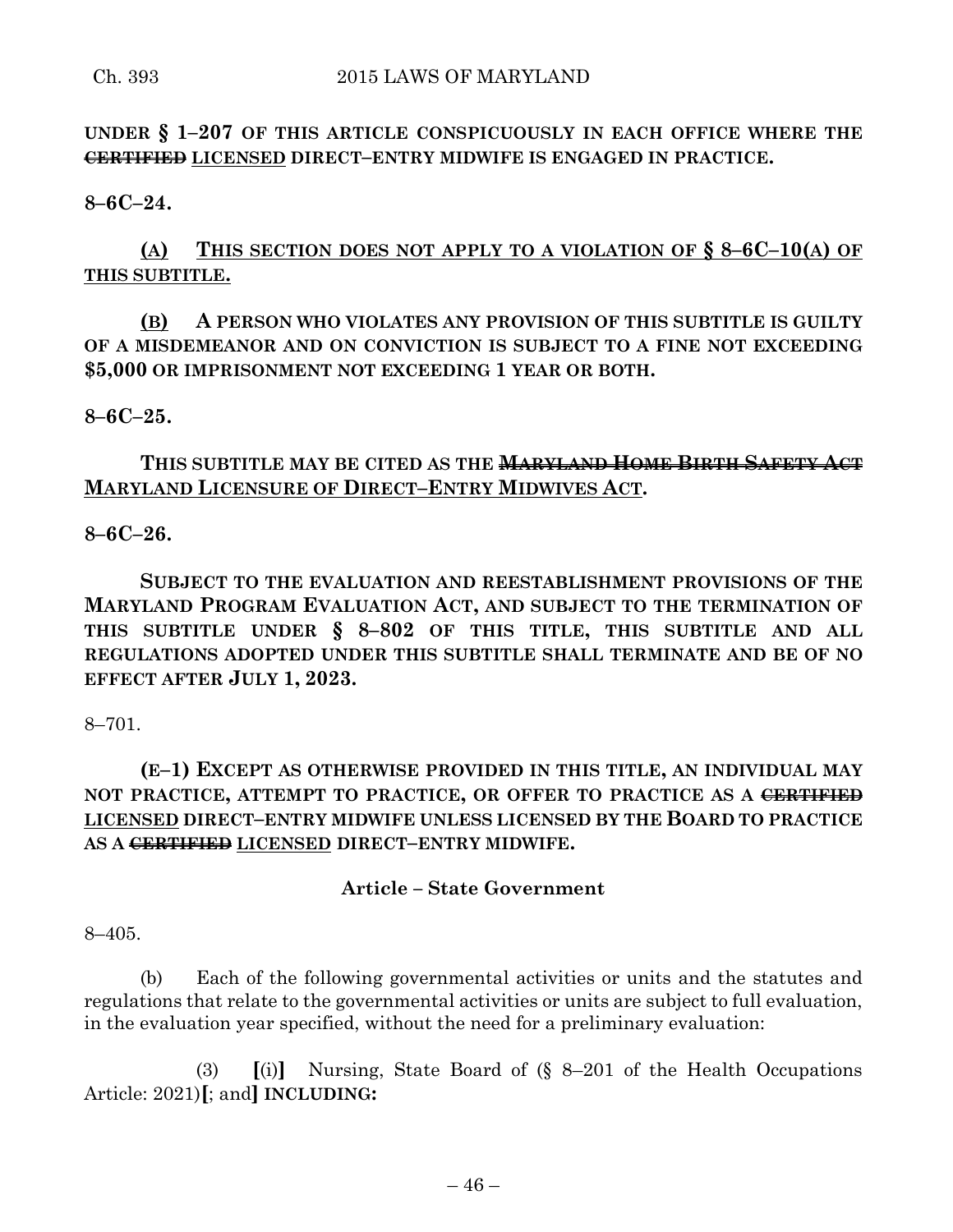**[**(ii)**] (I)** Electrology Practice Committee (§ 8–6B–05 of the Health Occupations Article: 2021); **AND**

**(II) DIRECT–ENTRY MIDWIFERY ADVISORY COMMITTEE (§ 8–6C–10 OF THE HEALTH OCCUPATIONS ARTICLE: 2021);**

SECTION 2. AND BE IT FURTHER ENACTED, That the Laws of Maryland read as follows:

### **Article – Health Occupations**

**8–6C–02.1.**

**(A) A CERTIFIED DIRECT–ENTRY MIDWIFE SHALL CONSULT WITH A HEALTH CARE PRACTITIONER IF ANY OF THE FOLLOWING CONDITIONS PRESENT DURING PRENATAL CARE:**

**(1) SIGNIFICANT MENTAL DISEASE, INCLUDING DEPRESSION, BIPOLAR DISORDER, SCHIZOPHRENIA, AND OTHER CONDITIONS THAT IMPAIR THE ABILITY OF THE PATIENT TO PARTICIPATE EFFECTIVELY IN THE PATIENT'S CARE OR THAT REQUIRE THE USE OF PSYCHOTROPIC DRUGS TO CONTROL THE CONDITION;**

- **(2) POSTMATURITY (GESTATIONAL AGE GREATER THAN 42 WEEKS);**
- **(3) SECOND OR THIRD TRIMESTER BLEEDING;**

**(4) INTERMITTENT USE OF ALCOHOL INTO THE SECOND TRIMESTER;**

- **(5) ASTHMA;**
- **(6) DIET–CONTROLLED GESTATIONAL DIABETES;**

**(7) HISTORY OF GENETIC PROBLEMS, INTRAUTERINE DEATH AFTER 20 WEEKS' GESTATION, OR STILLBIRTH;**

**(8) PREVIOUS UTERINE SURGERY, INCLUDING MYOMECTOMY, LEEP, OR CONE BIOPSY;**

**(9) ABNORMAL PAP SMEAR;**

**(10) PREVIOUS OBSTETRICAL PROBLEMS, INCLUDING UTERINE ABNORMALITIES, PLACENTAL ABRUPTION, SIGNIFICANT CONGENITAL ANOMALIES, PLACENTA ACCRETE, INCOMPETENT CERVIX, OR PRETERM DELIVERY FOR ANY REASON;**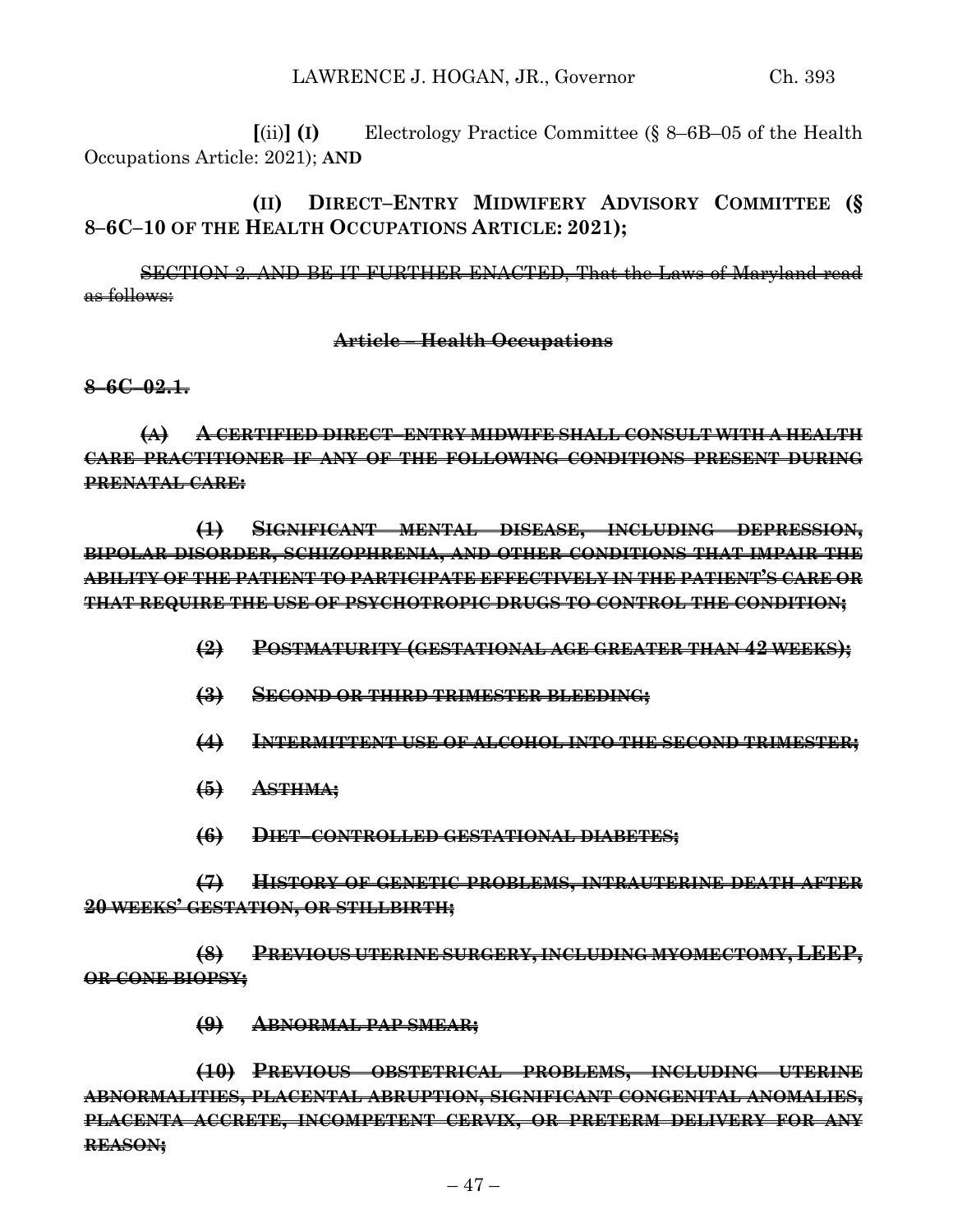**(11) POSSIBLE ECTOPIC PREGNANCY;**

**(12) IN REMISSION FROM INFLAMMATORY BOWEL DISEASE;**

**(13) TUBERCULOSIS;**

**(14) CONTROLLED HYPOTHYROIDISM, BEING TREATED WITH THYROID REPLACEMENT AND EUTHYROID, AND WITH THYROID TEST NUMBERS IN THE NORMAL RANGE;**

**(15) MORBID OBESITY (BODY MASS INDEX (BMI) GREATER THAN 34 AT INITIAL PREGNANCY VISIT);**

**(16) RH SENSITIZATION WITH POSITIVE ANTIBODY TITER;**

**(17) BREECH PRESENTATION BETWEEN 35 AND 38 WEEKS;**

**(18) TRANSVERSE LIE OR OTHER ABNORMAL PRESENTATION BETWEEN 35 AND 38 WEEKS; AND**

**(19) PREMATURE RUPTURE OF MEMBRANES AT 37 WEEKS OR LESS.**

**(B) SUBJECT TO SUBSECTION (C) OF THIS SECTION, A CERTIFIED DIRECT–ENTRY MIDWIFE SHALL ARRANGE IMMEDIATE EMERGENCY TRANSFER TO A HOSPITAL IF:**

**(1) THE PATIENT REQUESTS TRANSFER; OR**

**(2) THE PATIENT OR NEWBORN IS DETERMINED TO HAVE ANY OF THE FOLLOWING CONDITIONS DURING LABOR, DELIVERY, OR THE POSTPARTUM PERIOD:**

- **(I) UNFORESEEN NONCEPHALIC PRESENTATION;**
- **(II) UNFORESEEN MULTIPLE GESTATION;**

**(III) NONREASSURING FETAL HEART RATE OR PATTERN, INCLUDING TACHYCARDIA, BRADYCARDIA, SIGNIFICANT CHANGE IN BASELINE, AND PERSISTENT LATE OR SEVERE VARIABLE DECELERATIONS;**

- **(IV) PROLAPSED CORD;**
- **(V) UNRESOLVED MATERNAL HEMORRHAGE;**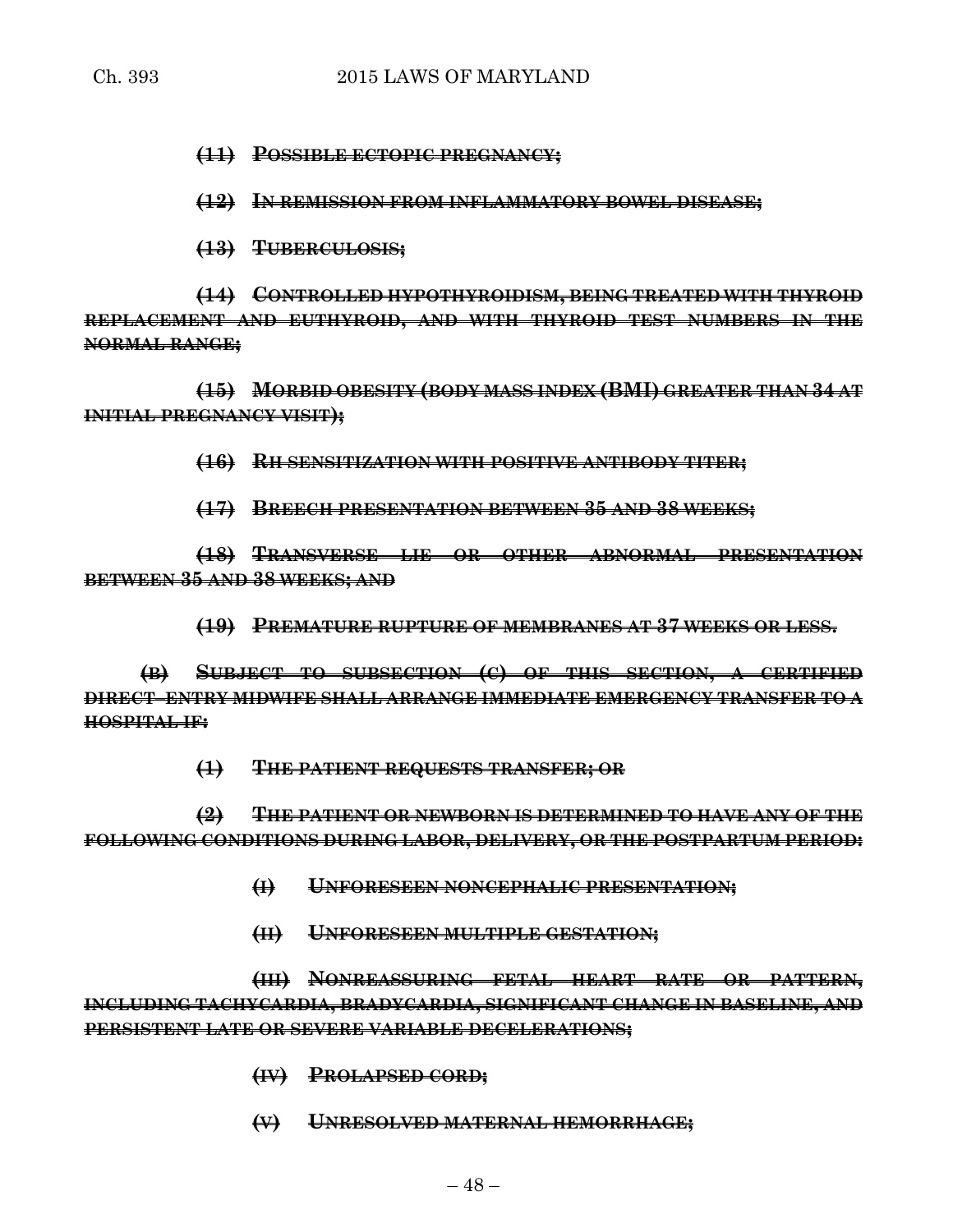- **(VI) RETAINED PLACENTA;**
- **(VII) SIGNS OF FETAL OR MATERNAL INFECTION;**

**(VIII) PATIENT WITH A THIRD OR FOURTH DEGREE LACERATION OR A LACERATION BEYOND THE CERTIFIED DIRECT–ENTRY MIDWIFE'S ABILITY TO REPAIR;**

- **(IX) APGAR OF LESS THAN SEVEN AT 10 MINUTES;**
- **(X) SIGNIFICANT CONGENITAL ANOMALY;**
- **(XI) NEED FOR CHEST COMPRESSIONS DURING NEONATAL**

**RESUSCITATION;**

**(XII) NEWBORN WITH PERSISTENT CENTRAL CYANOSIS;**

**(XIII) NEWBORN WITH PERSISTENT GRUNTING AND**

**RETRACTIONS;**

**(XIV) NEWBORN WITH ABNORMAL VITAL SIGNS WHO DOES NOT IMPROVE AFTER AT–HOME INTERVENTIONS ARE ADMINISTERED; OR**

**(XV) GROSS OR THICK MECONIUM STAINING, WHEN**

**DISCOVERED.**

**(C) IF TRANSFER IS NOT POSSIBLE BECAUSE OF IMMINENT DELIVERY, THE CERTIFIED DIRECT–ENTRY MIDWIFE SHALL CONSULT WITH A HOSPITAL–BASED HEALTH CARE PRACTITIONER FOR GUIDANCE ON FURTHER MANAGEMENT OF THE PATIENT AND TO DETERMINE WHEN TRANSFER MAY BE SAFELY ARRANGED, IF REQUIRED.**

**(D) ON OR BEFORE JUNE 1, 2016, THE BOARD SHALL ADOPT REGULATIONS TO IMPLEMENT THIS SECTION.**

**8–6C–02.2.**

**(A) A CERTIFIED DIRECT–ENTRY MIDWIFE MAY NOT UNDERTAKE THE CARE OF A PATIENT, OR SHALL IMMEDIATELY REFER AND TRANSFER THE CARE OF A PATIENT TO A HEALTH CARE PROVIDER, IF THE PATIENT IS DETERMINED TO HAVE ANY OF THE FOLLOWING CONDITIONS:**

**(1) DIABETES MELLITUS, INCLUDING UNCONTROLLED GESTATIONAL DIABETES;**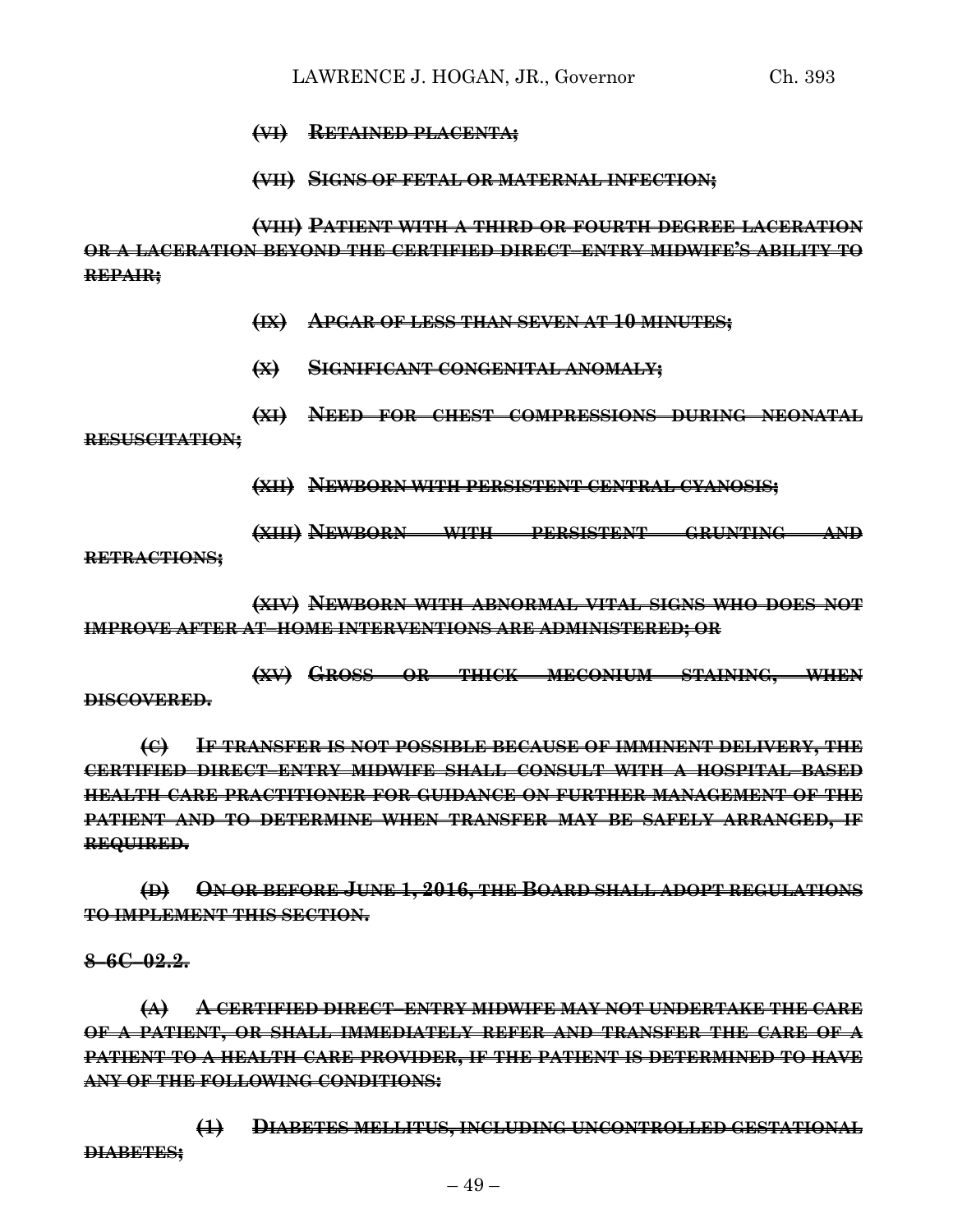**(2) HYPERTHYROIDISM TREATED WITH MEDICATION;**

**(3) UNCONTROLLED HYPOTHYROIDISM;**

**(4) EPILEPSY WITH SEIZURES OR ANTI–EPILEPTIC DRUG USE DURING THE 12 MONTHS PRIOR TO THE ESTIMATED DATE OF DELIVERY;**

- **(5) COAGULATION DISORDERS;**
- **(6) CHRONIC PULMONARY DISEASE;**

**(7) HEART DISEASE IN WHICH THERE ARE ARRHYTHMIAS OR MURMURS EXCEPT WHEN, AFTER EVALUATION, IT IS THE OPINION OF A PHYSICIAN LICENSED UNDER TITLE 14 OF THIS ARTICLE OR A LICENSED NURSE CERTIFIED AS A MIDWIFE OR A NURSE PRACTITIONER UNDER THIS TITLE THAT MIDWIFERY CARE MAY PROCEED;**

**(8) HYPERTENSION, INCLUDING PREGNANCY–INDUCED HYPERTENSION (PIH);**

**(9) RENAL DISEASE;**

**(10) EXCEPT AS OTHERWISE PROVIDED IN § 8–6C–02.1(A)(16), RH SENSITIZATION WITH POSITIVE ANTIBODY TITER;**

**(11) EXCEPT AS OTHERWISE PROVIDED IN § 8–6C–08, A PREVIOUS CESAREAN SECTION DELIVERY;**

- **(12) INDICATIONS THAT THE FETUS HAS DIED IN UTERO;**
- **(13) PREMATURE LABOR (GESTATION LESS THAN 37 WEEKS);**
- **(14) MULTIPLE GESTATION;**
- **(15) NONCEPHALIC PRESENTATION AT OR AFTER 38 WEEKS;**
- **(16) PLACENTA PREVIA OR ABRUPTION;**
- **(17) PREECLAMPSIA;**
- **(18) SEVERE ANEMIA, DEFINED AS HEMOGLOBIN LESS THAN 10 G/DL;**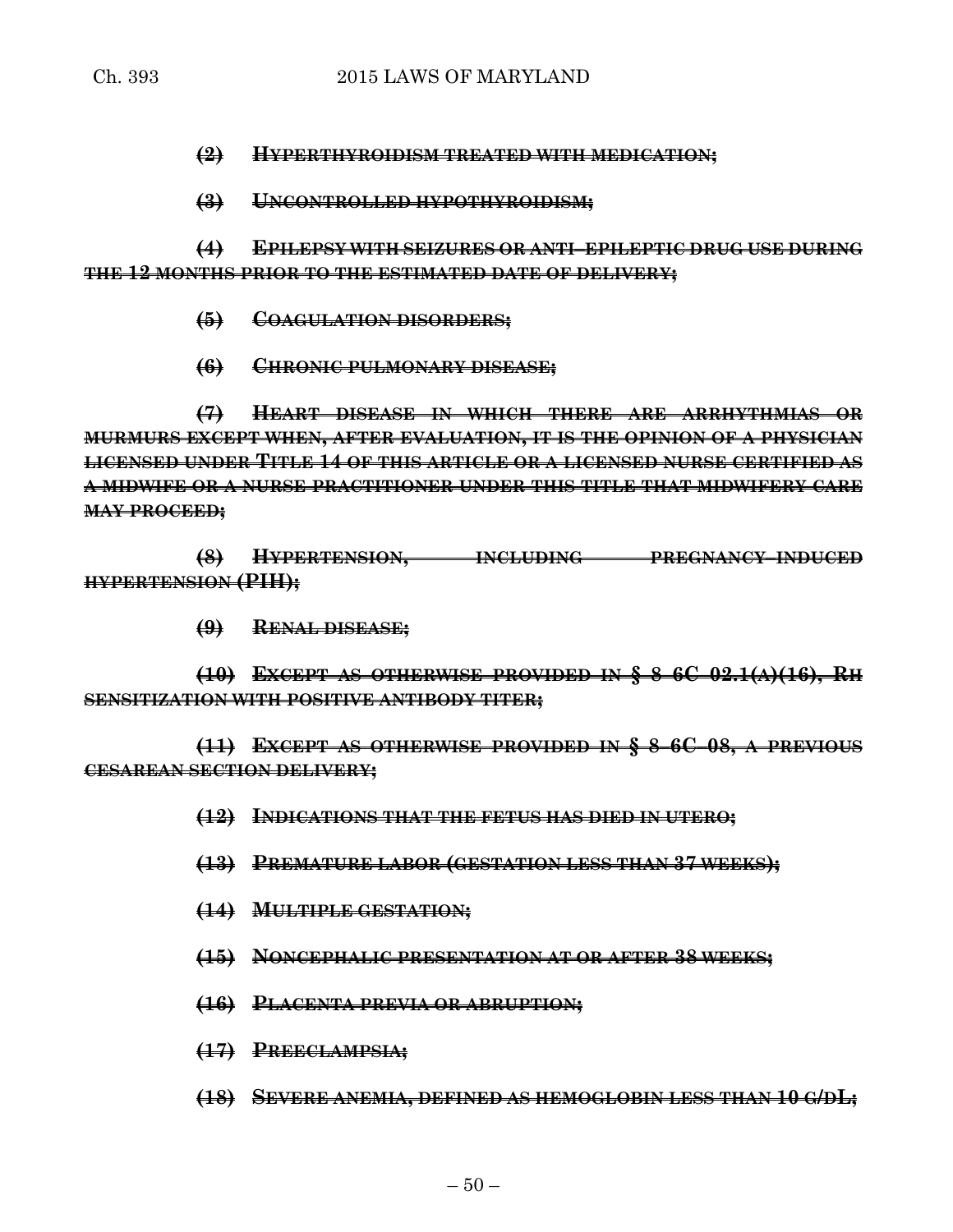**(19) UNCOMMON DISEASES AND DISORDERS, INCLUDING ADDISON'S DISEASE, CUSHING'S DISEASE, SYSTEMIC LUPUS ERYTHEMATOSUS, ANTIPHOSPHOLIPID SYNDROME, SCLERODERMA, RHEUMATOID ARTHRITIS, PERIARTERITIS NODOSA, MARFAN'S SYNDROME, AND OTHER SYSTEMIC AND RARE DISEASES AND DISORDERS;**

**(20) AIDS/HIV;**

**(21) HEPATITIS A THROUGH G AND NON A THROUGH G;**

**(22) ACUTE TOXOPLASMOSIS INFECTION, IF THE PATIENT IS SYMPTOMATIC;**

**(23) RUBELLA INFECTION DURING PREGNANCY;**

**(24) ACUTE CYTOMEGALOVIRUS INFECTION, IF THE PATIENT IS SYMPTOMATIC;**

**(25) ALCOHOL ABUSE, SUBSTANCE ABUSE, OR PRESCRIPTION ABUSE DURING PREGNANCY;**

**(26) CONTINUED DAILY TOBACCO USE INTO THE SECOND TRIMESTER;**

**(27) THROMBOSIS;**

**(28) INFLAMMATORY BOWEL DISEASE THAT IS NOT IN REMISSION;**

**(29) HERPES SIMPLEX VIRUS, PRIMARY GENITAL INFECTION DURING PREGNANCY, OR ACTIVE GENITAL LESIONS AT THE TIME OF DELIVERY;**

**(30) SIGNIFICANT FETAL CONGENITAL ANOMALY; OR**

**(31) ECTOPIC PREGNANCY.**

# **(B) ON OR BEFORE JUNE 1, 2016, THE BOARD SHALL ADOPT REGULATIONS TO IMPLEMENT THIS SECTION.**

SECTION  $\frac{2}{3}$ , AND BE IT FURTHER ENACTED, That:

(a) The Direct–Entry Midwifery Advisory Committee established under Section 1 of this Act, with the approval of the State Board of Nursing, shall convene a workgroup to study the development of  $\alpha$  midwifery formulary:

(1) the standardized transfer form required to be developed under § 8–6C–08(e)(1) of the Health Occupations Article, as enacted by Section 1 of this Act;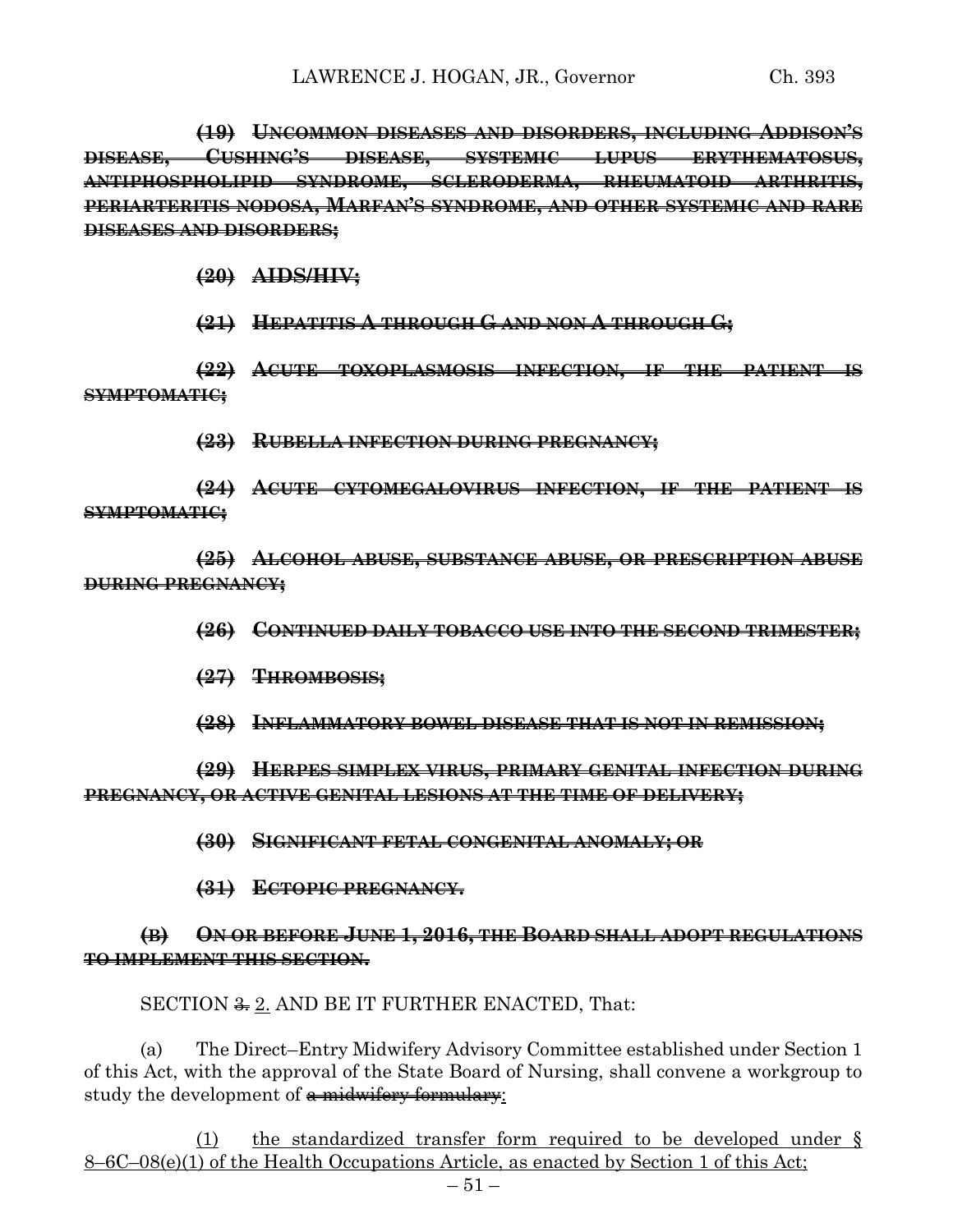(2) the standardized informed consent agreement required to be developed under  $\S 8-6C-13(a)(3)$  of the Health Occupations Article, as enacted by Section 1 of this Act; and

(3) a midwifery formulary.

# (b) The workgroup shall consist of stakeholders, including representatives of:

(1) the Association of Independent Midwives of Maryland;

(2) the Maryland Chapter of the American Congress of Obstetricians and Gynecologists;

- (3) the Maryland affiliate of the American College of Nurse–Midwives;
- (4) the Maryland Pharmacists Association;  $\theta$
- (4) *(5)* the Maryland Chapter of the American Academy of Pediatrics;

and

- (5) *(6)* any other stakeholders the Committee considers necessary.
- (c) The workgroup shall:

(1) review the transfer forms, informed consent forms, and midwifery formularies developed in other states;

 $(2)$  make recommendations regarding the establishment of a midwiferformulary council; and content and use of the standardized transfer form required to be developed under § 8–6C–08(e)(1) of the Health Occupations Article, as enacted by Section 1 of this Act;

(3) make recommendations regarding the content and use of the standardized informed consent agreement required to be developed under § 8–6C–13(a)(3) of the Health Occupations Article, as enacted by Section 1 of this Act; and

 $\left(\frac{3}{2}\right)$  (4) make recommendations regarding the establishment of a midwifery formulary, including types of medications, equipment, and devices to be included on the formulary and explain the method by which the midwifery formulary council will decide workgroup decided which medications, equipment, and devices will be included in the formulary.

(d) On or before  $\frac{I_{\text{H}}}{I_{\text{H}}}\$  January 1, 2016, the workgroup shall report its findings and recommendations<del>, in accordance with § 2–1246 of the State Government Article, to the</del>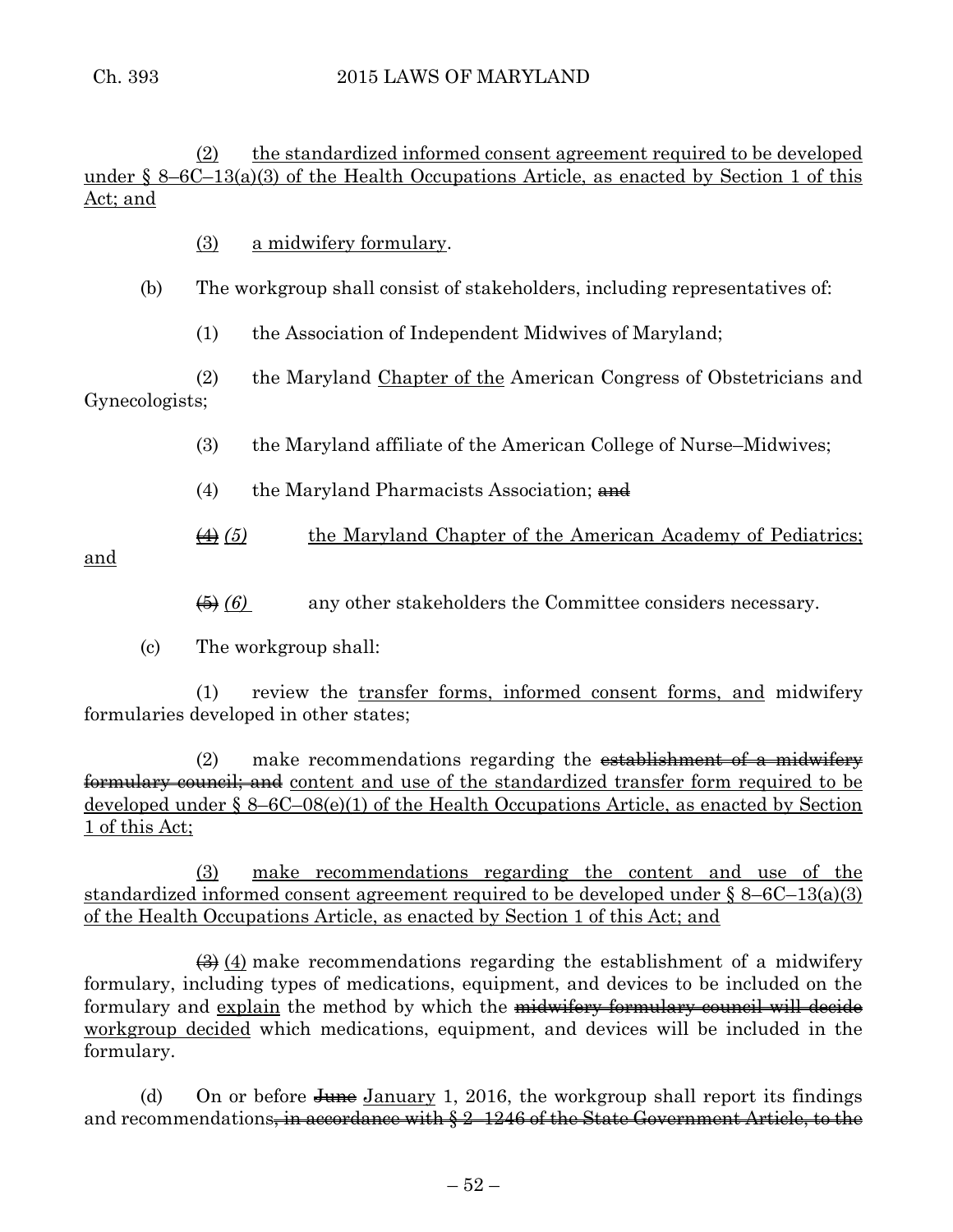## Senate Education, Health, and Environmental Affairs Committee and the House Health and Government Operations Committee to the State Board of Nursing.

# SECTION 3. AND BE IT FURTHER ENACTED, That:

(a) On or before December 1, 2016, the Department of Legislative Services shall compile and analyze data on the outcomes of vaginal births after cesarean attended by licensed certified professional midwives in out–of–hospital settings from other states and by licensed midwives in out–of–hospital settings in other countries.

(b) The data compiled  $\frac{1}{x}$  and  $\frac{1}{x}$  under subsection (a) of this section shall include information, as available, on the incidence of uterine rupture, vaginal birth after cesarean success rates, transfer rates, and information on evidence of adverse outcomes.

# (c) The Department shall:

(1) report, in accordance with  $\S 2$ –1246 of the State Government Article, on the data compiled  $\frac{1}{\text{and}} \frac{1}{\text{mod}}$  under subsection (a) of this section to the Senate Education, Health, and Environmental Affairs Committee and the House Health and Government Operations Committee; and

(2) provide the data to the State Board of Nursing*; and*

*(3) present the data to the Senate Education, Health, and Environmental Affairs Committee and the House Health and Government Operations Committee*.

SECTION 4. AND BE IT FURTHER ENACTED, That regulations necessary to carry out the provisions of Sections Section 1 and 2 of this Act shall be adopted by the State Board of Nursing on or before <del>June</del> December 1, 2016.

SECTION 5. AND BE IT FURTHER ENACTED, That, on or before December 1, 2018, the State Board of Nursing, in consultation with the Direct–Entry Midwifery Advisory Committee and in accordance with § 2–1246 of the State Government Article, shall report to the Senate Education, Health, and Environmental Affairs Committee and the House Health and Government Operations Committee, for licensure years 2016, 2017, and 2018, regarding:

- $(1)$  the number of certified direct–entry midwives in the State;
- (2) the number and circumstances of all:
	- (i) healthy birth outcomes attended by certified direct–entry

midwives:

(ii) adverse birth outcomes attended by certified direct–entry

midwives; and